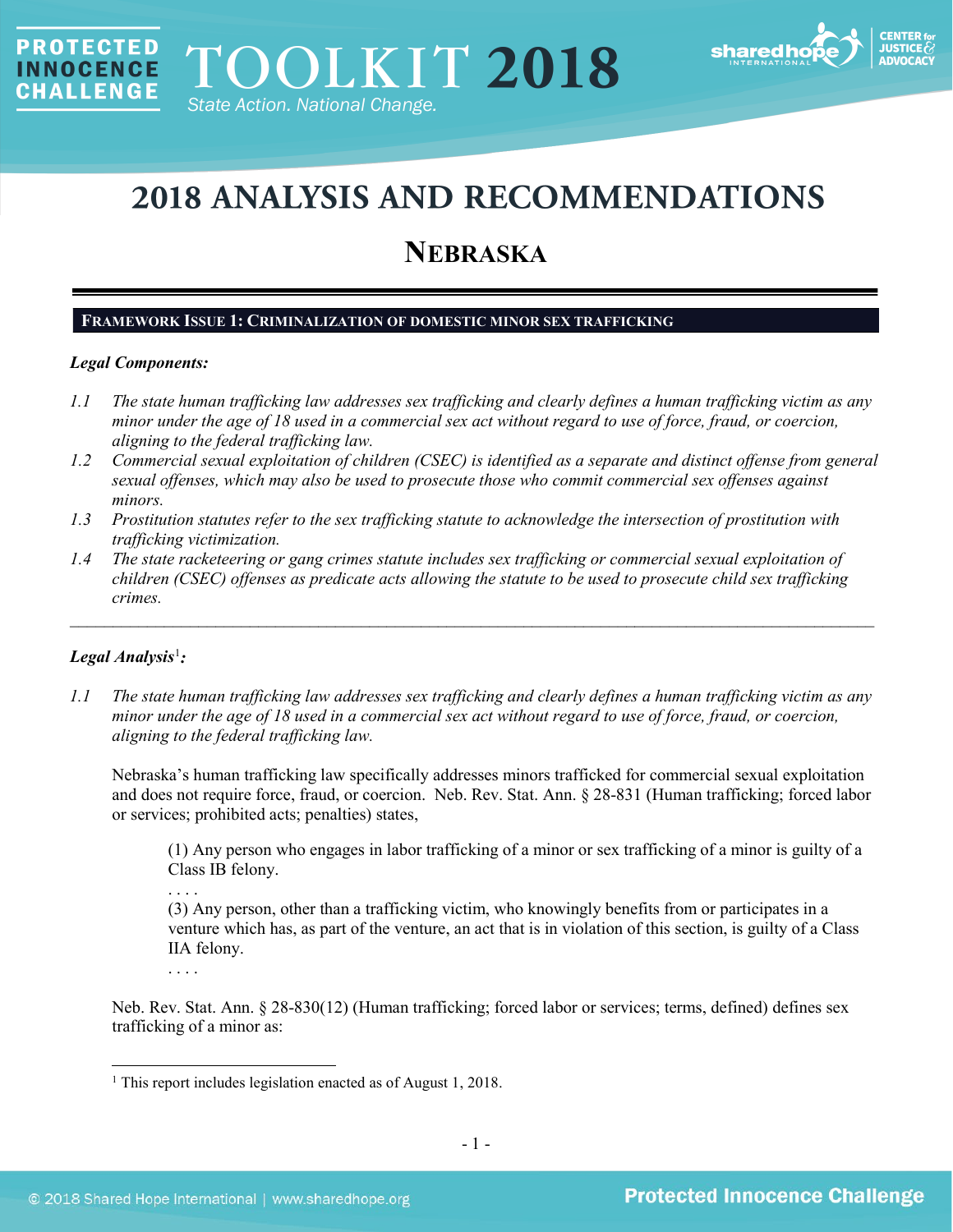knowingly recruiting, enticing, harboring, transporting, providing, soliciting, or obtaining by any means or knowingly attempting to recruit, entice, harbor, transport, provide, solicit, or obtain by any means a minor for the purpose of having such minor engage in commercial sexual activity, $\frac{2}{3}$  $\frac{2}{3}$  $\frac{2}{3}$  sexually explicit performance,[3](#page-1-1) or the production of pornography or to cause or attempt to cause a minor to engage in commercial sexual activity, sexually explicit performance, or the production of pornography.

A Class IB felony is punishable by imprisonment for 20 years to life, while a Class IIA felony is punishable by imprisonment for up to 20 years. Neb. Rev. Stat. Ann. § 28-105(1) (Felonies; classification of penalties; sentences; where served; eligibility for probation). Additional penalties related to property forfeiture are available for human trafficking offenses or crimes committed in the furtherance of human trafficking. Neb. Rev. Stat. Ann. § 25-21,302 (Property used in commission of certain crimes; forfeiture; proceeding; confiscating authority; duties; seizure of property; proceedings; petition; Attorney General; duties; answer; hearing; disposition of proceeds).

*1.2 Commercial sexual exploitation of children (CSEC) is identified as a separate and distinct offense from general sexual offenses, which may also be used to prosecute those who commit commercial sex offenses against minors.*

Nebraska has several statutes specifically criminalizing CSEC, including the following:

1. Neb. Rev. Stat. Ann. § 28-707 (Child abuse; privileges not available; penalties) states,

(1) A person commits child abuse if he or she knowingly, intentionally, or negligently causes or permits a minor child to be:

. . . . (d) Placed in a situation to be sexually exploited by allowing, encouraging, or forcing such minor child to solicit for or engage in prostitution, debauchery, public indecency, or obscene or pornographic photography, films, or depictions . . . .

(f) Placed in a situation to be a trafficking victim as defined in section 28-830.

. . . . (3) Child abuse is a Class I misdemeanor if the offense is committed negligently and does not result in serious bodily injury as defined in section 28-109<sup>[4](#page-1-2)</sup> or death.

(4) Child abuse is a Class IIIA felony if the offense is committed knowingly and intentionally and does not result in serious bodily injury as defined in section 28-109 or death.

([5](#page-1-3)) Child abuse is a Class IIIA felony if the offense is committed negligently<sup>5</sup> and results in serious bodily injury as defined in section 28-109.

(6) Child abuse is a Class IIA felony if the offense is committed negligently and results in the death of such child.

(7) Child abuse is a Class II felony if the offense is committed knowingly and intentionally and results in serious bodily injury as defined in such section.

. . . .

<span id="page-1-0"></span><sup>&</sup>lt;sup>2</sup> "Commercial sex act" is defined as "any sex act on account of which anything of value is given, promised to, or received by any person." Neb. Rev. Stat. Ann. § 28-830(2).

<span id="page-1-1"></span><sup>&</sup>lt;sup>3</sup> "Sexually explicit performance" is defined as "a live or public play, dance, show, or other exhibition intended to arouse or gratify sexual desire or to appeal to prurient interests." Neb. Rev. Stat. Ann. § 28-830(13).

<span id="page-1-2"></span><sup>&</sup>lt;sup>4</sup> Neb. Rev. Stat. Ann. § 28-109(21) (Terms, defined) defines "serious bodily injury" as "bodily injury which involves a substantial risk of death, or which involves substantial risk of serious permanent disfigurement, or protracted loss or impairment of the function of any part or organ of the body."<br>
<sup>5</sup> Neb. Rev. Stat. Ann. § 28-707(9) defines "negligently" as referring to "criminal negligence and means that a

<span id="page-1-3"></span>person knew or should have known of the danger involved and acted recklessly, as defined in section 28-109, with respect to the safety or health of the minor child."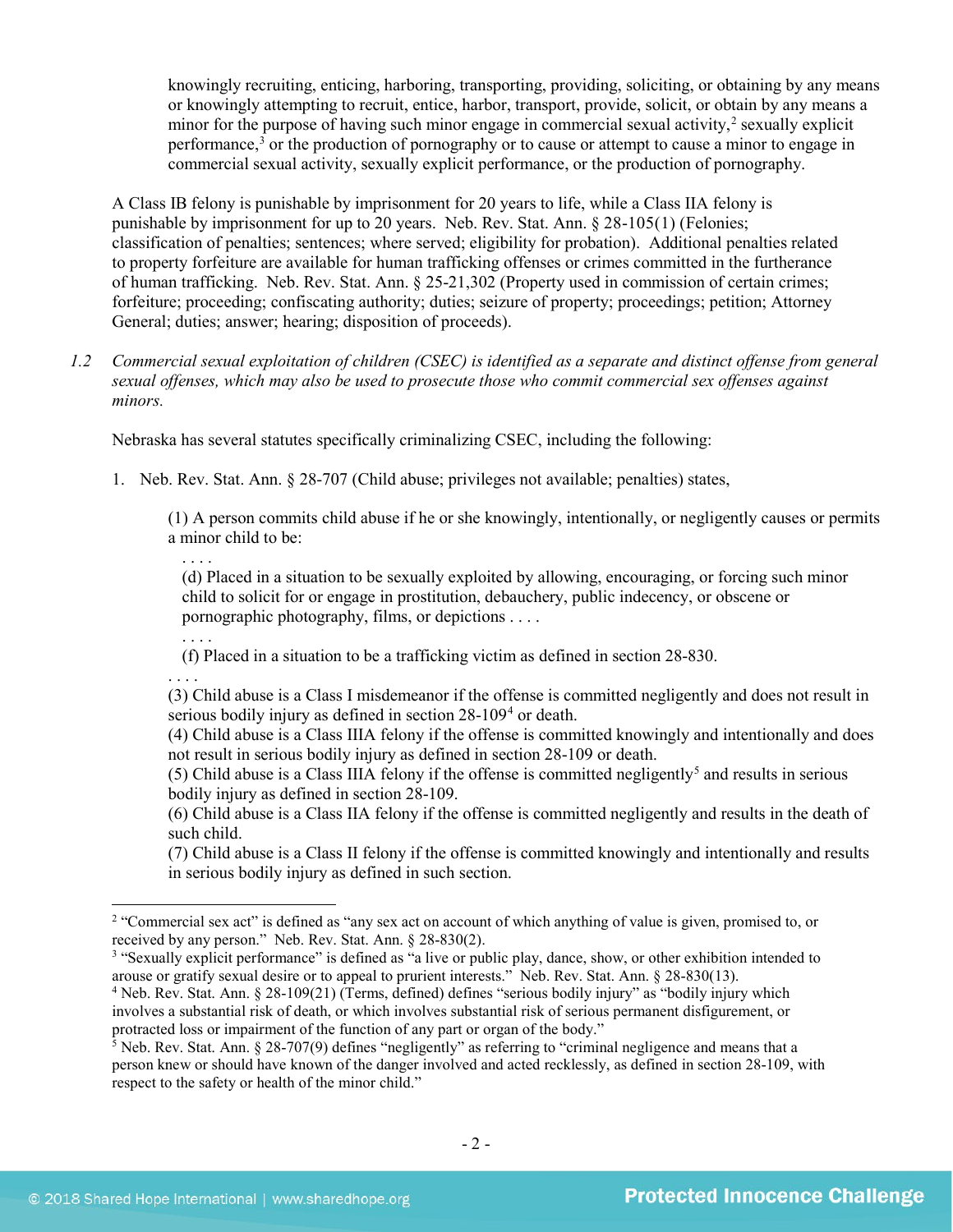(8) Child abuse is a Class IB felony if the offense is committed knowingly and intentionally and results in the death of such child.

(9) For purposes of this section, negligently refers to criminal negligence and means that a person knew or should have known of the danger involved and acted recklessly, as defined in section 28-109, with respect to the safety or health of the minor child.

Pursuant to Neb. Rev. Stat. Ann. § 28-106(1), a Class I misdemeanor is punishable by imprisonment up to 1 year, a fine not to exceed \$1,000, or both. A Class IIIA felony is punishable by imprisonment up to 3 years and 18 months post-release supervision, a fine not to exceed \$10,000, or both; a Class II felony is punishable by imprisonment for 1–50 years; and a Class IB felony is punishable by imprisonment for 20 years to life. Neb. Rev. Stat. Ann. § 28-105(1) (Felonies; classification of penalties; sentences; where served; eligibility for probation).

2. Neb. Rev. Stat. Ann. § 28-1463.03(3), (4) (Child Pornography Prevention Act) states,

<span id="page-2-7"></span><span id="page-2-6"></span>(3) It shall be unlawful for a person to knowingly employ, force, authorize, induce, or otherwise cause a child to engage in any visual depiction of sexually explicit conduct<sup>[6](#page-2-1)</sup> which has a child<sup>[7](#page-2-2)</sup> as one of its participants or portrayed observers.

<span id="page-2-0"></span>(4) It shall be unlawful for a parent, stepparent, legal guardian, or any person with custody and control of a child, knowing the content thereof, to consent to such child engaging in any visual depiction of sexually explicit conduct which has a child as one of its participants or portrayed observers.

A conviction under this statute by a person 18 years of age or younger is punishable as a Class III felony punishable by imprisonment for up to 4 years and 2 years post-release supervision, a fine not to exceed \$25,000, or both, while a violation by a person 19 years of age or older is a Class ID felony<sup>8</sup> punishable by imprisonment for 3–50 years. Neb. Rev. Stat. Ann. §§ 28-1463.04(1), (2), 28-105(1). A conviction under this statute is punishable as a Class IC felony<sup>[9](#page-2-4)</sup> by imprisonment for 5–50 years, however, if a person has a prior conviction under this statute or a number of other specific statutes.<sup>[10](#page-2-5)</sup> Neb. Rev. Stat. Ann. §§ 28-1463.04(3), 28-105(1).

(f) real or simulated defecation or urination for the purpose of sexual gratification or sexual stimulation of one or more of the persons involved.

<span id="page-2-4"></span>

 $\overline{\phantom{a}}$ 

<span id="page-2-5"></span><sup>10</sup> Pursuant to Neb. Rev. Stat. Ann. § 28-1463.04(3),

Any person who violates section 28-1463.03 and has previously been convicted of a violation of section 28-1463.03 or section 28-308 [Assault in the first degree], 28-309 [Assault in the second degree], 28-310 [Strangulation], 28-311 [Criminal child enticement], 28-313 [Kidnapping], 28-314 [False imprisonment in

<span id="page-2-1"></span> $6$  Neb. Rev. Stat. Ann.  $\S$  28-1463.02(5) (Terms, defined) defines "sexually explicit conduct" as

<sup>(</sup>a) Real or simulated intercourse, whether genital-genital, oral-genital, anal-genital, or oral-anal between persons of the same or opposite sex or between a human and an animal or with an artificial genital; (b) real or simulated masturbation;

<sup>(</sup>c) real or simulated sadomasochistic abuse;

<sup>(</sup>d) erotic fondling;

<sup>(</sup>e) erotic nudity; or

<span id="page-2-2"></span><sup>&</sup>lt;sup>7</sup> Neb. Rev. Stat. Ann. § 28-1463.02(1) (Terms, defined) defines "child" as "in the case of a participant, ... any person under the age of eighteen years and, in the case of a portrayed observer, . . . any person under the age of sixteen years."

<span id="page-2-3"></span><sup>&</sup>lt;sup>8</sup> According to Neb. Rev. Stat. Ann. § 28-105(1) (Felonies; classification of penalties; sentences; where served; eligibility for probation), Class IC and ID felonies are subject to mandatory minimum sentences of 5 and 3 years, respectively. Pursuant to Neb. Rev. Stat. Ann. § 28-105(4), "A person convicted of a felony for which a mandatory minimum sentence is prescribed shall not be eligible for probation."<br><sup>9</sup> See supra note 8.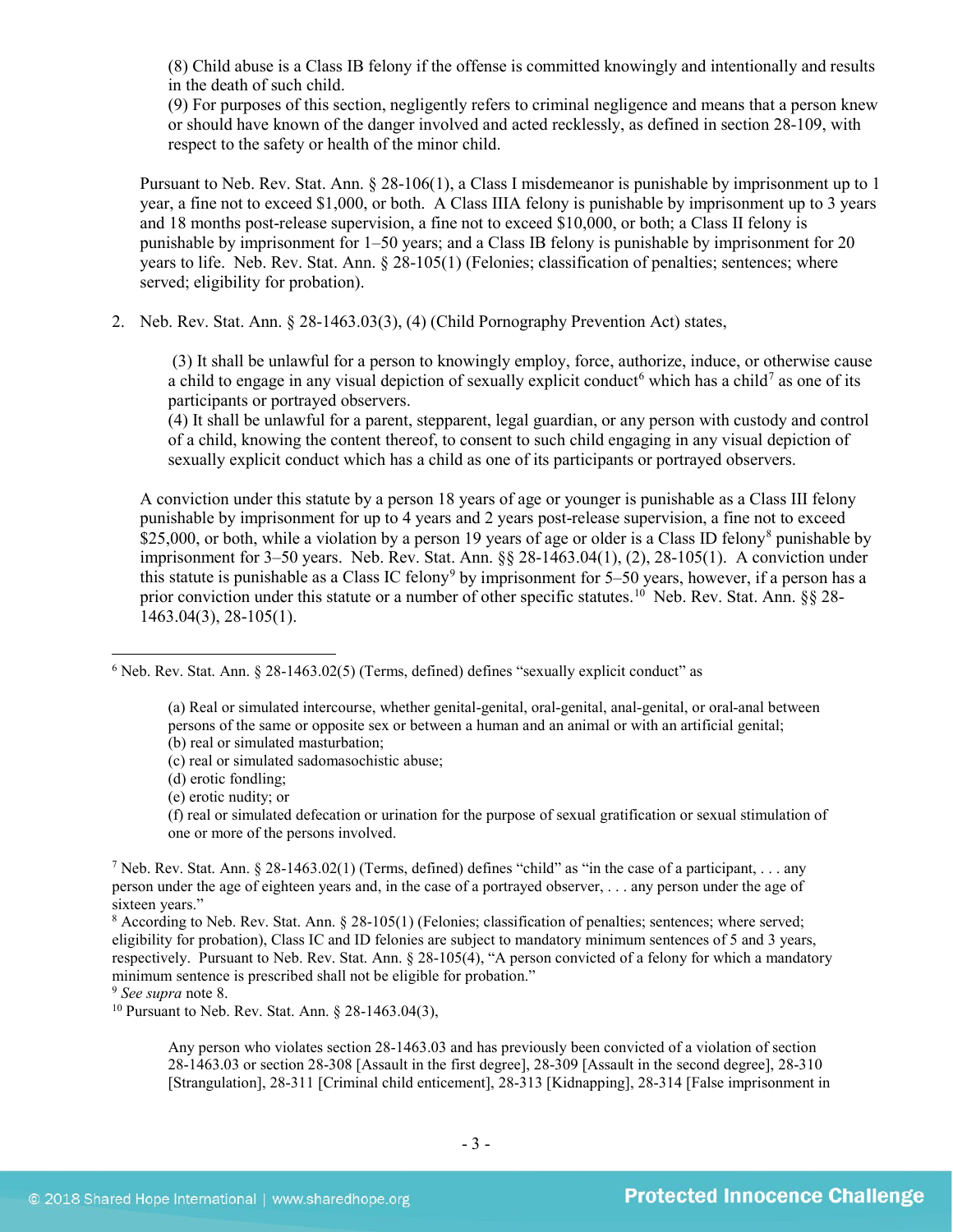- 3. Neb. Rev. Stat. Ann. § 28-802 (Pandering) states,
	- (1) A person commits pandering if such person:

(a) Entices another person to become a prostitute; or

(b) Procures or harbors therein an inmate for a house of prostitution or for any place where prostitution is practiced or allowed; or

(c) Inveigles, entices, persuades, encourages, or procures any person to come into or leave this state for the purpose of prostitution or debauchery; or

(d) Receives or gives or agrees to receive or give any money or other thing of value for procuring or attempting to procure any person to become a prostitute or commit an act of prostitution or come into this state or leave this state for the purpose of prostitution or debauchery.

(2) Pandering is a Class II felony for a first offense . . . .

A Class II felony is punishably by imprisonment for 1–50 years. Neb. Rev. Stat. Ann. §§ 28-802(2), 28-  $105(1)$ .

4. Neb. Rev. Stat. Ann. § 28-801.01 (Solicitation of prostitution) states,

(1) Any person who solicits another person not his or her spouse to perform any act of sexual contact or sexual penetration, as those terms are defined in section 28-318, in exchange for money or other thing of value, commits solicitation of prostitution.

(2) Any person convicted of violating subsection (1) of this section shall be punished as follows: (a) If such person has had no prior convictions, such person shall be guilty of a Class I misdemeanor and pay a fine of not less than two hundred fifty dollars, unless the person solicited is under the age of eighteen years, in which case such person violating this section shall be guilty of a Class IV felony. If the court places such person on probation, such order of probation shall include, as one of its conditions, the payment of a fine of not less than two hundred fifty dollars and such person shall satisfactorily attend and complete an appropriate mental health and substance abuse assessment conducted by a licensed mental health professional or substance abuse professional authorized to complete such assessment, and that such person shall satisfactorily attend and complete, at his or her own expense, an educational program designed to educate participants on the effect of prostitution on the participants' health, on the person solicited, and on the community . . . .

A Class IV felony is punishable by imprisonment up to 2 years, a fine not to exceed \$10,000, or both. Neb. Rev. Stat. Ann. § 28-105(1).

5. Neb. Rev. Stat. Ann. § 28-804 (Keeping a place of prostitution) states,

(1) Any person who has or exercises control over the use of any place which offers seclusion or shelter for the practice of prostitution and who knowingly grants or permits the use of such place for the purpose of prostitution commits the offense of keeping a place of prostitution.

the first degree], 28-315 [False imprisonment in the second degree], 28-319 [Sexual assault; first degree], 28-319.01 [Sexual assault on a child; first degree], 28-320.01 [Sexual assault on a child; second or third degree], 28-813 [Obscene literature or material; prepares; distributes; promotes; penalty], 28-833 [Enticement by electronic communication device; penalty], or 28-1463.05 [Visual depiction of sexually explicit acts related to possession; violation; penalty] or subsection (1) or (2) of section 28-320 [Sexual assault; second or third degree; penalty] shall be guilty of a Class IC felony for each offense.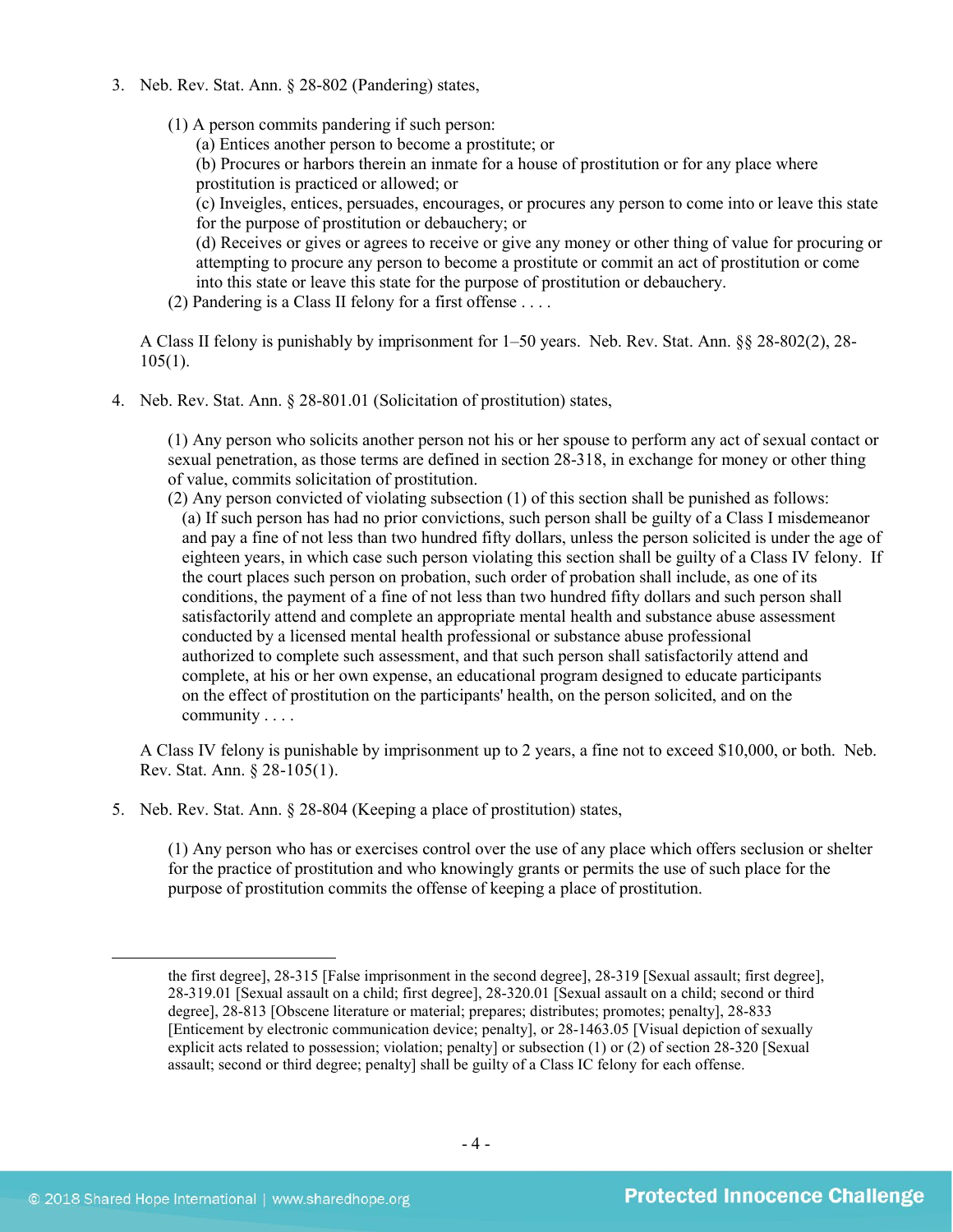(2) Keeping a place of prostitution is a Class IV felony, unless any person using such place for the practice of prostitution is under the age of eighteen years, in which case any person convicted of keeping a place of prostitution shall be guilty of a Class III felony.

A Class IV felony is punishable by imprisonment up to 2 years, a fine not to exceed \$10,000, or both. Neb. Rev. Stat. Ann. § 28-105(1). A Class III felony punishable by imprisonment for up to 4 years and 2 years post-release supervision, a fine not to exceed \$25,0000, or both. Neb. Rev. Stat. Ann. § 28-105(1).

Several other laws, while not expressly commercial in nature, may also be applicable in cases involving the commercial sexual exploitation of a child. Some of those statutes are as follows:

- 1. Neb. Rev. Stat. Ann. § 28-805(1)(a) (Debauching a minor; penalty) [11](#page-4-0) states, "(1) Any person not a minor commits the offense of debauching a minor if he or she shall debauch or deprave the morals of any boy or girl under the age of seventeen years by: (a) Lewdly inducing such boy or girl carnally to know any other person.["12](#page-4-1) A conviction under Neb. Rev. Stat. Ann. § 28-805(1) is punishable as a Class I misdemeanor by imprisonment up to 1 year, a fine not to exceed \$1,000, or both. Neb. Rev. Stat. Ann. §§ 28-805(2), 28- 106(1).
- 2. Neb. Rev. Stat. Ann. § 28-833(1) (Enticement by electronic communication device; penalty) states,

<span id="page-4-5"></span>A person commits the offense of enticement by electronic communication<sup>13</sup> device if he or she is nineteen years of age or over and knowingly and intentionally utilizes an electronic communication device to contact a child under sixteen years of age or a peace officer who is believed by such person to be a child under sixteen years of age and in so doing:

(a) Uses or transmits any indecent, lewd, lascivious, or obscene language, writing, or sound;

(b) Transmits or otherwise disseminates any visual depiction of sexually explicit conduct as defined in section  $28-1463.02$  $28-1463.02$  $28-1463.02$  [Terms, defined];<sup>14</sup> or

(c) Offers or solicits any indecent, lewd, or lascivious act.

A conviction under this statute is punishable as a Class IV felony by imprisonment up to 2 years, a fine not to exceed \$10,000, or both. Neb. Rev. Stat. Ann. §§ 28-833(2), 28-105(1).

3. Neb. Rev. Stat. Ann. § 28-319.01(1) (Sexual assault of a child; first degree; penalty) states,

A person commits sexual assault of a child in the first degree:

(a) When he or she subjects another person under twelve years of age to sexual penetration<sup>15</sup> and the actor is at least nineteen years of age or older; or

<span id="page-4-0"></span><sup>&</sup>lt;sup>11</sup> This statute clearly implicates adults who solicit minors under the age of 17 to visit a house of prostitution for the purpose of the minor engaging in sexual penetration with a prostitute, but it is not clear whether this statute also implicates adult buyers or traffickers who solicit a minor under the age of 17 to enter a house of prostitution for purposes of engaging in sexual penetration with a buyer. Therefore, because it is possible that a violation of this statute may involve a commercial transaction, it has been listed as a CSEC offense.

<span id="page-4-1"></span><sup>&</sup>lt;sup>12</sup> *See* State v. Parmer, 313 N.W.2d 237, 240 (Neb. 1981) ("We therefore construe 'any other person' to mean any person other than the victim.").

<span id="page-4-2"></span><sup>&</sup>lt;sup>13</sup> For purposes of Neb. Rev. Stat. Ann. § 28-833, "electronic communication" is defined as "any device which, in its ordinary and intended use, transmits by electronic means writings, sounds, visual images, or data of any nature to another electronic communication device." Neb. Rev. Stat. Ann. § 28-833(4).<br><sup>14</sup> *See supra* note [6.](#page-2-6)<br><sup>15</sup> Neb. Rev. Stat. Ann. § 28-318(6) (Terms, defined) states,

<span id="page-4-4"></span><span id="page-4-3"></span>

Sexual penetration means sexual intercourse in its ordinary meaning, cunnilingus, fellatio, anal intercourse, or any intrusion, however slight, of any part of the actor's or victim's body or any object manipulated by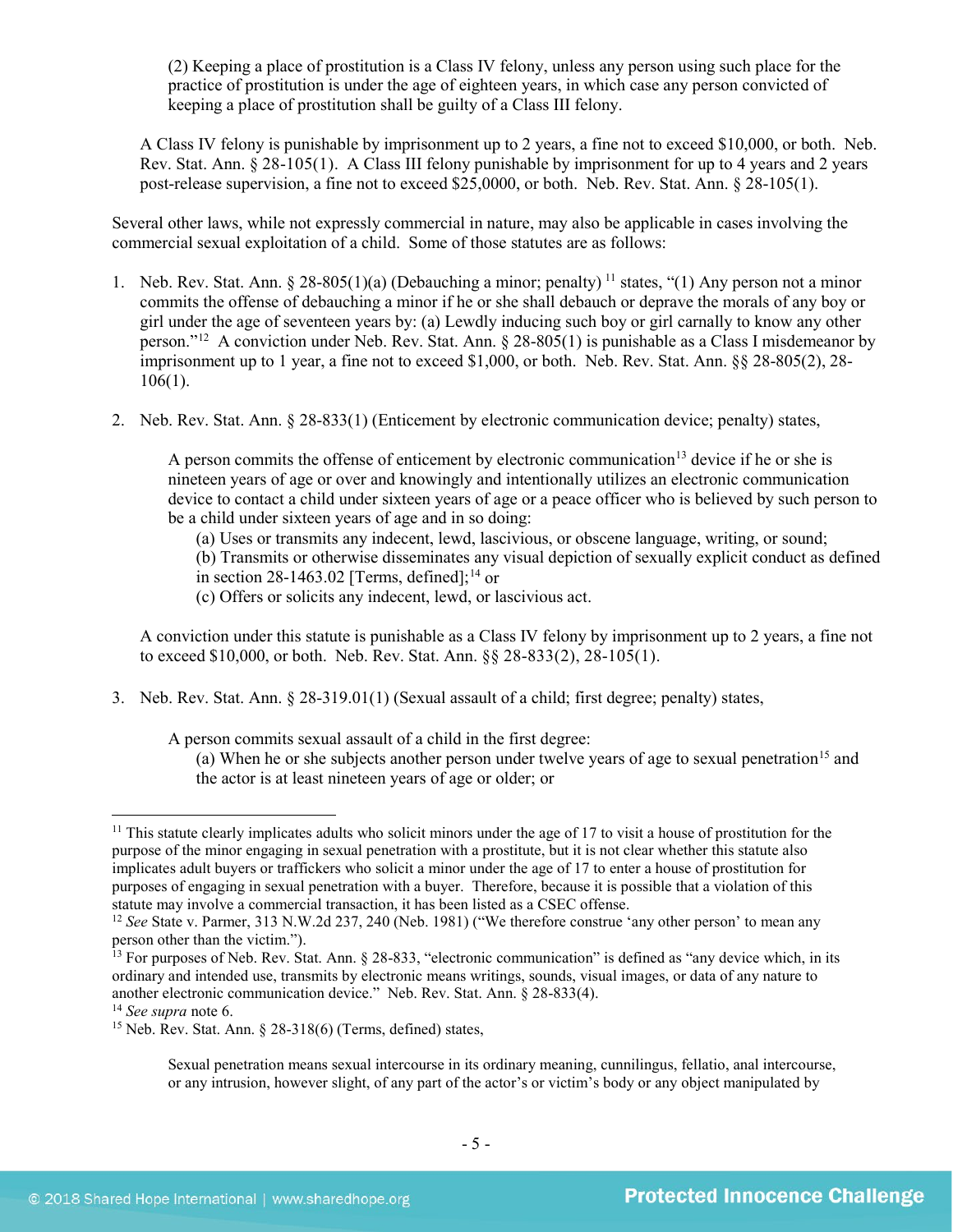(b) When he or she subjects another person who is at least twelve years of age but less than sixteen years of age to sexual penetration and the actor is twenty-five years of age or older.

A first conviction under this statute is punishable as a Class IB felony by imprisonment for 20 years to life. Neb. Rev. Stat. Ann.  $\S$   $\S$   $28-319.01(2)$ ,  $28-105(1)$ . The penalty is enhanced to 25 years to life imprisonment, however, if an offender has a prior conviction under this statute or a number of other specific statutes.<sup>[16](#page-5-0)</sup> Neb. Rev. Stat. Ann. §§ 28-319.01(3), 28-105(1).

4. Neb. Rev. Stat. Ann. § 28-320.01 (Sexual assault of a child; second or third degree; penalties) states,

(1) A person commits sexual assault of a child in the second or third degree if he or she subjects another person fourteen years of age or younger to sexual contact<sup>17</sup> and the actor is at least nineteen years of age or older.

(2) Sexual assault of a child is in the second degree if the actor causes serious personal injury to the victim. Sexual assault of a child in the second degree is a Class II felony for the first offense. (3) Sexual assault of a child is in the third degree if the actor does not cause serious personal injury to the victim. Sexual assault of a child in the third degree is a Class IIIA felony for the first offense. . . . .

A first conviction for second degree sexual assault of a child is punishable as a Class II felony by imprisonment for 1–50 years. Neb. Rev. Stat. Ann. §§ 28-320.01(2), 28-105(1). A conviction is punishable as a class IC felony by imprisonment for 5–50 years, however, if a person has a prior conviction under this statute or a number of other specific statutes.<sup>[18](#page-5-2)</sup> Neb. Rev. Stat. Ann.  $\S$ § 28-320.01(4), 28-105(1). A first

l

Any person who is found guilty of sexual assault of a child in the first degree under this section and who has previously been convicted (a) under this section, (b) under section 28-319 of first degree or attempted first degree sexual assault, (c) under section 28-320.01 before July 14, 2006, of sexual assault of a child or attempted sexual assault of a child, (d) under section 28-320.01 on or after July 14, 2006, of sexual assault of a child in the second or third degree or attempted sexual assault of a child in the second or third degree, or (e) in any other state or federal court under laws with essentially the same elements as this section, section 28-319, or section 28-320.01 as it existed before, on, or after July 14, 2006, shall be guilty of a Class IB felony with a mandatory minimum sentence of twenty-five years in prison.

<span id="page-5-1"></span> $17$  Neb. Rev. Stat. Ann. § 28-318(5) defines "sexual contact" as

the intentional touching of the victim's sexual or intimate parts or the intentional touching of the victim's clothing covering the immediate area of the victim's sexual or intimate parts. Sexual contact shall also mean the touching by the victim of the actor's sexual or intimate parts or the clothing covering the immediate area of the actor's sexual or intimate parts when such touching is intentionally caused by the actor. Sexual contact shall include only such conduct which can be reasonably construed as being for the purpose of sexual arousal or gratification of either party. Sexual contact shall also include the touching of a child with the actor's sexual or intimate parts on any part of the child's body for purposes of sexual assault of a child under sections 28-319.01 [Sexual assault of a child; first degree; penalty] and 28-320.01 [Sexual assault of a child; second or third degree; penalties];

<span id="page-5-2"></span><sup>18</sup> Pursuant to Neb. Rev. Stat. Ann. § 28-320.01(4),

Any person who is found guilty of second degree sexual assault of a child under this section and who has previously been convicted (a) under this section, (b) under section 28-319 of first degree or attempted first

. . . .

the actor into the genital or anal openings of the victim's body which can be reasonably construed as being for nonmedical or nonhealth purposes. Sexual penetration shall not require emission of semen.

<span id="page-5-0"></span><sup>16</sup> Neb. Rev. Stat. Ann. § 28-319.01(3) states,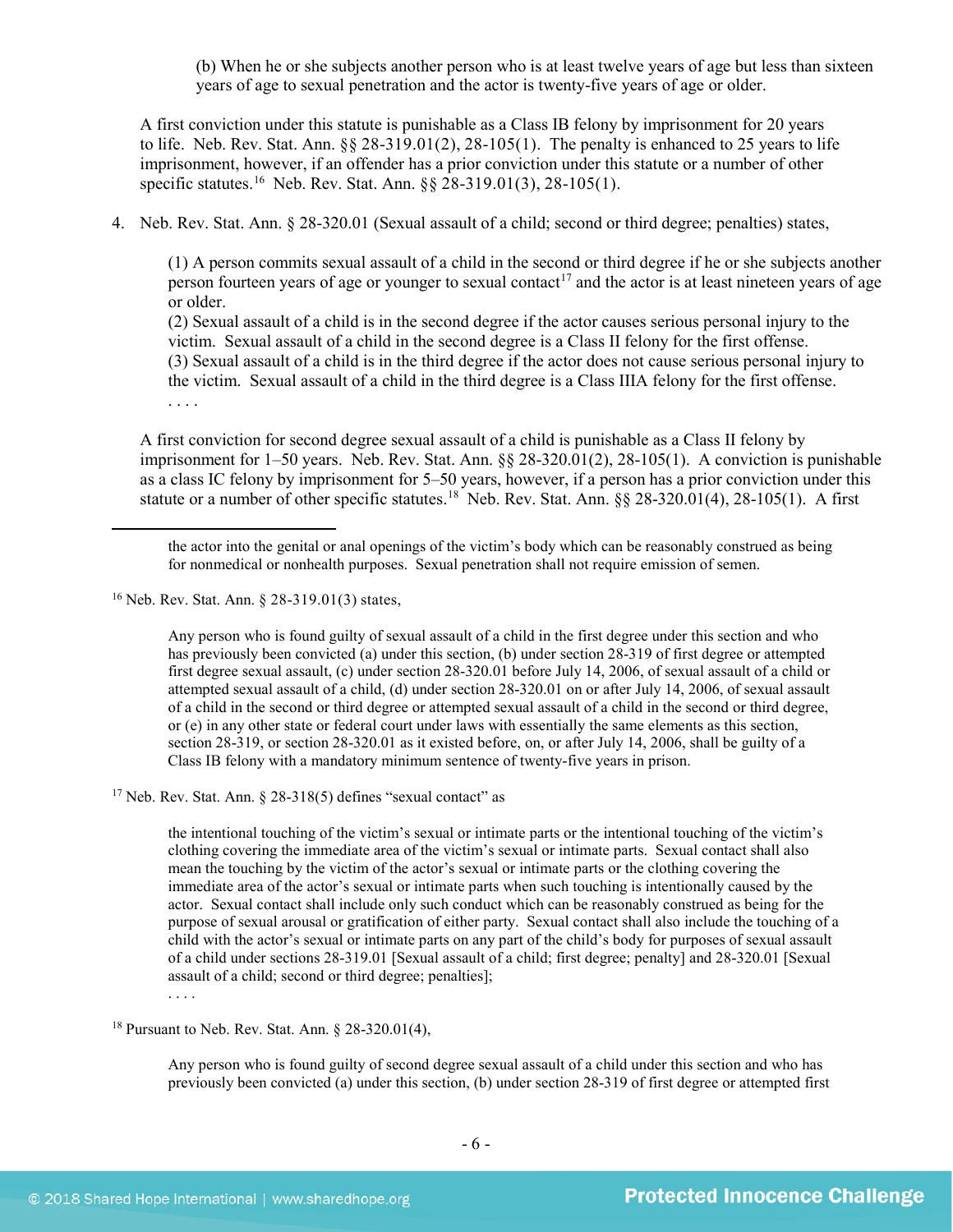conviction for third degree sexual assault of a child is a Class IIIA felony is punishable by imprisonment up to 3 years and 18 months post-release supervision, a fine not to exceed \$10,000, or both. Neb. Rev. Stat. Ann. §§ 28-320.01(3), 28-105(1). A conviction is punishable as a class IC felony punishable by imprisonment for 5–50 years, however, if a person has a prior conviction under this statute or a number of other specific statutes.<sup>[19](#page-6-0)</sup> Neb. Rev. Stat. Ann. §§ 28-320.01(5), 28-105(1).

5. Neb. Rev. Stat. Ann. § 28-320.02(1) (Sexual assault; use of electronic communication device; prohibited acts; penalties) states,

No person shall knowingly solicit, coax, entice, or lure (a) a child sixteen years of age or younger or (b) a peace officer who is believed by such person to be a child sixteen years of age or younger, by means of an electronic communication device as that term is defined in section 28-833, to engage in an act which would be in violation of section [28-319](http://nebraskalegislature.gov/laws/statutes.php?statute=28-319) [Sexual assault; first degree; penalty], [28-319.01](http://nebraskalegislature.gov/laws/statutes.php?statute=28-319.01) [Sexual assault of a child; first degree; penalty], or [28-320.01](http://nebraskalegislature.gov/laws/statutes.php?statute=28-320.01) [Sexual assault of a child; second or third degree; penalties] or subsection (1) or (2) of section [28-320](http://nebraskalegislature.gov/laws/statutes.php?statute=28-320) [Sexual assault; second or third degree; penalty].<sup>[20](#page-6-1)</sup>

A conviction under this statute is punishable as a Class ID felony by imprisonment for 3–50 years. Neb. Rev. Stat. Ann. §§ 28-320.02(2), 28-105(1). A conviction is punishable as a Class IC felony by imprisonment for 5–50 years, however, if a person has a prior conviction under this or other specific statutes.[21](#page-6-2) Neb. Rev. Stat. Ann. §§ 28-320.02(2), 28-105(1).

<span id="page-6-0"></span><sup>19</sup> Pursuant to Neb. Rev. Stat. Ann. § 28-320.01(5),

 $\overline{\phantom{a}}$ 

Any person who is found guilty of third degree sexual assault of a child under this section and who has previously been convicted (a) under this section, (b) under section 28-319 of first degree or attempted first degree sexual assault, (c) under section 28-319.01 for first degree or attempted first degree sexual assault of a child, or (d) in any other state or federal court under laws with essentially the same elements as this section, section 28-319, or 28-319.01 shall be guilty of a Class IC felony.

<span id="page-6-1"></span><sup>20</sup> Neb. Rev. Stat. Ann. § 28-320.02(1) also states, "A person shall not be convicted of both a violation of this subsection and a violation of section 28-319, 28-319.01, or 28-320.01 or subsection (1) or (2) of section 28-320 if the violations arise out of the same set of facts or pattern of conduct and the individual solicited, coaxed, enticed, or lured under this subsection is also the victim of the sexual assault under section 28-319, 28-319.01, or 28-320.01 or subsection (1) or (2) of section  $28-320$ ."

<span id="page-6-2"></span><sup>21</sup> Neb. Rev. Stat. Ann. § 28-320.02(2) states,

If a person who violates this section has previously been convicted of a violation of this section or section 28-308 [Assault in the first degree), 28-309 [Assault in the second degree], 28-310 [Strangulation], 28-311 [Criminal child enticement], 28-313 [Kidnapping], 28-314 [False imprisonment in the first degree], 28-315 [False imprisonment in the second degree], 28-319 [Sexual assault; first degree], 28-319.01 [Sexual assault on a child; first degree], 28-320.01 [Sexual assault on a child; second or third degree], 28-813 [Obscene literature or material; prepares; distributes; promotes; penalty], 28-833 [Enticement by electronic communication device; penalty], or 28-1463.05 [Visual depiction of sexually explicit acts related to possession; violation; penalty] or subsection (1) or (2) of section 28-320 [Sexual assault; second or third degree; penalty], the person is guilty of a Class IC felony.

degree sexual assault, (c) under section 28-319.01 for first degree or attempted first degree sexual assault of a child, or (d) in any other state or federal court under laws with essentially the same elements as this section, section 28-319, or section 28-319.01 shall be guilty of a Class IC felony and shall be sentenced to a mandatory minimum term of twenty-five years in prison.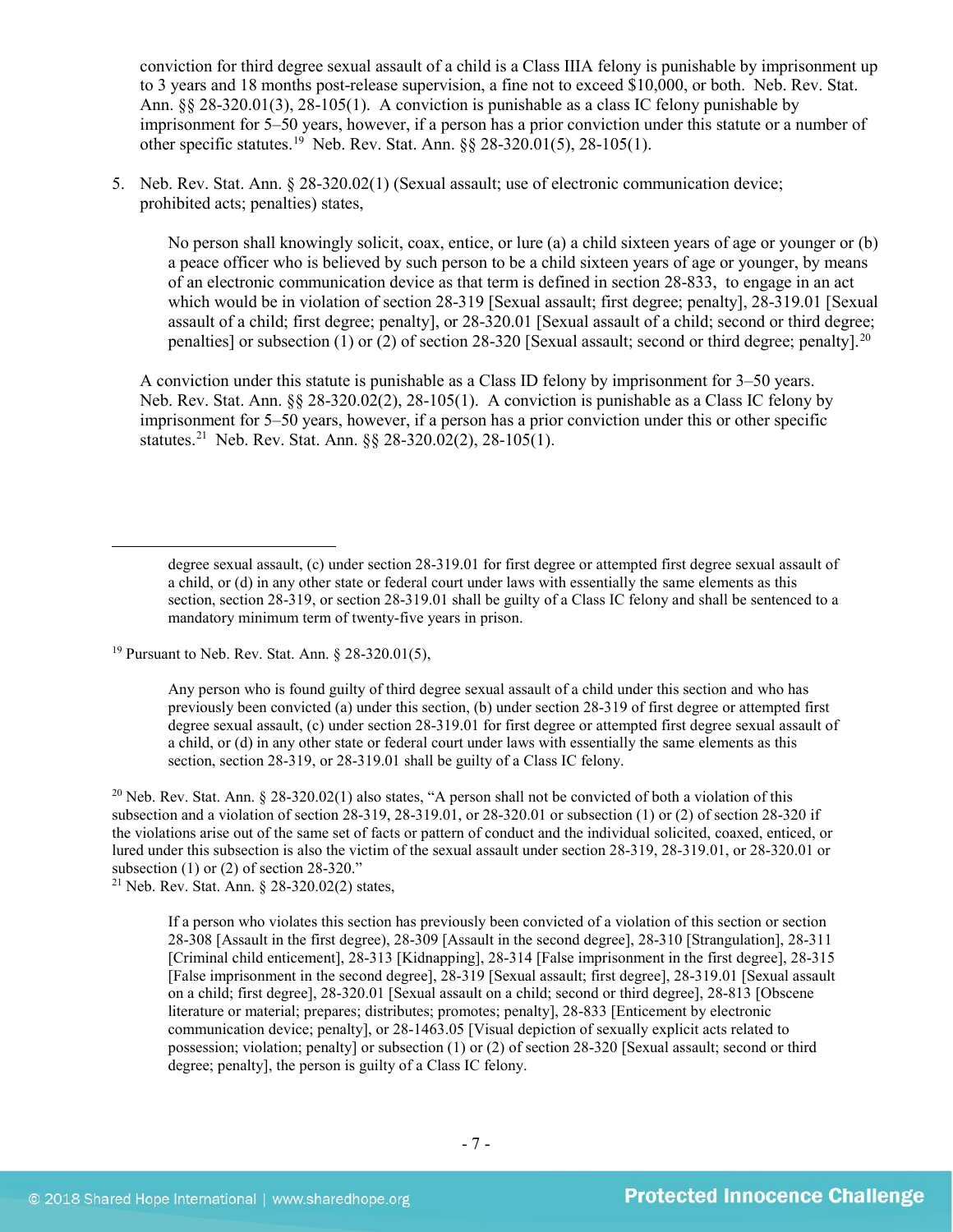*1.3 Prostitution statutes refer to the sex trafficking statute to acknowledge the intersection of prostitution with trafficking victimization.* 

Nebraska's prostitution statute, Neb. Rev. Stat. Ann. § 28-801(5) (Prostitution; penalty) addresses and identifies an exception to the criminalization of both minors and human trafficking victims, as defined by Nebraska's core human trafficking law, Neb. Rev. Stat. Ann. § 28-830 (Human trafficking; forced labor or services; terms, defined). Pursuant to Neb. Rev. Stat. Ann. § 28-801(5), "[i]f the law enforcement officer determines, after a reasonable detention for investigative purposes, that a person suspected of or charged with a violation of subsection (1) [Prostitution] of this section is,

(a) a person engaging in those acts a direct result of being a trafficking victim as defined in section 28- 830, such person shall be immune from prosecution for a prostitution offense; or (b) a person under eighteen years of age, such person shall be immune from prosecution for a prostitution offense under this section and shall be subject to temporary custody under section 43-248 [Temporary custody of juvenile without warrant; when] and further disposition under the Nebraska Juvenile Code.

Furthermore, under Neb. Rev. Stat. Ann. § 28-801(5)(b), "A law enforcement officer who takes a person under eighteen years of age into custody under this section shall immediately report an allegation of a violation of section 28-831 [Human trafficking; labor trafficking or sex trafficking; labor trafficking of a minor or sex trafficking of a minor; prohibited acts; penalties] to the Department of Health and Human Services which shall commence an investigation within twenty-four hours under the Child Protection and Family Safety Act."

*1.4 The state racketeering or gang crimes statute includes sex trafficking or commercial sexual exploitation of children (CSEC) offenses as predicate acts allowing the statute to be used to prosecute child sex trafficking crimes.* 

Nebraska's Public Protection Act,<sup>[22](#page-7-0)</sup> codified at Neb. Rev. Stat. Ann. § 28-1355 (Pattern of racketeering activity or collection of an unlawful debt; prohibited acts) provides,

(1) It shall be unlawful for any person<sup>[23](#page-7-1)</sup> who has received any proceeds that such person knew were derived, directly or indirectly, from a pattern of racketeering activity<sup>[24](#page-7-2)</sup> or through collection of an unlawful debt to use or invest, whether directly or indirectly, any part of such proceeds, or the proceeds derived from the investment or use thereof, in the acquisition of any right, interest, or equity in real property or in the establishment or operation of any enterprise<sup>[25](#page-7-3)</sup> ...

(2) It shall be unlawful for any person through a pattern of racketeering activity or through collection of an unlawful debt to acquire or maintain, directly or indirectly, any interest in or control of any enterprise or real property.

l

<span id="page-7-2"></span><span id="page-7-1"></span><span id="page-7-0"></span><sup>22</sup> Neb. Rev. Stat. Ann. §§ 28-1352 to -1356.<br><sup>23</sup> "Person means any individual or entity, as defined in section 21-2014, holding or capable of holding a legal, equitable, or beneficial interest in property." Neb. Rev. Stat. Ann. § 28-1354(3). <sup>24</sup> Pursuant to Neb. Rev. Stat. Ann. § 28-1354(2),

Pattern of racketeering activity means a cumulative loss for one or more victims or gains for the enterprise of not less than one thousand five hundred dollars resulting from at least two acts of racketeering activity, one of which occurred after August 30, 2009, and the last of which occurred within ten years, excluding any period of imprisonment, after the commission of a prior act of racketeering activity.

<span id="page-7-3"></span><sup>25</sup> "Enterprise means any individual, sole proprietorship, partnership, corporation, trust, association, or any legal entity, union, or group of individuals associated in fact although not a legal entity, and shall include illicit as well as licit enterprises as well as other entities." Neb. Rev. Stat. Ann. § 28-1354(1).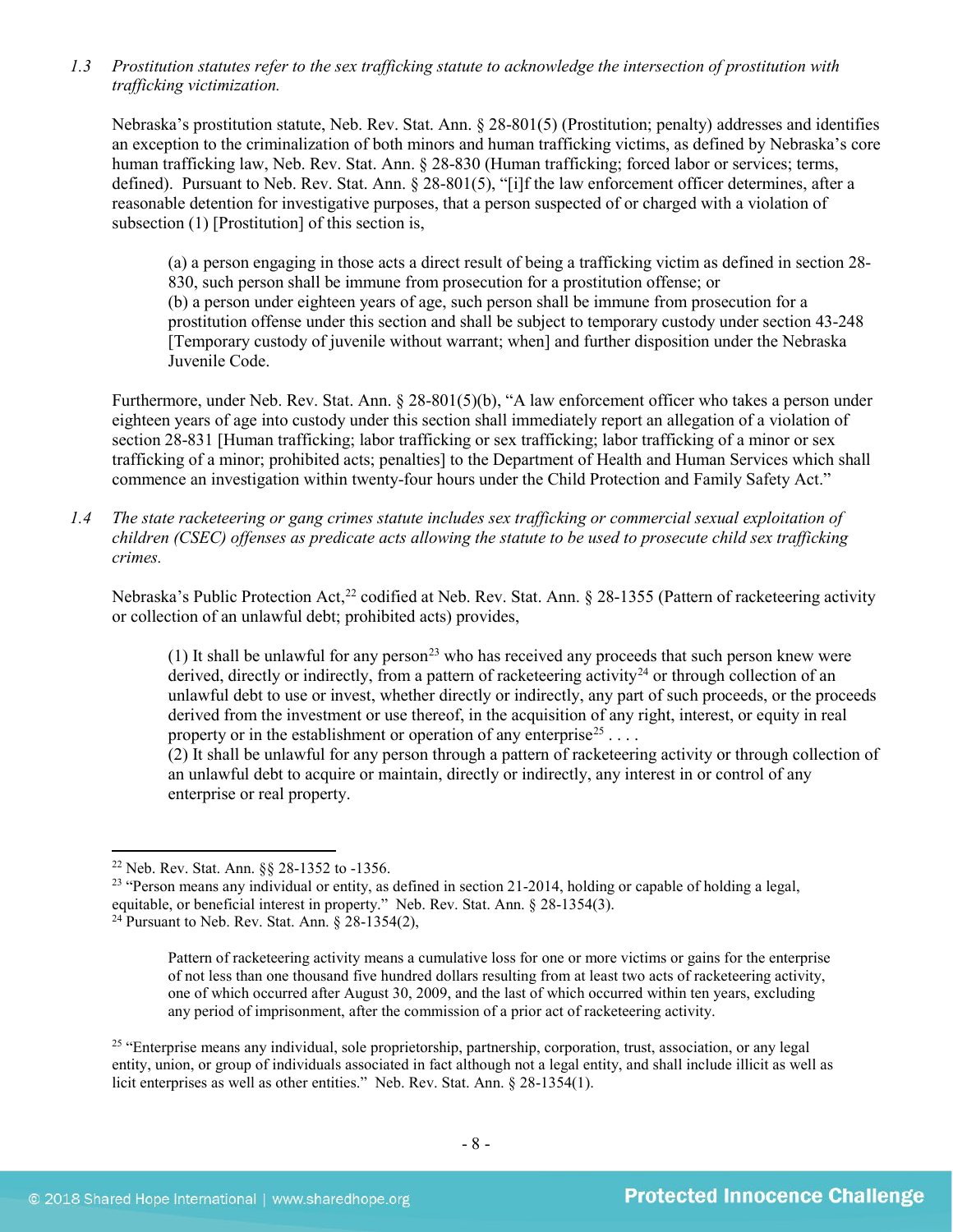(3) It shall be unlawful for any person employed by or associated with any enterprise to conduct or participate in, directly or indirectly, the conduct of such enterprise's affairs through a pattern of racketeering activity or collection of unlawful debt.

(4) It shall be unlawful for any person to conspire or attempt to violate any of the provisions of subsection  $(1)$ ,  $(2)$ , or  $(3)$  of this section.

Pursuant to Neb. Rev. Stat. Ann. § 28-1354(5)(j)(Terms, defined),

. . . .

Racketeering activity includes the commission of, criminal attempt to commit, conspiracy to commit, aiding and abetting in the commission of, aiding in the consummation of, acting as an accessory to the commission of, or the solicitation, coercion, or intimidation of another to commit or aid in the commission of any of the following:

(j) Offenses relating to public health and morals which include: Prostitution under section 28-801; pandering under section 28-802; keeping a place of prostitution under section 28-804; labor trafficking, sex trafficking, labor trafficking of a minor, or sex trafficking of a minor under section 28-831; a violation of section 28-1005; and any act relating to the visual depiction of sexually explicit conduct prohibited in the Child Pornography Prevention Act;

Sex trafficking and commercial sexual exploitation of children constitute predicate crimes under the racketeering law, making this law an available tool for combatting criminal enterprises that engage in domestic minor sex trafficking. A conviction under Neb. Rev. Stat. Ann. § 28-1355 is punishable as Class III felony punishable by imprisonment for up to 4 years and 2 years post-release supervision, a fine not to exceed \$25,000, or both. Neb. Rev. Stat. Ann. §§ 28-1356(1), 28-105(1). Although Neb. Rev. Stat. Ann. § 28-1356(1) additionally states that "if the violation is based upon racketeering activity which is punishable as a Class I, IA, or IB felony," a conviction is punishable as a Class IB felony, convictions for prostitution are not punishable as Class IA or IB felonies.

A conviction is also punishable by a fine not to exceed \$25,000. However, under Neb. Rev. Stat. Ann. § 28- 1356(2),

In lieu of the fine authorized by section 28-105, any person convicted of engaging in conduct in violation of section 28-1355, through which pecuniary value was derived, or by which personal injury or property damage or other loss was caused, may be sentenced to pay a fine that does not exceed three times the gross value gained or three times the gross loss caused, whichever is greater, plus court costs and the costs of investigation and prosecution reasonably incurred . . . .

Gangs and criminal enterprises may face additional penalties under Neb. Rev. Stat. Ann. § 28-1351 (Unlawful membership recruitment into an organization or association; penalty). Neb. Rev. Stat. Ann. § 28-1351(1) makes it a crime if a person

knowingly and intentionally coerces, intimidates, threatens, or inflicts bodily harm upon another person in order to entice that other person to join or prevent that other person from leaving any organization, group, enterprise, or association whose members, individually or collectively, engage in or have engaged in any of the following criminal acts for the benefit of, at the direction of, or on behalf of the organization, group, enterprise, or association or any of its members:

(m) Kidnapping under section 28-313;

. . . . (r) Pandering under section 28-802 [Pandering; penalty]; . . . .

. . . .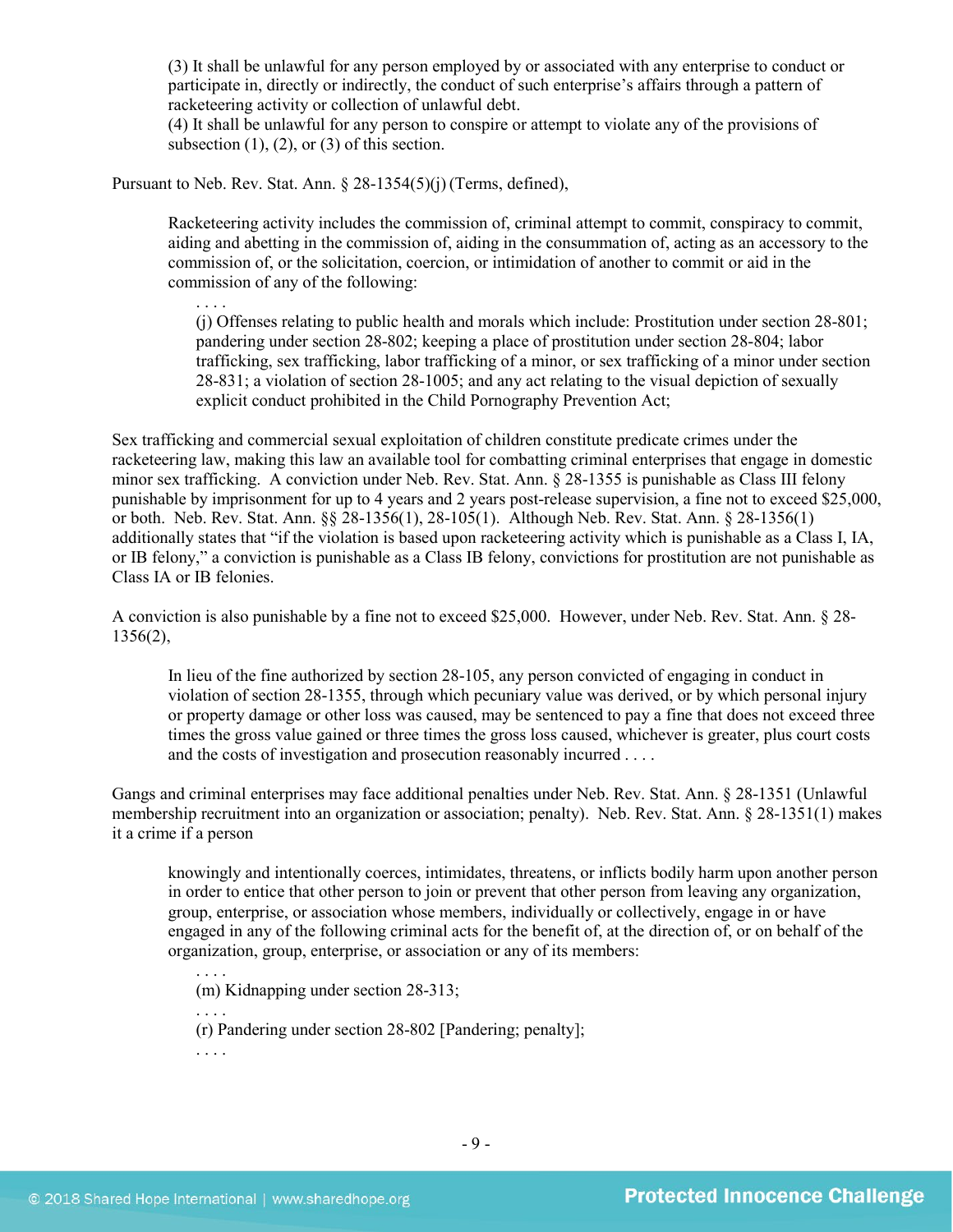A conviction under this statute is punishable as a Class IV felony by imprisonment up to 2 years, a fine not to exceed \$10,000, or both. Neb. Rev. Stat. Ann. §§ 28-1351(2), 28-105(1).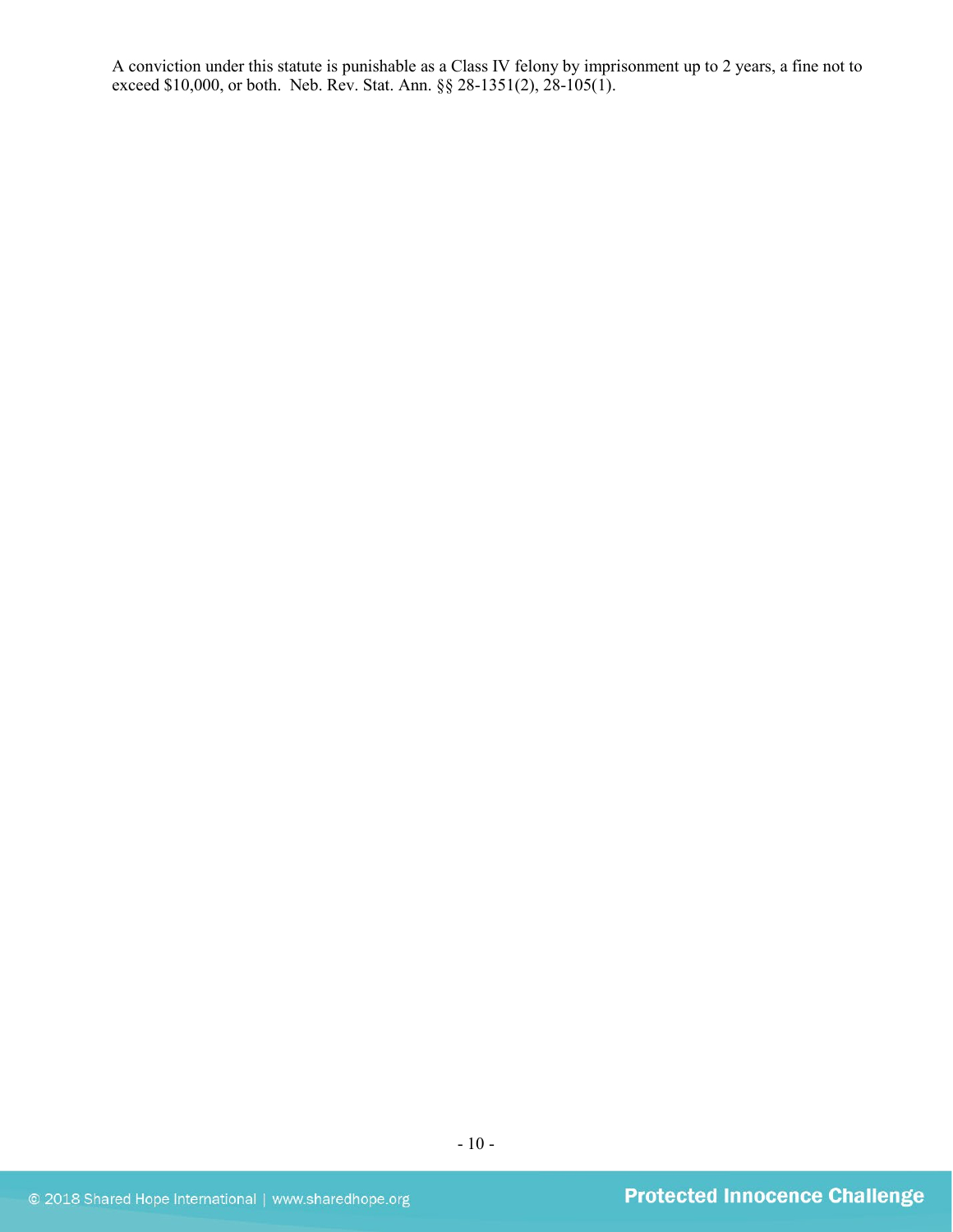#### **FRAMEWORK ISSUE 2: CRIMINAL PROVISIONS FOR DEMAND**

#### *Legal Components:*

- *2.1 The state sex trafficking law can be applied to buyers of commercial sex acts with a minor.*
- *2.2 Buyers of commercial sex acts with a minor can be prosecuted under commercial sexual exploitation of children (CSEC) laws.*
- *2.3 Solicitation laws differentiate between soliciting sex acts with an adult and soliciting sex acts with a minor under 18.*
- *2.4 Penalties for buyers of commercial sex acts with minors are as high as federal penalties.*
- *2.5 Using the Internet or electronic communications to lure, entice, or purchase, or attempt to lure, entice, or purchase commercial sex acts with a minor is a separate crime or results in an enhanced penalty for buyers.*
- *2.6 No age mistake defense is permitted for a buyer of commercial sex acts with any minor under 18.*
- *2.7 Base penalties for buying sex acts with a minor under 18 are sufficiently high and not reduced for older minors.*
- *2.8 Financial penalties for buyers of commercial sex acts with minors are sufficiently high to make it difficult for buyers to hide the crime.*
- *2.9 Buying and possessing images of child sexual exploitation carries penalties as high as similar federal offenses.*

\_\_\_\_\_\_\_\_\_\_\_\_\_\_\_\_\_\_\_\_\_\_\_\_\_\_\_\_\_\_\_\_\_\_\_\_\_\_\_\_\_\_\_\_\_\_\_\_\_\_\_\_\_\_\_\_\_\_\_\_\_\_\_\_\_\_\_\_\_\_\_\_\_\_\_\_\_\_\_\_\_\_\_\_\_\_\_\_\_\_\_\_\_\_

*2.10 Convicted buyers of commercial sex acts with minors are required to register as sex offenders.* 

## *Legal Analysis:*

*2.1 The state sex trafficking law can be applied to buyers of commercial sex acts with a minor.*

Neb. Rev. Stat. Ann. § 28-830(12) (Human trafficking; forced labor or services; terms, defined) applies to buyers of commercial sex acts with minors though the terms "solicit" and "cause" and, following federal precedent,<sup>[26](#page-10-0)</sup> through the term "obtain." Specifically, Neb. Rev. Stat. Ann. § 28-830(12) states,

Sex trafficking of a minor means knowingly . . . soliciting, or obtaining by any means or knowingly attempting to . . . solicit, or obtain by any means a minor for the purpose of having such minor engage in commercial sexual activity, sexually explicit performance, or the production of pornography or to cause or attempt to cause a minor to engage in commercial sexual activity, sexually explicit performance, or the production of pornography;

<span id="page-10-0"></span> $\overline{\phantom{a}}$ <sup>26</sup> *See United States v. Jungers*, 702 F.3d 1066 (8th Cir. 2013). In this case, the Eighth Circuit held that the federal sex trafficking law, 18 U.S.C. § 1591 (Sex trafficking of children or by force, fraud, or coercion) applies to buyers of sex with minors. Reversing a District of South Dakota ruling that Congress did not intend the string of verbs constituting criminal conduct under 18 U.S.C. § 1591(a)(1) ("recruits, entices, harbors, transports, provides, obtains, or maintains") to reach the conduct of buyers (United States v. Jungers, 834 F. Supp. 2d 930, 931 (D.S.D. 2011)), the Eighth Circuit concluded that 18 U.S.C. § 1591 does not contain "a latent exemption for purchasers" because buyers can "engage in at least some of the prohibited conduct." Jungers, 702 F. 3d 1066, 1072. Congress codified Jungers clarifying that the federal sex trafficking law is intended to apply to buyers in the Justice for Victims of Trafficking Act (JVTA) of 2015 Pub. L. No. 114-22, 129 Stat 227), enacted on May 29, 2015. The JVTA adds the terms "patronize" and "solicit" to the list of prohibited conduct and expressly states, "section 108 of this title amends section 1591 of title 18, United States Code, to add the words 'solicits or patronizes' to the sex trafficking statute making absolutely clear for judges, juries, prosecutors, and law enforcement officials that criminals who purchase sexual acts from human trafficking victims may be arrested, prosecuted, and convicted as sex trafficking offenders when this is merited by the facts of a particular case." Id. at Sec. 109. The Eighth Circuit decision in *United States v. Jungers* and the federal sex trafficking law as amended by the Justice for Victims of Trafficking Act establish persuasive authority when state courts interpret the string of verbs constituting prohibited conduct in state sex trafficking laws (in particular the term "obtains") to the extent such interpretation does not conflict with state case law.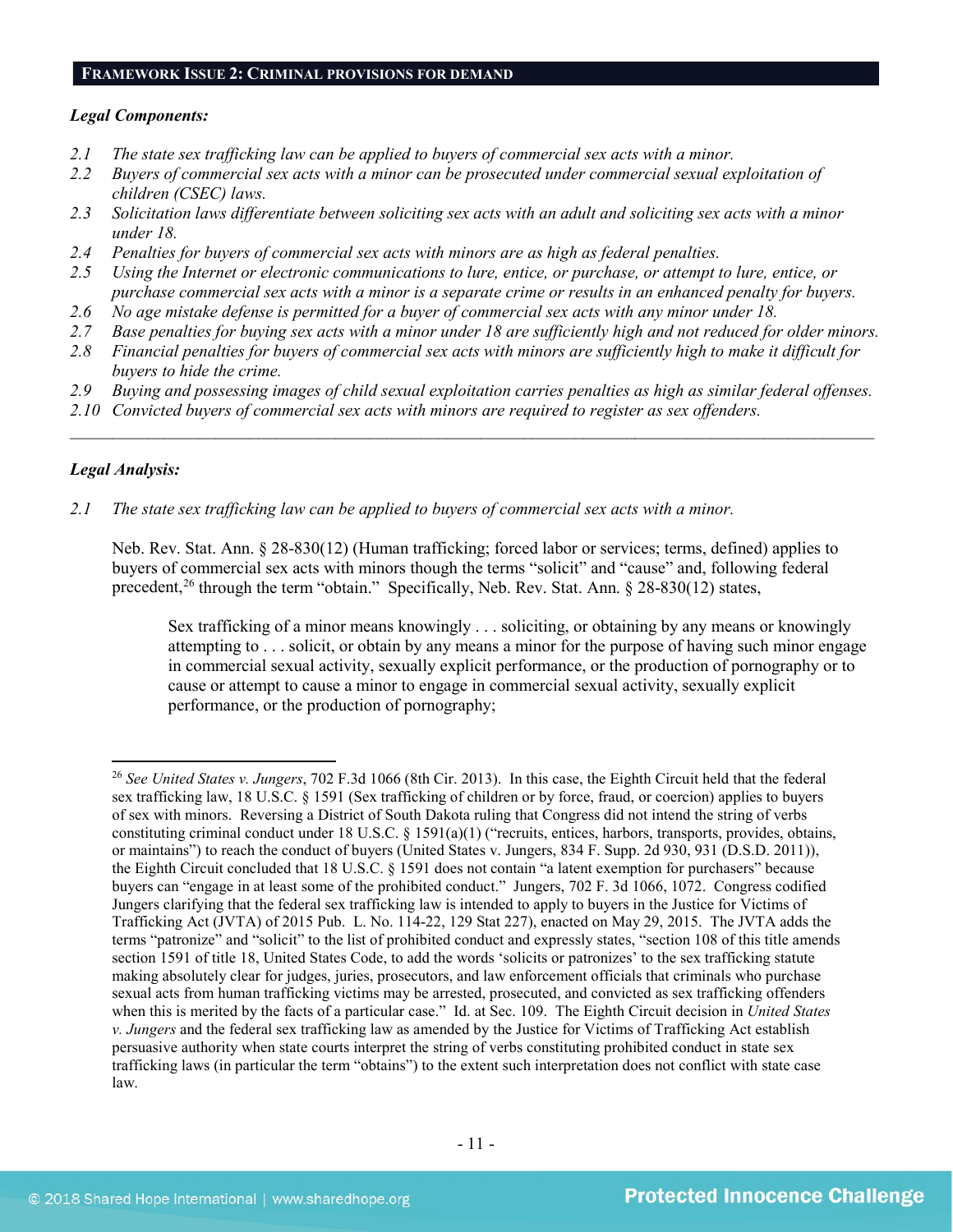*2.2 Buyers of commercial sex acts with a minor can be prosecuted under commercial sexual exploitation of children (CSEC) laws.*

Neb. Rev. Stat. Ann. § 28-801.01(1) (Solicitation of prostitution; penalty) provides, "Any person who solicits another person who is not his spouse to perform any act of sexual contact or sexual penetration . . . in exchange for money or other thing of value, commits solicitation of prostitution." When the victim is a minor, this offense is punishable as a Class IV felony by imprisonment up to 2 years, 12 months post-release supervision, and a fine not to exceed \$10,000, or both. Neb. Rev. Stat. Ann. §§ 28-801.01(2)(a), 28-106(1).

Neb. Rev. Stat. Ann. § 28-802(1)(d) (Pandering) also applies to buyers of sex with minors. It states, "A person commits pandering if such person . . . gives or agrees to . . . give any money or other thing of value for procuring or attempting to procure any person to . . . commit an act of prostitution or come into this state or leave this state for the purpose of prostitution . . . ." Pursuant to Neb. Rev. Stat. Ann. § 28-802(2), "[p]andering is a Class II felony for a first offense . . . ."

Further, several sexual offenses also could be used to prosecute certain buyers of commercial sex acts with a minor.<sup>[27](#page-11-0)</sup> These statutes, however, do not specifically criminalize the commercial sexual exploitation of a child and do not refer to Neb. Rev. Stat. Ann. § 28-831(1) (Human trafficking; forced labor or services; prohibited acts; penalties).

*2.3 Solicitation laws differentiate between soliciting sex acts with an adult and soliciting sex acts with a minor under 18.*

Nebraska's general solicitation law differentiates between soliciting sex with an adult and soliciting sex with a minor. Neb. Rev. Stat. Ann. § 28-801.01(1) (Solicitation of prostitution; penalty) provides, "Any person who solicits another person who is not his spouse to perform any act of sexual contact or sexual penetration . . . in exchange for money or other thing of value, commits solicitation of prostitution." A first conviction under this statute is punishable as a Class I misdemeanor. However, if the victim is a minor, then it is a Class IV felony. [28](#page-11-1) A Class IV felony provides for imprisonment up to 2 years, a fine not to exceed \$10,000, or both. Neb. Rev. Stat. Ann. §§ 28-801.01(2)(a), 28-106(1). A subsequent conviction is also a Class IV felony punishable by imprisonment up to 2 years and a fine of \$500–\$10,000. [29](#page-11-2) Neb. Rev. Stat. Ann. §§ 28-801.01(2)(b), 28-105(1).

l

If the court places such person on probation, such order of probation shall include, as one of its conditions, the payment of a fine of not less than two hundred fifty dollars, and such person shall satisfactorily attend and complete an appropriate mental health and substance abuse assessment conducted by a licensed mental health professional or substance abuse professional authorized to complete such assessment, and that such person shall satisfactorily attend and complete, at his or her own expense, an educational program designed to educate participants on the effect of prostitution on the participants' health, on the person solicited, and on the community . . . .

<span id="page-11-2"></span><sup>29</sup> Neb. Rev. Stat. Ann. § 28-801.01(2)(b) similarly states,

If the court places such person on probation, such order of probation shall include, as one of its conditions, the payment of a fine of not less than five hundred dollars and such person shall satisfactorily attend and complete an appropriate mental health and substance abuse assessment conducted by a licensed mental health professional or substance abuse professional authorized to complete such assessment, and that such person shall satisfactorily attend and complete, at his or her own expense, an educational program designed to educate participants on the effect of prostitution on the participants' health, on the person solicited, and on the community . . . .

<span id="page-11-0"></span><sup>&</sup>lt;sup>27</sup> *See supra* Component 1.2 for a full description of the sexual offense laws that may be used to prosecute some buyers.

<span id="page-11-1"></span><sup>&</sup>lt;sup>28</sup> Neb. Rev. Stat. Ann.  $\frac{28-801.01(2)}{a}$  also states,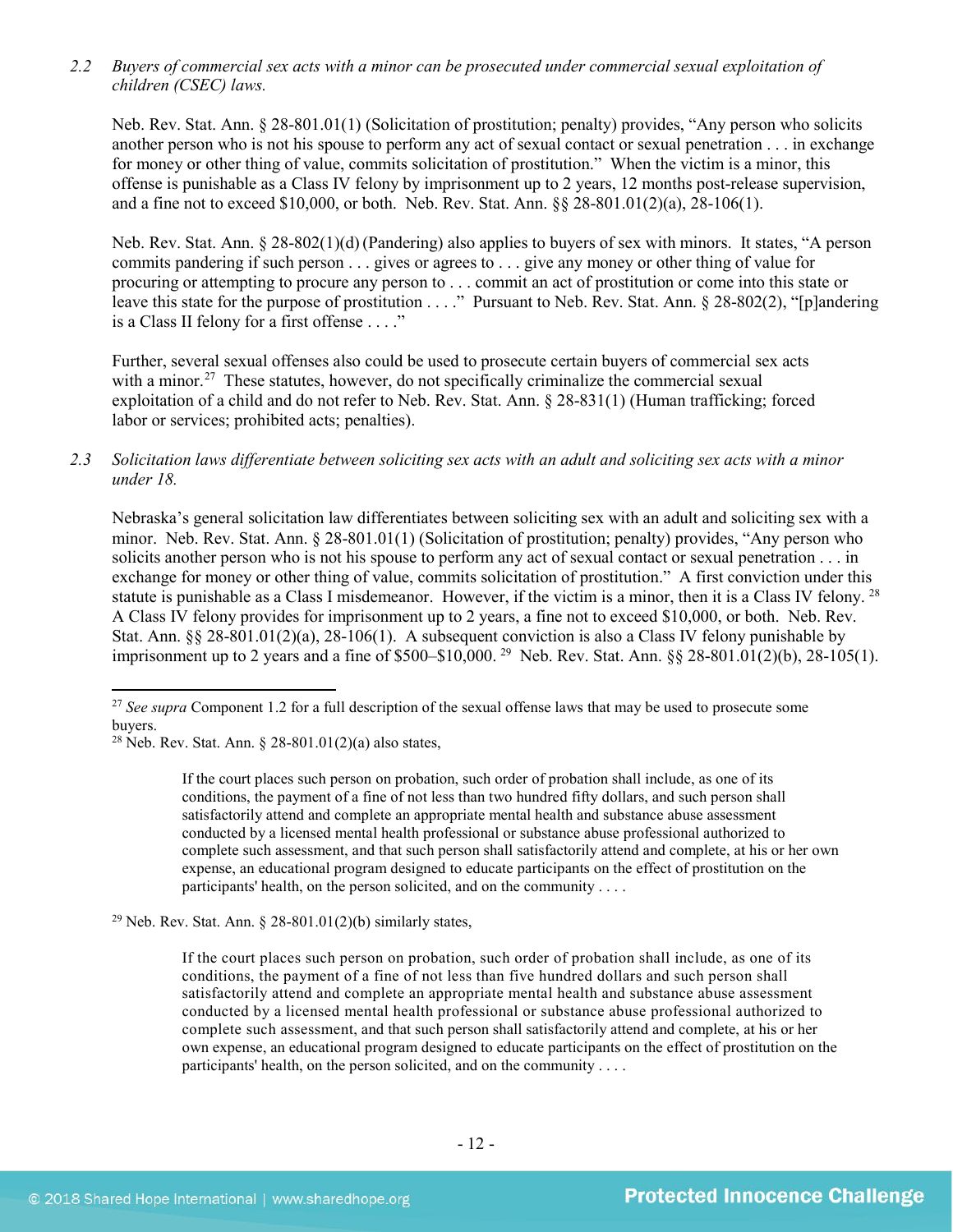# *2.4 Penalties for buyers of commercial sex acts with minors are as high as federal penalties.*

Under Neb. Rev. Stat. Ann. § 28-831(1) (Human trafficking; forced labor or services; prohibited acts; penalties), sex trafficking of a minor is punishable as a Class IB felony by imprisonment for 20 years to life. Neb. Rev. Stat. Ann. §§ 28-831(1), 28-105(1).

If convicted under Neb. Rev. Stat. Ann. § 28-801.01(1) (Solicitation of prostitution; penalty), a buyer would be guilty of a Class IV felony, which is punishable by imprisonment up to 2 years, a fine not to exceed \$10,000, or both. Neb. Rev. Stat. Ann. §§ 28-801.01(2)(a), 28-106(1). If convicted under Neb. Rev. Stat. Ann. § 28-802 (Pandering), a buyer would be guilty of a Class II felony for a first offense, which is punishable by imprisonment for 1–50 years. Neb. Rev. Stat. Ann. §§ 28-802(2), 28-105(1).

Further, several sexual offenses could be used to prosecute certain buyers of commercial sex acts with a minor, but these offenses do not specifically criminalize the commercial sexual exploitation of a child.<sup>[30](#page-12-0)</sup>

In comparison, if the victim is under the age of 14, a conviction under the Trafficking Victims Protection Act  $(TVPA)<sup>31</sup>$  $(TVPA)<sup>31</sup>$  $(TVPA)<sup>31</sup>$  for child sex trafficking is punishable by 15 years to life imprisonment and a fine not to exceed \$250,000. 18 U.S.C. §§ 1591(b)(1), 3559(a)(1), 3571(b)(3). If the victim is between the ages of 14–17, a conviction is punishable by 10 years to life imprisonment and a fine not to exceed \$250,000. 18 U.S.C. §§ 1591(b)(2), 3559(a)(1), 3571(b)(3). A conviction is punishable by mandatory life imprisonment, however, if the buyer has a prior conviction for a federal sex offense<sup>[32](#page-12-2)</sup> against a minor. 18 U.S.C. § 3559(e)(1). To the extent buyers can be prosecuted under other federal CSEC laws,<sup>[33](#page-12-3)</sup> a conviction is punishable by penalties ranging from a fine not to exceed \$250,000 to life imprisonment and a fine not to exceed \$250,000.<sup>[34](#page-12-4)</sup>

an offense under section 1591 [18 USCS § 1591] (relating to sex trafficking of children), 2241 [18 USCS § 2241] (relating to aggravated sexual abuse), 2242 [18 USCS § 2242] (relating to sexual abuse),  $2244(a)(1)$  [18 USCS § 2244(a)(1)] (relating to abusive sexual contact), 2245 [18 USCS § 2245] (relating to sexual abuse resulting in death), 2251 [18 USCS § 2251] (relating to sexual exploitation of children), 2251A [18 USCS § 2251A] (relating to selling or buying of children), 2422(b) [18 USCS § 2422(b)] (relating to coercion and enticement of a minor into prostitution), or 2423(a) [18 USCS § 2423(a)] (relating to transportation of minors).

<span id="page-12-0"></span><sup>30</sup> *See supra* Component 1.2 for a full description of the sexual offense laws that may be used to prosecute certain buyers.

<span id="page-12-1"></span><sup>&</sup>lt;sup>31</sup> Trafficking Victims Protection Act (TVPA) of 2000, Pub. L. No. 106-386, 114 Stat. 1464, 1466 (codified in scattered sections of 18 and 22 U.S.C.).

<span id="page-12-2"></span><sup>&</sup>lt;sup>32</sup> Pursuant to 18 U.S.C. § 3559(e)(2), "federal sex offense" is defined as,

<span id="page-12-4"></span><span id="page-12-3"></span><sup>33</sup> 18 U.S.C. §§ 2251A(b) (Selling or buying of children), 2251(a) (Sexual exploitation of children), 2423(a) (Transportation of a minor with intent for minor to engage in criminal sexual activity), 2422(a) (Coercion and enticement), 2252(a)(2), (a)(4) (Certain activities relating to material involving the sexual exploitation of minors). <sup>34</sup> 18 U.S.C. §§ 2251A(b) (conviction punishable by imprisonment for 30 years to life and a fine), 2251(e) (conviction punishable by imprisonment for 15–30 years and a fine), 2423(a) (conviction punishable by imprisonment for 10 years to life and a fine), 2422(a) (conviction punishable by a fine, imprisonment up to 20 years, or both), 2252(b) (stating that a conviction under subsection (a)(2) is punishable by imprisonment for  $5-20$  years and a fine, while a conviction under subsection (a)(4) is punishable by imprisonment up to 10 years, a fine, or both); *see also* 18 U.S.C. §§ 3559(a)(1) (classifying all of the above listed offenses as felonies), 3571(b)(3) (providing a fine up to \$250,000 for any felony conviction).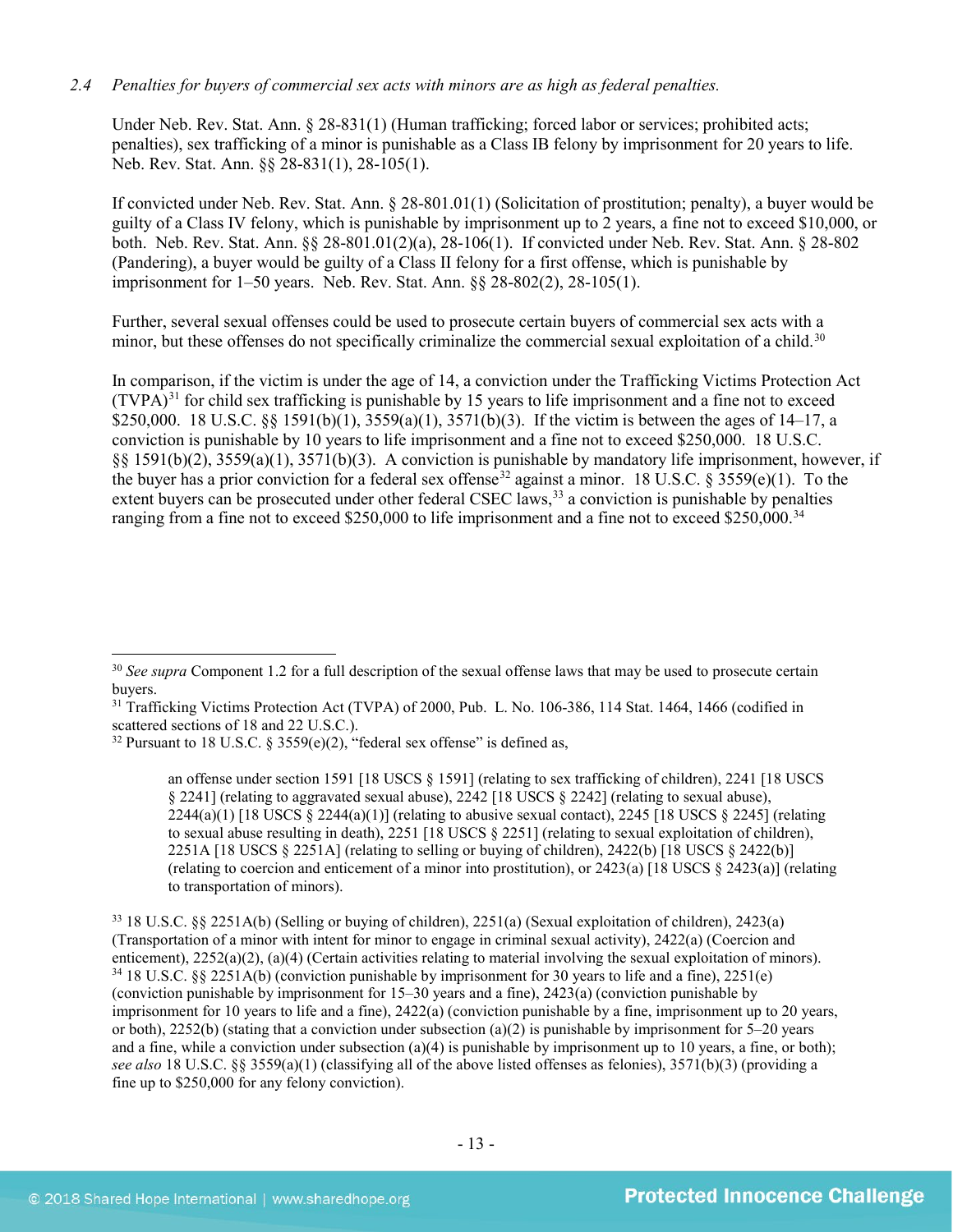*2.5 Using the Internet or electronic communications to lure, entice, or purchase, or attempt to lure, entice, or purchase commercial sex acts with a minor is a separate crime or results in an enhanced penalty for buyers.*

Although neither is expressly commercial in nature, two of Nebraska's laws criminalize the use of the Internet to lure, entice, or recruit a child to engage in sexual conduct.

Neb. Rev. Stat. Ann. § 28-833(1) (Enticement by electronic communication device; penalty) states,

A person commits the offense of enticement by electronic communication device if he or she is nineteen years of age or over and knowingly and intentionally utilizes an electronic communication device to contact a child under sixteen years of age or a peace officer who is believed by such person to be a child under sixteen years of age and in so doing:

. . . . (c) Offers or solicits any indecent, lewd, or lascivious act.

A conviction under this statute is punishable as a Class IV felony by imprisonment up to 2 years, a fine not to exceed \$10,000, or both. Neb. Rev. Stat. Ann. §§ 28-833(2), 28-105(1).

Additionally, and while not commercial in nature but buyer-applicable, Neb. Rev. Stat. Ann. § 28-320.02(1) (Sexual assault; use of electronic communication device; prohibited acts; penalties) states,

No person shall knowingly solicit, coax, entice, or lure (a) a child sixteen years of age or younger or (b) a peace officer who is believed by such person to be a child sixteen years of age or younger, by means of an electronic communication device as that term is defined in section 28-833, to engage in an act which would be in violation of section [28-319](http://nebraskalegislature.gov/laws/statutes.php?statute=28-319) [Sexual assault; first degree; penalty], [28-319.01](http://nebraskalegislature.gov/laws/statutes.php?statute=28-319.01) [Sexual assault of a child; first degree; penalty], or [28-320.01](http://nebraskalegislature.gov/laws/statutes.php?statute=28-320.01) [Sexual assault of a child; second or third degree; penalties] or subsection (1) or (2) of section [28-320](http://nebraskalegislature.gov/laws/statutes.php?statute=28-320) [Sexual assault; second or third degree; penalty].

A conviction under this statute is punishable as a Class ID felony by imprisonment for 3–50 years. Neb. Rev. Stat. Ann. §§ 28-320.02(2), 28-105(1). A conviction is punishable as a Class IC felony by imprisonment for 5–50 years, however, if a person has a prior conviction under this or other specific statutes. Neb. Rev. Stat. Ann. §§ 28-320.02(2), 28-105(1).

*2.6 No age mistake defense is permitted for a buyer of commercial sex acts with any minor under 18.*

Neb. Rev. Stat. Ann. § 28-831(4)(c) (Human trafficking; forced labor or services; prohibited acts; penalties) prohibits a buyer from asserting a mistake of age defense, stating, "[i]t is not a defense in a prosecution under this subsection . . . that the defendant believed that the minor victim was an adult." However, neither Neb. Rev. Stat. Ann. § 28-802 (Pandering), § 28-801.01(1) (Solicitation of prostitution; penalty), nor § 28-1463.03 (Child Pornography Prevention Act) expressly prohibit this defense.

- 2.6.1 Recommendation: Amend Neb. Rev. Stat. Ann. § 28-802 (Pandering), § 28-801.01(1) (Solicitation of prostitution; penalty), and § 28-1463.03 (Child Pornography Prevention Act) to expressly prohibit a mistake of age defense.
- *2.7 Base penalties for buying sex acts with a minor under 18 are sufficiently high and not reduced for older minors.*

Nebraska's trafficking law does not stagger penalties based on a minor's age, and penalties are sufficiently high. A conviction under Neb. Rev. Stat. Ann. § 28-831(1) (Human trafficking; forced labor or services; prohibited acts; penalties) is a Class IB felony punishable by imprisonment for 20 years to life regardless of the minor victim's age. Neb. Rev. Stat. Ann. §§ 28-831(1), 28-105(1).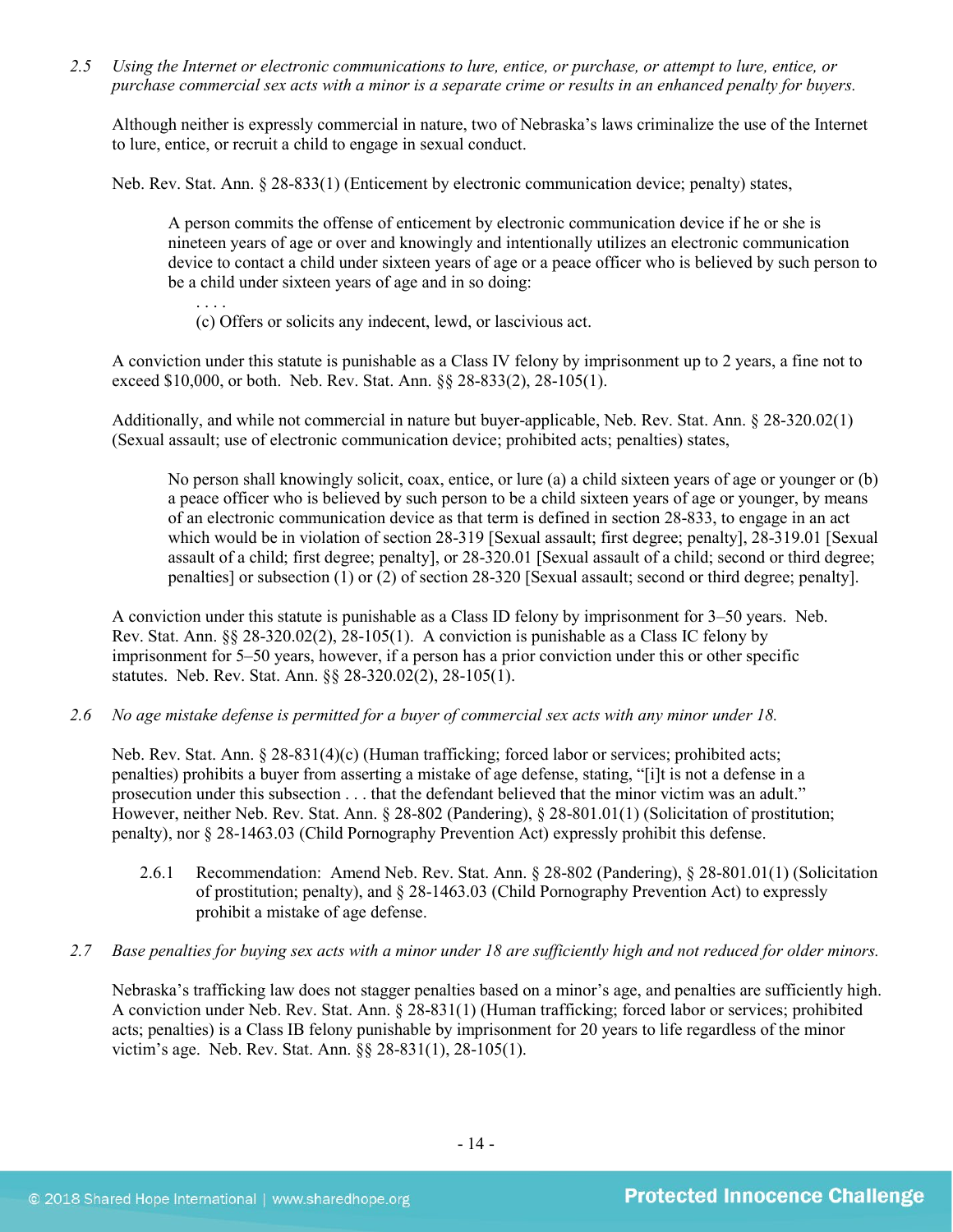Similarly, Nebraska's CSEC laws do not stagger penalties based on a minor's age, but penalties are not sufficiently high for all of these offenses. A conviction under Neb. Rev. Stat. Ann. § 28-802(1)(d) (Pandering) is a Class II felony punishable by imprisonment for 1–50 years, while a conviction under Neb. Rev. Stat. Ann. § 28-801.01(1) (Solicitation of prostitution; penalty) is a Class IV felony punishable by imprisonment for up to 2 years. Neb. Rev. Stat. Ann. §§ 28-802(2), 28-105(1), 28-801.01(2)(a), 28-106(1).

# *2.8 Financial penalties for buyers of commercial sex acts with minors are sufficiently high to make it difficult for buyers to hide the crime.*

A buyer will not be required to pay a fine if convicted under Neb. Rev. Stat. Ann. § 28-831(1) (Human trafficking; forced labor or services; prohibited acts; penalties) or pandering under Neb. Rev. Stat. Ann. § 28- 802(2). A buyer's first conviction for soliciting prostitution with a minor under Nebraska's general solicitation law, Neb. Rev. Stat. Ann. § 28-801.01 (Solicitation of prostitution; penalty), carries a fine not to exceed \$10,000. Neb. Rev. Stat. Ann. §§ 28-801.01(2)(a), 28-106(1). Subsequent convictions, however, are subject to a fine of \$500–\$10,000. Neb. Rev. Stat. Ann. §§ 28-801.01(2)(a), (2)(b), 28-105(1).

Buyers are also subject to a discretionary restitution order. Neb. Rev. Stat. Ann. § 29-2280 (Restitution; order; when) states,

A sentencing court may order the defendant to make restitution for the actual physical injury or property damage or loss sustained by the victim as a direct result of the offense for which the defendant has been convicted. With the consent of the parties, the court may order restitution for the actual physical injury or property damage or loss sustained by the victim of an uncharged offense or an offense dismissed pursuant to plea negotiations . . . .

The court determines the amount of restitution "based on the actual damages sustained by the victim." Neb. Rev. Stat. Ann. § 29-2281. Additionally, Neb. Rev. Stat. Ann. § 29-2282 (Property damage; bodily injury; death; relief authorized) states, "If the offense results in bodily injury, the court may require payment of necessary medical care, including, but not limited to, physical or psychological treatment and therapy, and payment for income lost due to such bodily injury."

While a buyer will not be required to pay a fine if convicted under Neb. Rev. Stat. Ann. § 28-831 (Human trafficking; forced labor or services; prohibited acts; penalties), buyers may be subject to property forfeiture if convicted of a human trafficking offense. Neb. Rev. Stat. Ann. § 25-21,302(1) (Property used in commission of certain crimes; forfeiture; proceeding; confiscating authority; duties; seizure of property; proceedings; petition; Attorney General; duties; answer; hearing; disposition of proceeds), states:

(a) In addition to any other civil or criminal penalties provided by law, any property used the in commission of a violation of  $\ldots$  § 28-831 (Human trafficking; labor trafficking or sex trafficking; labor trafficking of a minor or sex trafficking of a minor; prohibited acts; penalties) may be forfeited through proceeding as provided in this section.

(b) The following property shall be subject to forfeiture if used or intended to use as an instrumentality in or used in furtherance of a violation of  $\dots$  \$ 28-831 (Human trafficking; labor trafficking or sex trafficking; labor trafficking of a minor or sex trafficking of a minor; prohibited acts; penalties):

(i) Conveyances, including aircraft, vehicles, or vessels;

(ii) Books, records, telecommunication equipment, or computers;

(iii) Money or weapons;

(iv) Everything of value furnished, or intended to be furnished, in exchange for an action in violation and all proceeds traceable to the exchange;

(v) Negotiable instruments and securities;

(vi) Any property, real or personal, directly or indirectly acquired or received in a violation of as an inducement to violate;

(vii) Any property traceable to proceeds from a violation; and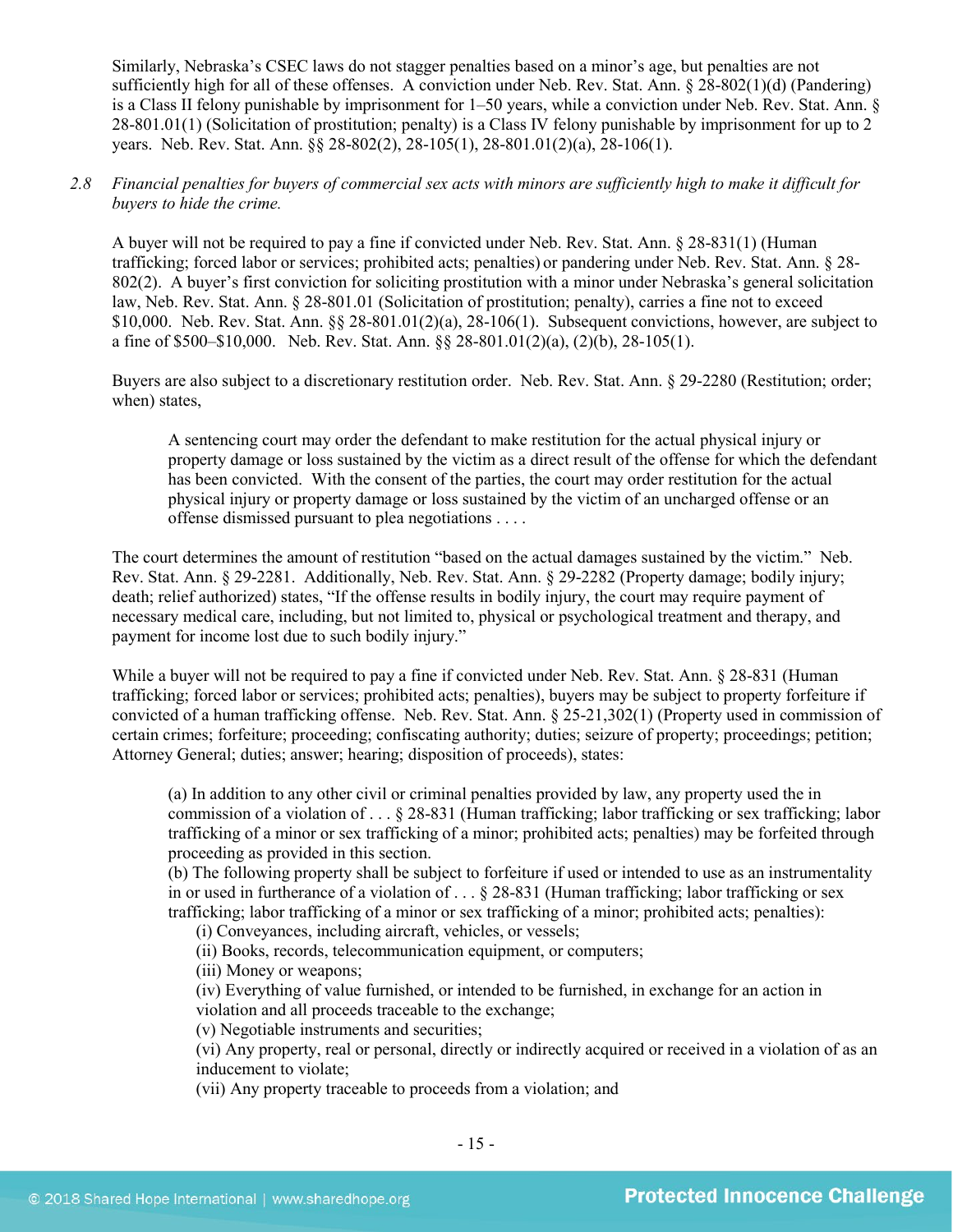(vii) Any real property, including any right, title, and interest in the whole of or any part of any lot or tract of land, used in furtherance of a violation of . . . § 28-831 (Human trafficking; labor trafficking or sex trafficking; labor trafficking of a minor or sex trafficking of a minor; prohibited acts; penalties).

#### *2.9 Buying and possessing images of child sexual exploitation carries penalties as high as similar federal offenses.*

Nebraska law prohibits the possession and purchase of images of child sexual exploitation (ICSE). Neb. Rev. Stat. Ann. § 28-1463.03(2) (Child Pornography Prevention Act) makes it illegal for "a person knowingly to purchase rent . . . trade, or provide to any person any visual depiction of sexually explicit conduct which has a child as one of its participants or portrayed observers." A violation under this statute by a person 18 years of age or younger is a Class III felony punishable by imprisonment for up to 4 years and 2 years post-release supervision, a fine not to exceed \$25,000, or both, while a violation by a person 19 years of age or older is a Class ID felony punishable by imprisonment for 3–50 years. Neb. Rev. Stat. Ann. §§ 28-1463.04(1), (2), 28- 105(1). A conviction under this statute is a Class IC felony punishable by imprisonment for 5–50 years, however, if a person has a prior conviction under this statute or a number of other specific statutes. Neb. Rev. Stat. Ann. §§ 28-1463.04(3), 28-105(1).

Neb. Rev. Stat. Ann. § 28-813.01(1) (Sexually explicit conduct; visual depiction; unlawful; penalty; affirmative defense) makes it illegal for a person "to knowingly possess any visual depiction of sexually explicit conduct, as defined in section 28-1463.02,<sup>[35](#page-15-0)</sup> which has a child, as defined in such section,<sup>[36](#page-15-1)</sup> as one of its participants or portrayed observers." If the offender is under 19 years old, a first conviction under this statute is punishable as a Class IV felony by imprisonment up to 2 years, a fine not to exceed \$10,000, or both. Neb. Rev. Stat. Ann. §§ 28-813.01(2)(a), 28-105(1). If the offender is 19 years of age or older, a first conviction is punishable as a Class IIA felony by imprisonment for up to 20 years, a fine up to \$25,000, or both. Neb. Rev. Stat. Ann. §§ 28-813.01(2)(b), 28-105(1). In instances where the offender has a prior conviction under this statute or other specific criminal statutes,  $37$  a conviction is punishable as a Class IC felony by imprisonment for 5–50 years.

In addition to any statutorily-mandated penalties provided for in the Child Pornography Prevention Act and Neb. Rev. Stat. Ann. § 28-813.01 (Sexually explicit conduct; visual depiction; unlawful; penalty; affirmative defense; forfeiture of property) an offender may be subject to the forfeiture of "any money, securities, negotiable instruments, firearms, conveyances, or electronic communication devises as defined in § 28-833 or any equipment, components, peripherals, software, hardware, or accessories related to electronic communication devises to be forfeited as part of the sentence imposed if it finds by clear and convincing evidence adduced at a separate hearing in the same prosecution, conducted pursuant to section

<span id="page-15-2"></span>

<span id="page-15-1"></span><span id="page-15-0"></span><sup>&</sup>lt;sup>35</sup> *See supra* note [6.](#page-2-6)<br><sup>36</sup> "Child, in the case of a participant, means any person under the age of eighteen years and, in the case of a portrayed observer, means any person under the age of sixteen years." Neb. Rev. Stat. Ann. § 28-1463.02(1). <sup>37</sup> Pursuant to Neb. Rev. Stat. Ann. § 28-813.01(2)(c),

Any person who violates this section and has previously been convicted of a violation of this section or section 28-308 [Assault in the first degree], 28-309 [Assault in the second degree], 28-310 [Strangulation], 28-311 [Criminal child enticement], 28-313 [Kidnapping], 28-314 [False imprisonment in the first degree], 28-315 [False imprisonment in the second degree], 28-319 [Sexual assault; first degree], 28-319.01 [Sexual assault on a child; first degree], 28-320.01 [Sexual assault on a child; second or third degree], 28-813 [Obscene literature or material; prepares; distributes; promotes; penalty], 28-833 [Enticement by electronic communication device; penalty], 28-1463.03 [Visual depiction of sexually explicit conduct; prohibited acts; affirmative defense], or 28-1463.05 [Visual depiction of sexually explicit acts related to possession; violation; penalty] or subsection (1) or (2) of section 28-320 [Sexual assault; second or third degree; penalty] shall be guilty of a Class IC felony for each offense.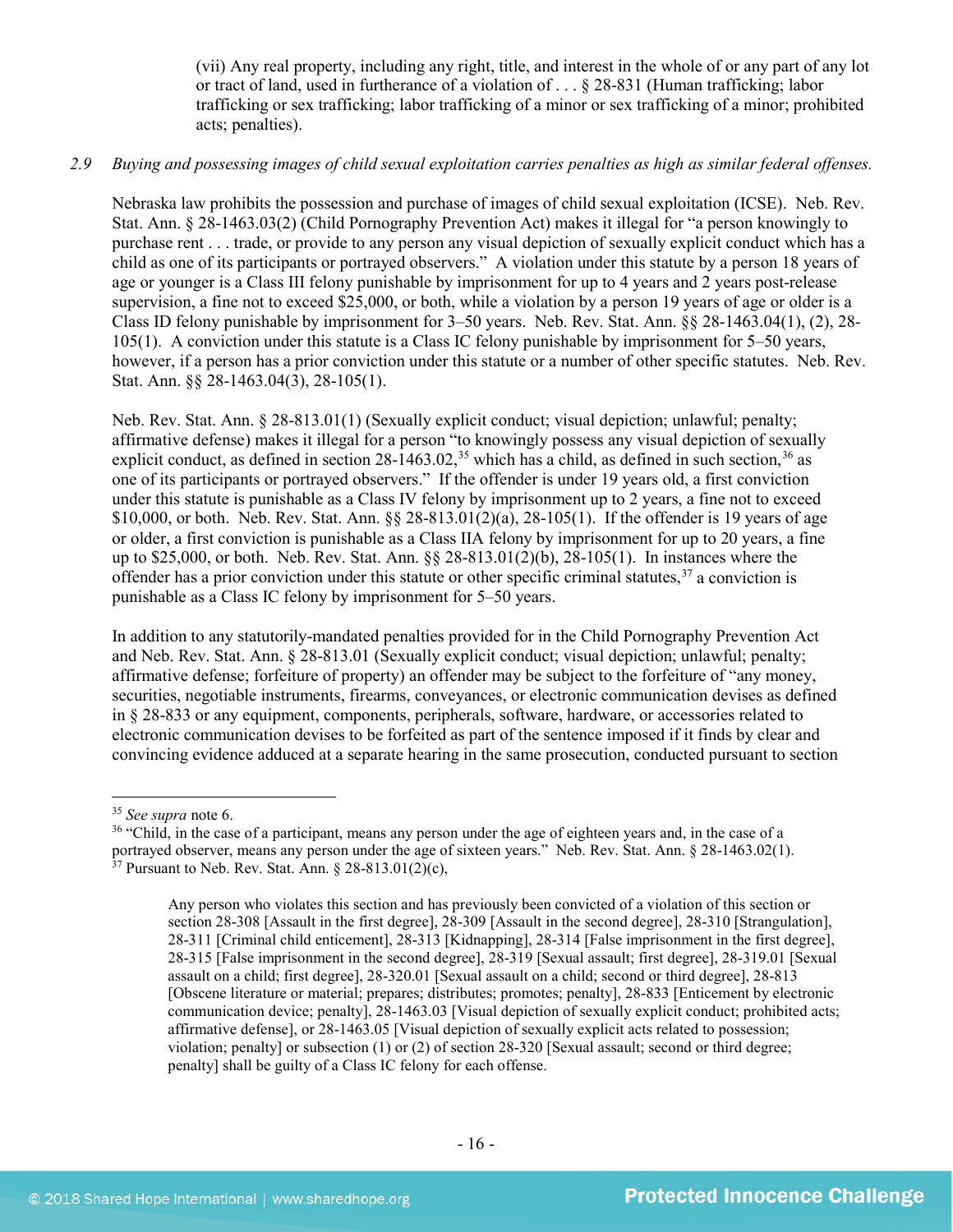11<sup>[38](#page-16-0)</sup> of this act, that any or all of such property was derived from, used, or intended to be used to facilitate a violation of this section". Neb. Rev. Stat. Ann. § 28-813.01(4) (Sexually explicit conduct; visual depiction; unlawful; penalty; affirmative defense; forfeiture of property); Neb. Rev. Stat. Ann. § 28- 1463.01(10) (Child Pornography Prevention Act).

Furthermore, under Neb. Rev. Stat. Ann. § 25-21,302 (Property used in the commission of certain crimes; forfeiture; proceeding; confiscating authority; duties; seizure of property; proceedings; petition; Attorney General; duties; answer; hearing; disposition of proceeds), a sentencing court may order property or asset forfeiture if a buyer used or intended to use any of the following instruments in furtherance of a violation of Neb. Rev. Stat. Ann. §§ 28-1463.01(10) (Child Pornography Prevention Act), § 28.813 (Obscene literature or material; prepares; distributes; promotes; penalty)...

(i) Conveyances, including aircraft, vehicles, or vessels;

(ii) Books, records, telecommunication equipment, or computers;

(iii) Money or weapons;

l

(iv) Everything of value furnished, or intended to be furnished, in exchange for an act in violation and all proceeds traceable to the exchange;

(v) Negotiable instruments and securities;

(vi) Any property, real or personal, directly or indirectly acquired or received in a violation or as an inducement to violate;

(vii) Any property traceable to proceeds from a violation; and

(viii) Any real property, including any right, title, and interest in the whole of or any part of any lot or tract of land, used in furtherance of a violation of the Child Pornography Prevention Act, section 28- 813, or 28-831.

In comparison, a federal conviction for possession of ICSE<sup>[39](#page-16-1)</sup> is generally punishable by imprisonment for 5–20 years and a fine not to exceed \$250,000.[40](#page-16-2) Subsequent convictions, however, are punishable by imprisonment up to 40 years and a fine not to exceed  $$250,000.<sup>41</sup>$  $$250,000.<sup>41</sup>$  $$250,000.<sup>41</sup>$ 

(c) The property was found by clear and convincing evidence to have been derived from, used, or intended to be used to facilitate a violation of the Child Pornography Prevention Act, subsection (1) of section 28- 416, or section 28-813.01, 28-1102, 28-1103, 28-1104, 28-1105, 28-1105.01 or 28-1107.

<span id="page-16-3"></span><span id="page-16-2"></span><sup>40</sup> 18 U.S.C. §§ 2252(b) (stating that a conviction under subsection (a)(2) is punishable by imprisonment for 5–20 years and a fine, while a conviction under subsection (a)(4) is punishable by imprisonment up to 10 years, a fine, or both), 2252A(b)(1) (a conviction is punishable by imprisonment for 5–20 years and a fine), 1466A(a), (b) (stating that a conviction under subsection (a) is "subject to the penalties provided in section  $2252A(b)(1)$ ," imprisonment for 5–20 years and a fine, while a conviction under subsection (b) is "subject to the penalties provided in section 2252A(b)(2)," imprisonment up to 10 years, a fine, or both); *see also* 18 U.S.C. §§ 3559(a)(1) (classifying all of the above listed offenses as felonies), 3571(b)(3) (providing a fine up to \$250,000 for any felony conviction). <sup>41</sup> 18 U.S.C. §§ 2252(b) (stating if a person has a prior conviction under subsection (a)(2), or a list of other statutes, a conviction is punishable by a fine and imprisonment for 15–40 years, but if a person has a prior conviction under subsection (a)(4), or a list of other statutes, a conviction is punishable by a fine and imprisonment for  $10-20$  years),

<span id="page-16-0"></span><sup>&</sup>lt;sup>38</sup> Section 28-1463.01(11) outlines the procedural requirements necessary for the forfeiture of property pursuant to Neb. Rev. Stat. Ann. § 28-813.01(4) and § 28-1463.01(10), stating,

<sup>(</sup>a) The owner or possessor of the property has been convicted of a violation of the Child Pornography Prevention Act, subsection (1) of section 28-416, or section 28-813.01, 28-1102, 28-1103, 28-1104, 28- 1105, 28-1105.01 or 28-1107;

<sup>(</sup>b) The information charging such violation specifically requests the forfeiture of property upon conviction is and prepared pursuant to section 12 of this act; and

<span id="page-16-1"></span> $39\,18$  U.S.C. §§ 2252(a)(2), (a)(4) (Certain activities relating to material involving the sexual exploitation of minors),  $2252A(a)(2)$ –(3) (Certain activities relating to material constituting or containing child pornography), 1466A(a), (b) (Obscene visual representations of the sexual abuse of children).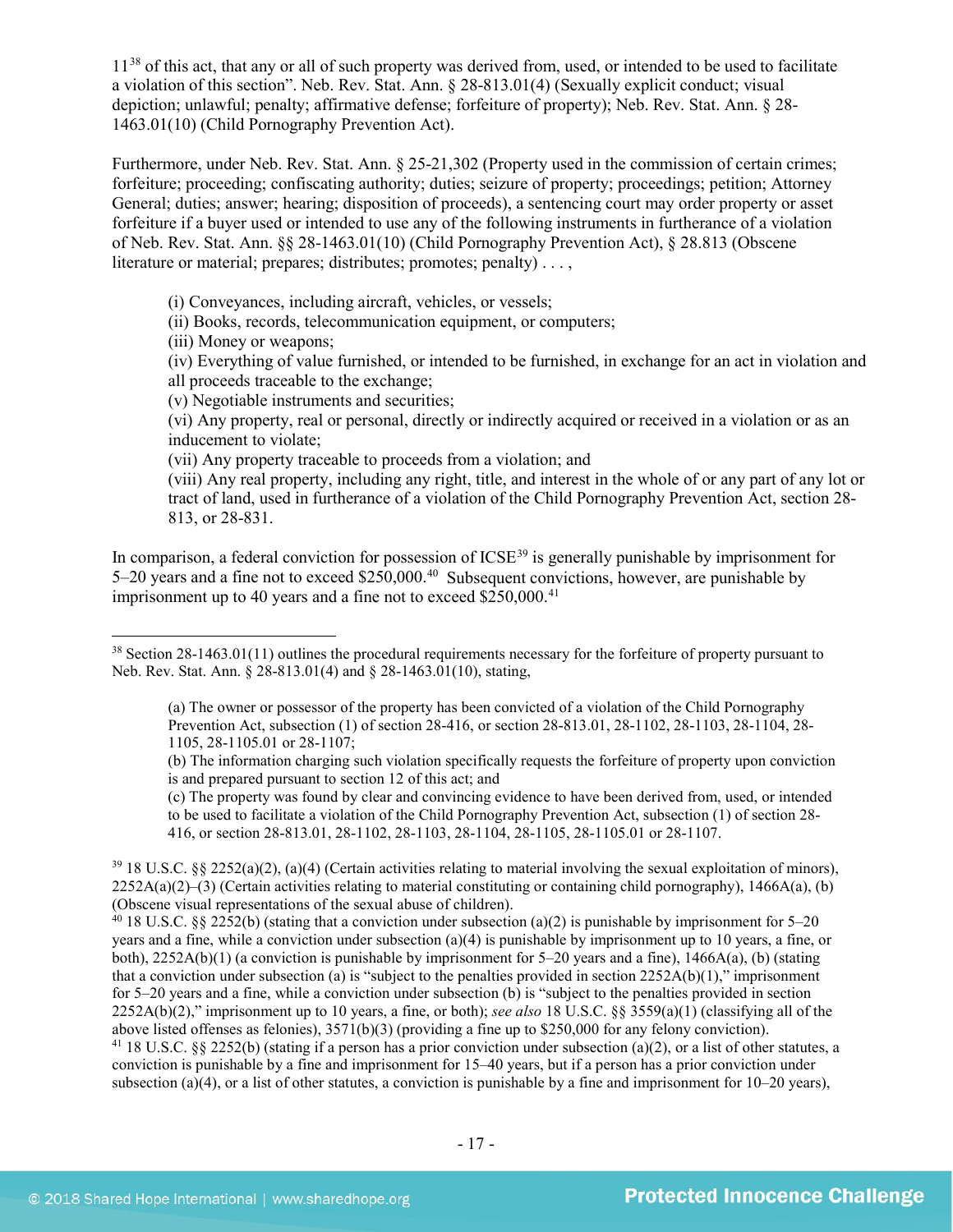#### *2.10 Convicted buyers of commercial sex acts with minors are required to register as sex offenders.*

Neb. Rev. Stat. Ann. § 29-4004(1) (Registration; location; sheriff; duties; Nebraska State Patrol; duties; name-change order; treatment) states, "Any person subject to the Sex Offender Registration Act<sup>[42](#page-17-0)</sup> shall register within three working days after becoming subject to the act . . . ." Neb. Rev. Stat. Ann. § 29- 4003(1) (Applicability of act) states,

- (a) The Sex Offender Registration Act applies to any person who on or after January 1, 1997:
	- (i) Has ever pled guilty to, pled nolo contendere to, or been found guilty of any of the following: . . . .

<span id="page-17-1"></span>(D) Sexual assault of a child in the second or third degree pursuant to section 28-320.01;

(E) Sexual assault of a child in the first degree pursuant to section 28-319.01;

. . . . (H) Pandering of a minor pursuant to section 28-802;

(I) Visual depiction of sexually explicit conduct of a child pursuant to section 28-1463.03 or 28-1463.05;

(J) Knowingly possessing any visual depiction of sexually explicit conduct which has a child as one of its participants or portrayed observers pursuant to section 28-813.01;

(K) Criminal child enticement pursuant to section 28-311.

(L) Child enticement by means of an electronic communication device pursuant to section 28- 320.02;

(N) Attempt, solicitation, aiding or abetting, being an accessory, or conspiracy to commit an offense listed in subdivisions  $(1)(a)(i)(A)$  through  $(1)(a)(i)(M)$  of this section;

. . . .

. . . .

(b) In addition to the registrable offenses under subdivision (1)(a) of this section, the Sex Offender Registration Act applies to any person who on or after January 1, 2010:

(i) (A) Except as provided in subdivision  $(1)(b)(i)(B)$  of this section, has ever pled guilty to, pled nolo contendere to, or been found guilty of any of the following:

. . . . (XVI) Enticement by electronic communication device pursuant to section 28-833; or (XVII) Attempt, solicitation, aiding or abetting, being an accessory, or conspiracy to commit an offense listed in subdivisions  $(1)(b)(i)(A)(I)$  through  $(1)(b)(i)(A)(XVI)$  of this section.

. . . . . . . .

Buyers convicted under Neb. Rev. Stat. Ann. § 28-831(1) (Human trafficking; forced labor or services; prohibited acts; penalties) or § 28-801.01(1) (Solicitation of prostitution), however, are not required to register as sex offenders under Nebraska law.

2.10.1 Recommendation: Amend Neb. Rev. Stat. Ann. § 29-4003(1) (Applicability of act) to make the Sex Offender Registration Act applicable to buyers convicted under Neb. Rev. Stat. Ann. § 28-831 (Human trafficking; forced labor or services; prohibited acts; penalties), or § 28-801.01 (Solicitation of prostitution) in instances where the person trafficked, abused, or solicited is a minor under the age of 18.

 $2252A(b)(1)$  (stating if a person has a prior conviction under subsection (a)(2), (a)(3), or a list of other statutes, a conviction is punishable by a fine and imprisonment for  $15-40$  years),  $1466A(a)$ , (b) (stating that the penalty scheme for section 2252A(b) applies); *see also* 18 U.S.C. §§ 3559(a)(1) (classifying all of the above listed offenses as felonies), 3571(b)(3) (providing a fine up to \$250,000 for any felony conviction).

<span id="page-17-0"></span><sup>42</sup> Neb. Rev. Stat. Ann. §§ 29-4001–4014.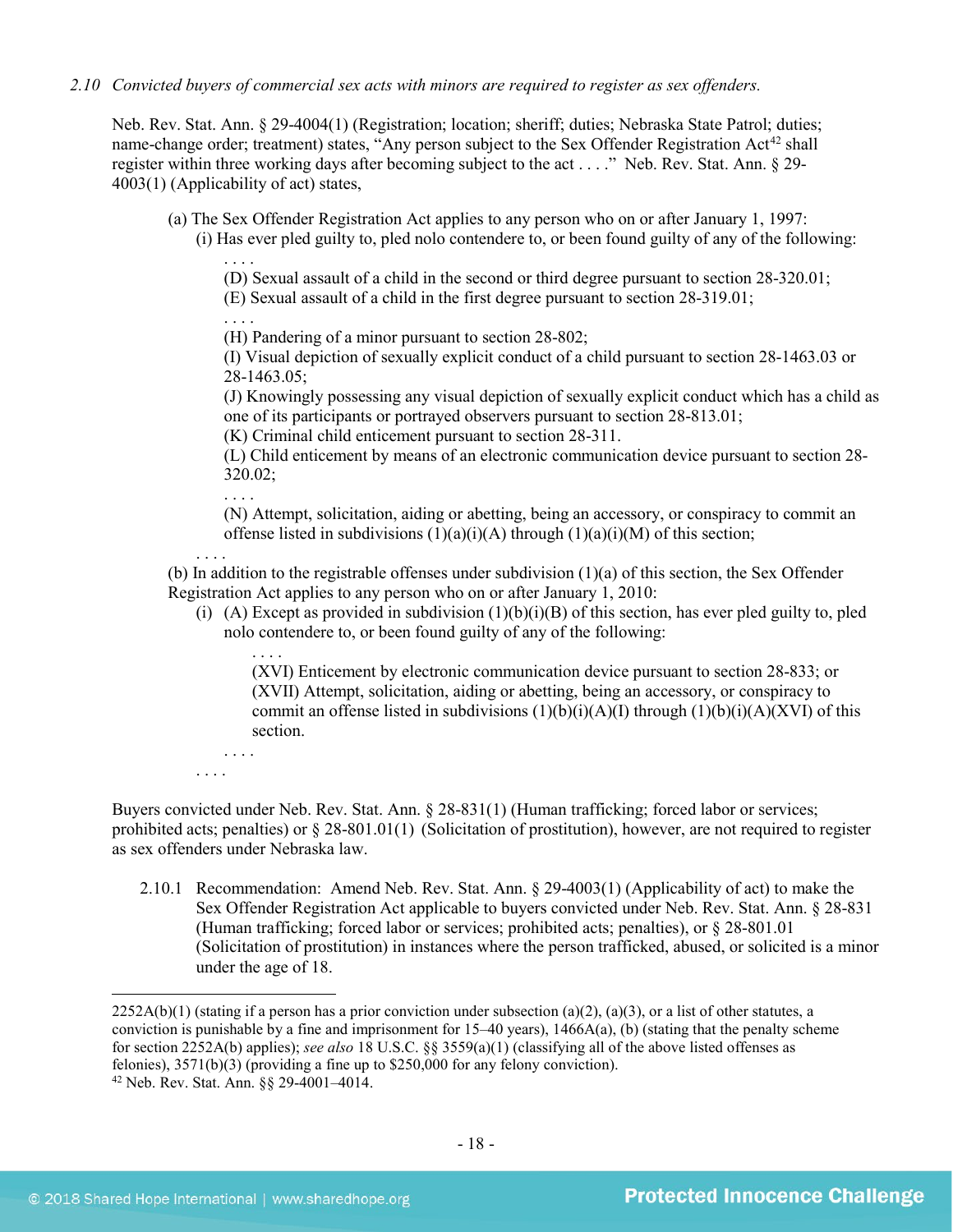#### **FRAMEWORK ISSUE 3: CRIMINAL PROVISIONS FOR TRAFFICKERS**

#### *Legal Components:*

- *3.1 Penalties for trafficking a child for sexual exploitation are as high as federal penalties.*
- *3.2 Creating and distributing images of child sexual exploitation carries penalties as high as similar federal offenses.*
- *3.3 Using the Internet or electronic communications to lure, entice, recruit or sell commercial sex acts with a minor is a separate crime or results in an enhanced penalty for traffickers.*
- *3.4 Financial penalties for traffickers, including asset forfeiture, are sufficiently high.*
- *3.5 Convicted traffickers are required to register as sex offenders.*
- *3.6 Laws relating to parental custody and termination of parental rights include sex trafficking or commercial sexual exploitation of children (CSEC) offenses as grounds for sole custody or termination in order to prevent traffickers from exploiting their parental rights as a form of control.*

*\_\_\_\_\_\_\_\_\_\_\_\_\_\_\_\_\_\_\_\_\_\_\_\_\_\_\_\_\_\_\_\_\_\_\_\_\_\_\_\_\_\_\_\_\_\_\_\_\_\_\_\_\_\_\_\_\_\_\_\_\_\_\_\_\_\_\_\_\_\_\_\_\_\_\_\_\_\_\_\_\_\_\_\_\_\_\_\_\_\_\_\_\_\_*

## *Legal Analysis:*

*3.1 Penalties for trafficking a child for sexual exploitation are as high as federal penalties.* 

A trafficker convicted under Neb. Rev. Stat. Ann. § 28-831(1) (Human trafficking; forced labor or services; prohibited acts; penalties) is guilty of a Class IB felony punishable by imprisonment for 20 years to life. Neb. Rev. Stat. Ann. §§ 28-831(1), 28-105(1).

Under Neb. Rev. Stat. Ann. § 28-802(1) (Pandering; penalty), traffickers face heightened penalties for pandering a minor. Pandering is a Class II felony, punishable by imprisonment for 1–50 years. Neb. Rev. Stat. Ann. §§ 28-802(2), 28-105(1), 28-802(2).

Traffickers also may be convicted under Neb. Rev. Stat. Ann. § 28-707(1)(d) (Child abuse; privileges not available; penalties), which may be used to prosecute a trafficker who commits child abuse by placing a child "in a situation to be sexually exploited by allowing, encouraging, or forcing such minor child to . . . engage in prostitution," or placing the child "in a situation to be a trafficking victim." A violation of this statute is a Class I misdemeanor if "committed negligently," a Class IIIA felony if "committed knowingly and intentionally and does not result in serious bodily injury," a Class II felony if "committed knowingly and intentionally and results in serious bodily injury," or a Class IB felony if "committed knowingly and intentionally and results in the death of such child." Neb. Rev. Stat. Ann. § 28-707(1)(3)–(8). A Class I misdemeanor is punishable by imprisonment up to 1 year, a fine not to exceed \$1,000, or both. Neb. Rev. Stat. Ann. § 28-106(1). A Class IIIA felony is punishable by imprisonment up to 3 years and 18 months post-release supervision, a fine not to exceed \$10,000, or both. Neb. Rev. Stat. Ann. § 28-105(1) (Felonies; classification of penalties; sentences; where served; eligibility for probation). A Class III felony punishable by imprisonment for up to 4 years and 2 years post-release supervision, a fine not to exceed \$25,000, or both. Neb. Rev. Stat. Ann. § 28-105(1). A Class II felony is punishable by imprisonment for 1–50 years, while a Class IB felony is punishable by imprisonment for 20 years to life. Neb. Rev. Stat. Ann. § 28-105(1). Lastly, a trafficker may be convicted under Neb. Rev. Stat. Ann. § 28-805(1)(b) (Debauching a minor; penalty),  $^{43}$  which is punishable as a Class I misdemeanor by imprisonment up to 1 year, a fine not to exceed \$1,000, or both. Neb. Rev. Stat. Ann. §§ 28- 805(2), 28-106(1).

In comparison, if the victim is under the age of 14, a conviction under the Trafficking Victims Protection Act (TVPA) for child sex trafficking is punishable by 15 years to life imprisonment and a fine not to exceed

<span id="page-18-0"></span><sup>43</sup> *See supra* note [11](#page-4-5) discussing the applicability of this statute to traffickers.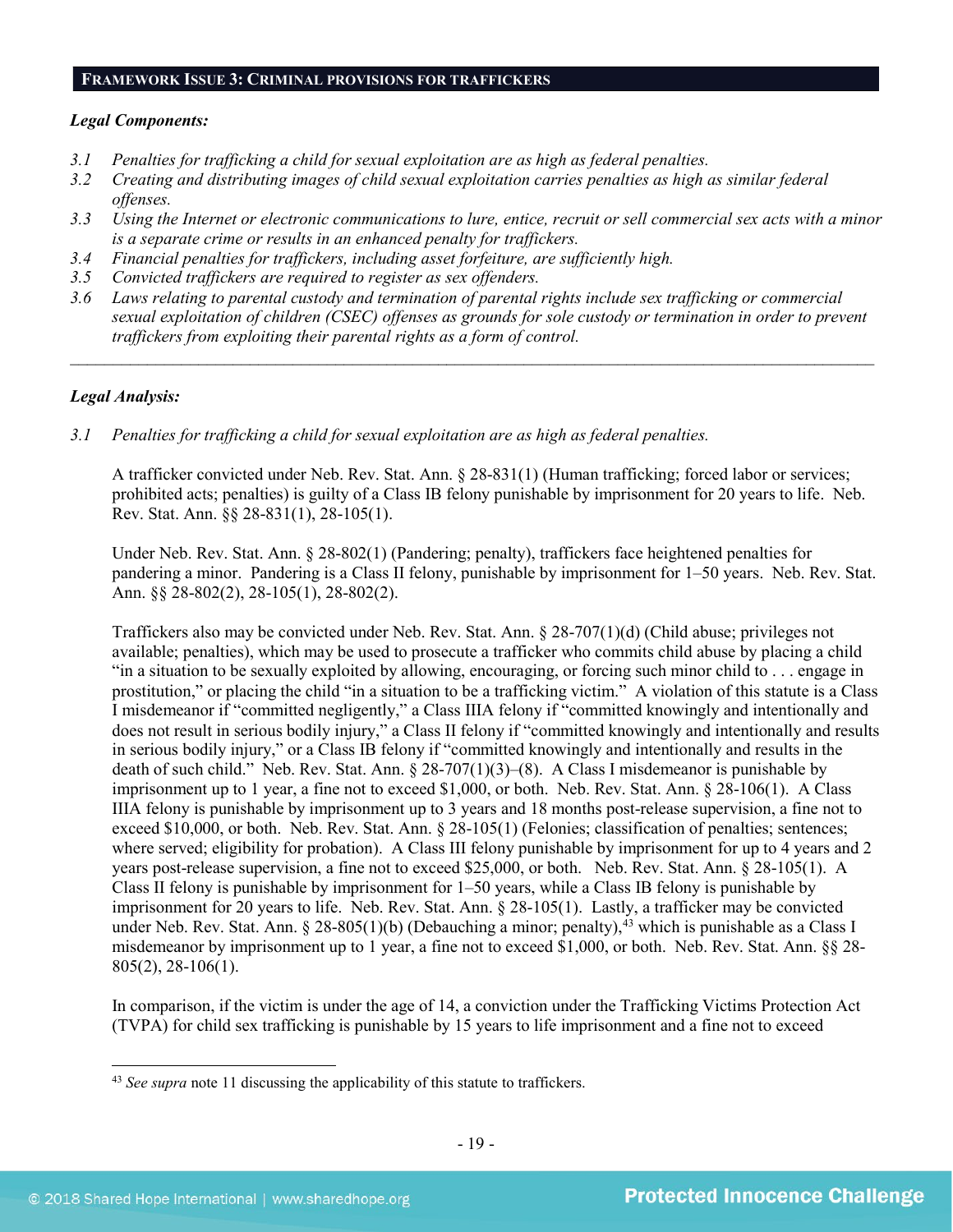\$250,000. 18 U.S.C. §§ 1591(b)(1),  $3559(a)(1)$ ,  $3571(b)(3)$ . If the victim is between the ages of 14–17, a conviction is punishable by 10 years to life imprisonment and a fine not to exceed \$250,000. 18 U.S.C. §§ 1591(b)(2), 3559(a)(1), 3571(b)(3). A conviction is punishable by mandatory life imprisonment, however, if the trafficker has a prior conviction for a federal sex offense against a minor. 18 U.S.C. § 3559(e)(1).

*3.2 Creating and distributing images of child sexual exploitation carries penalties as high as similar federal offenses.*

Nebraska prohibits the creation and distribution of images of child sexual exploitation (ICSE). Neb. Rev. Stat. Ann. § 28-1463.03 (Child Pornography Prevention Act) states,

(1) It shall be unlawful for a person to knowingly make, publish, direct, create, provide, or in any manner generate any visual depiction of sexually explicit conduct<sup>44</sup> which has a child<sup>[45](#page-19-1)</sup> as one of its participants or portrayed observers.

(2) It shall be unlawful for a person knowingly to . . . sell, deliver, distribute, display for sale, advertise, trade, or provide to any person any visual depiction of sexually explicit conduct which has a child as one of its participants or portrayed observers.

(3) It shall be unlawful for a person to knowingly employ, force, authorize, induce, or otherwise cause a child to engage in any visual depiction of sexually explicit conduct which has a child as one of its participants or portrayed observers.

(4) It shall be unlawful for a parent, stepparent, legal guardian, or any person with custody and control of a child, knowing the content thereof, to consent to such child engaging in any visual depiction of sexually explicit conduct which has a child as one of its participants or portrayed observers.

. . . .

A violation of this statute by a person 18 years of age or younger is a Class III felony punishable by imprisonment for up to 4 years and 2 years post-release supervision, a fine not to exceed \$25,000, or both, while a violation by a person 19 years of age or older is a Class ID felony punishable by imprisonment for 3–50 years. Neb. Rev. Stat. Ann. §§ 28-1463.04(1), (2), 28-105(1). A conviction under this statute is punishable as a Class IC felony by imprisonment for 5–50 years, however, if a person has a prior conviction under this statute or a number of other specific statutes. Neb. Rev. Stat. Ann. §§ 28-1463.04(3), 28-105(1).

In comparison, if the victim is under the age of 14, a conviction under the TVPA for child sex trafficking is punishable by 15 years to life imprisonment and a fine not to exceed \$250,000. 18 U.S.C. §§ 1591(b)(1), 3559(a)(1), 3571(b)(3). If the victim is between the ages of 14–17, a conviction is punishable by 10 years to life imprisonment and a fine not to exceed \$250,000. 18 U.S.C. §§ 1591(b)(2),  $3559(a)(1)$ ,  $3571(b)(3)$ . A conviction is punishable by mandatory life imprisonment, however, if the trafficker has a prior conviction for a federal sex offense against a minor. 18 U.S.C.  $\S 3559(e)(1)$ . Additionally, a federal conviction for distribution of  $ICSE<sup>46</sup>$  $ICSE<sup>46</sup>$  $ICSE<sup>46</sup>$  is generally punishable by imprisonment for 5–20 years and a fine not to exceed \$250,000.[47](#page-19-3) Subsequent convictions, however, are punishable by imprisonment up to 40 years and a fine not to exceed \$250,000.<sup>[48](#page-19-4)</sup>

<span id="page-19-0"></span><sup>44</sup> *See supra* note [6.](#page-2-6) 45 *See supra* note 7.

<span id="page-19-4"></span><span id="page-19-2"></span><span id="page-19-1"></span><sup>&</sup>lt;sup>46</sup> 18 U.S.C. §§ 2252(a)(1), (a)(2), (a)(3) (Certain activities relating to material involving the sexual exploitation of minors),  $2252A(a)(2)$ ,  $(a)(3)$  (Certain activities relating to material constituting or containing child pornography), 1466A(a) (Obscene visual representations of the sexual abuse of children).<br><sup>47</sup> 18 U.S.C. §§ 2252(b) (stating that a conviction under subsection (a)(1), (a)(2), or (a)(3) is punishable by

<span id="page-19-3"></span>imprisonment for 5–20 years and a fine), 2252A(b)(1) (a conviction is punishable by imprisonment for 5–20 years and a fine), 1466A(a), (b) (stating that a conviction under subsection (a) is "subject to the penalties provided in section 2252A(b)(1)," imprisonment for 5–20 years and a fine, while a conviction under subsection (b) is "subject to the penalties provided in section 2252A(b)(2)," imprisonment up to 10 years, a fine, or both); *see also* 18 U.S.C. §§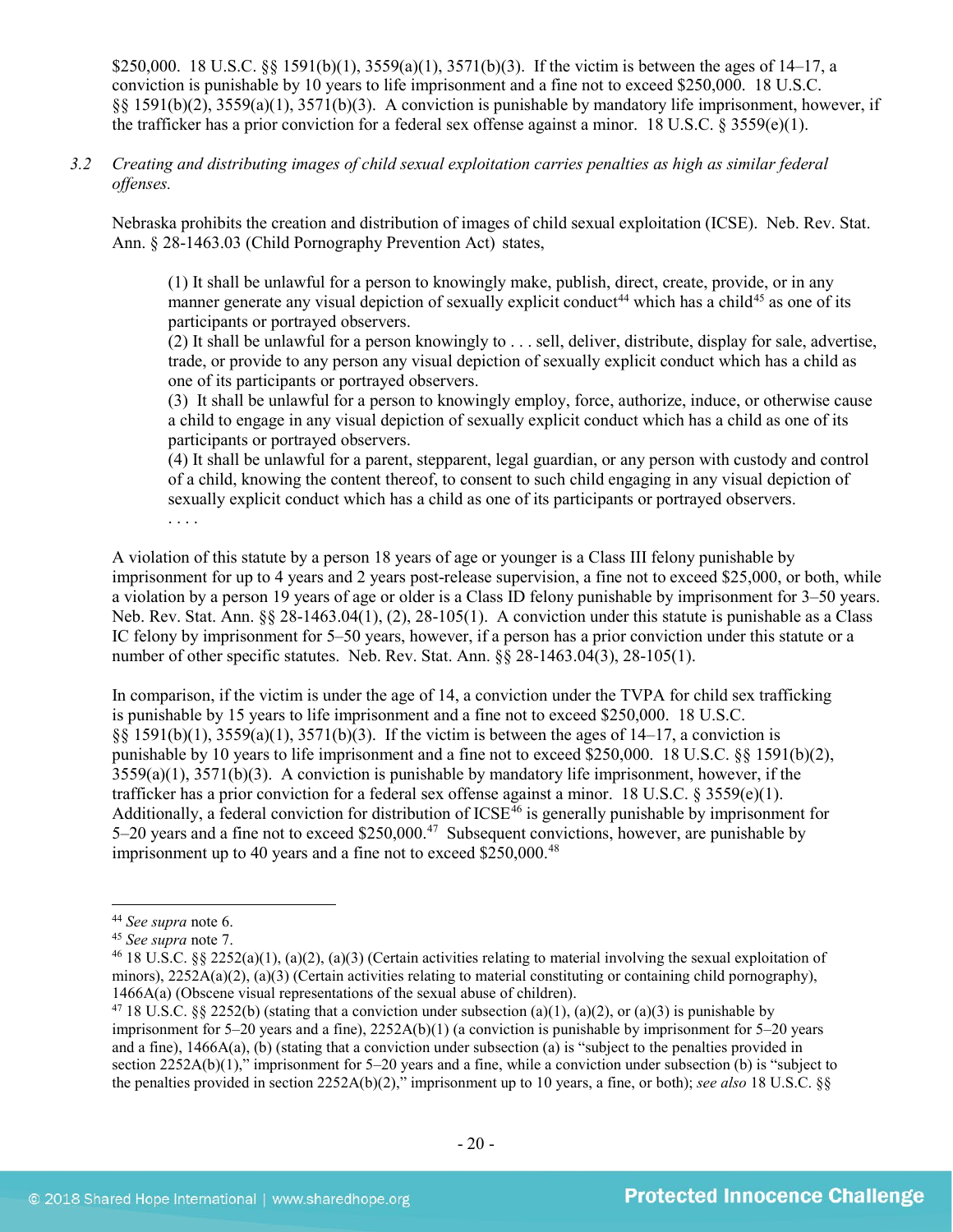*3.3 Using the Internet or electronic communications to lure, entice, recruit or sell commercial sex acts with a minor is a separate crime or results in an enhanced penalty for traffickers.*

While not expressly commercial in nature, Neb. Rev. Stat. Ann. § 28-320.02 (Sexual assault; use of electronic communication device; prohibited acts; penalties) may be used to prosecute a trafficker who uses the Internet to lure, entice, or recruit a child for use in commercial sex acts. Neb. Rev. Stat. Ann. § 28-320.02(1) states,

No person shall knowingly solicit, coax, entice, or lure

(a) a child sixteen years of age or younger or

(b) a peace officer who is believed by such person to be a child sixteen years of age or younger, by means of an electronic communication device as that term is defined in section 28-833 [Enticement by electronic communication device; penalty], to engage in an act which would be in violation of section [28-319](http://nebraskalegislature.gov/laws/statutes.php?statute=28-319) [Sexual assault; first degree; penalty], [28-319.01](http://nebraskalegislature.gov/laws/statutes.php?statute=28-319.01) [Sexual assault of a child; first degree; penalty], or [28-320.01](http://nebraskalegislature.gov/laws/statutes.php?statute=28-320.01) [Sexual assault of a child; second or third degree; penalties] or subsection (1) or (2) of section [28-320](http://nebraskalegislature.gov/laws/statutes.php?statute=28-320) [Sexual assault; second or third degree; penalty].

A conviction under this statute is punishable as a Class ID felony by imprisonment for 3–50 years. Neb. Rev. Stat. Ann.  $\S$ § 28-320.02(2), 28-105(1). A conviction is punishable as a Class IC felony by imprisonment for 5–50 years, however, if a person has a prior conviction under this or other specific statutes. Neb. Rev. Stat. Ann. §§ 28-320.02(2), 28-105(1).

# *3.4 Financial penalties for traffickers, including asset forfeiture, are sufficiently high.*

Financial penalties for traffickers include asset forfeiture, discretionary restitution, and fines of up to \$10,000. Traffickers do not face fines if convicted under Neb. Rev. Stat. Ann. § 28-831(1) (Human trafficking; forced labor or services; prohibited acts; penalties) or § 28-802(1)(Pandering; penalty). However, traffickers convicted under Neb. Rev. Stat. Ann. § 28-805(1)(b) (Debauching a minor; penalty) are subject to a possible fine not to exceed \$1,000. Neb. Rev. Stat. Ann. §§ 28-805(2), 28-106(1). Additionally, a trafficker convicted under Neb. Rev. Stat. Ann. § 28-707(1)(d) (Child abuse; privileges not available; penalties) is subject to a possible fine not to exceed \$1,000 if the offense was "committed negligently," a possible fine not to exceed \$10,000 if the offense was "committed knowingly and intentionally and does not result in serious bodily injury," or no fine if the offense was "committed knowingly and intentionally and results in serious bodily injury" or in the death of the child. Neb. Rev. Stat. Ann. §§ 28-707(1)(3)–(8), 28-106(1), 28-105(1).

Additionally, traffickers who cause "actual physical injury or property damage or loss" to their victim may have to pay restitution pursuant to Neb. Rev. Stat. Ann. § 29-2280 (Restitution; order; when).<sup>49</sup> The court determines the amount of restitution "based on the actual damages sustained by the victim." Neb. Rev. Stat. Ann. § 29- 2281. Neb. Rev. Stat. Ann. § 29-2282 (Property damage; bodily injury; death; relief authorized) states, "If the offense results in bodily injury, the court may require payment of necessary medical care, including, but not limited to, physical or psychological treatment and therapy, and payment for income lost due to such bodily injury."

 $3559(a)(1)$  (classifying all of the above listed offenses as felonies),  $3571(b)(3)$  (providing a fine up to \$250,000 for any felony conviction).

<sup>&</sup>lt;sup>48</sup> 18 U.S.C. §§ 2252(b) (stating if a person has a prior conviction under subsection (a)(1), (a)(2), or (a)(3) or a list of other statutes, a conviction is punishable by a fine and imprisonment for  $15-40$  years),  $2252A(b)(1)$  (stating if a person has a prior conviction under subsection (a)(2), (a)(3), or a list of other statutes, a conviction is punishable by a fine and imprisonment for 15–40 years),  $1466A(a)$ , (b) (stating that the penalty scheme for section  $2252A(b)$ applies); *see also* 18 U.S.C. §§ 3559(a)(1) (classifying all of the above listed offenses as felonies), 3571(b)(3) (providing a fine up to \$250,000 for any felony conviction).

<span id="page-20-0"></span><sup>&</sup>lt;sup>49</sup> See supra Component 2.8 for the provisions of Neb. Rev. Stat. Ann. § 29-2280.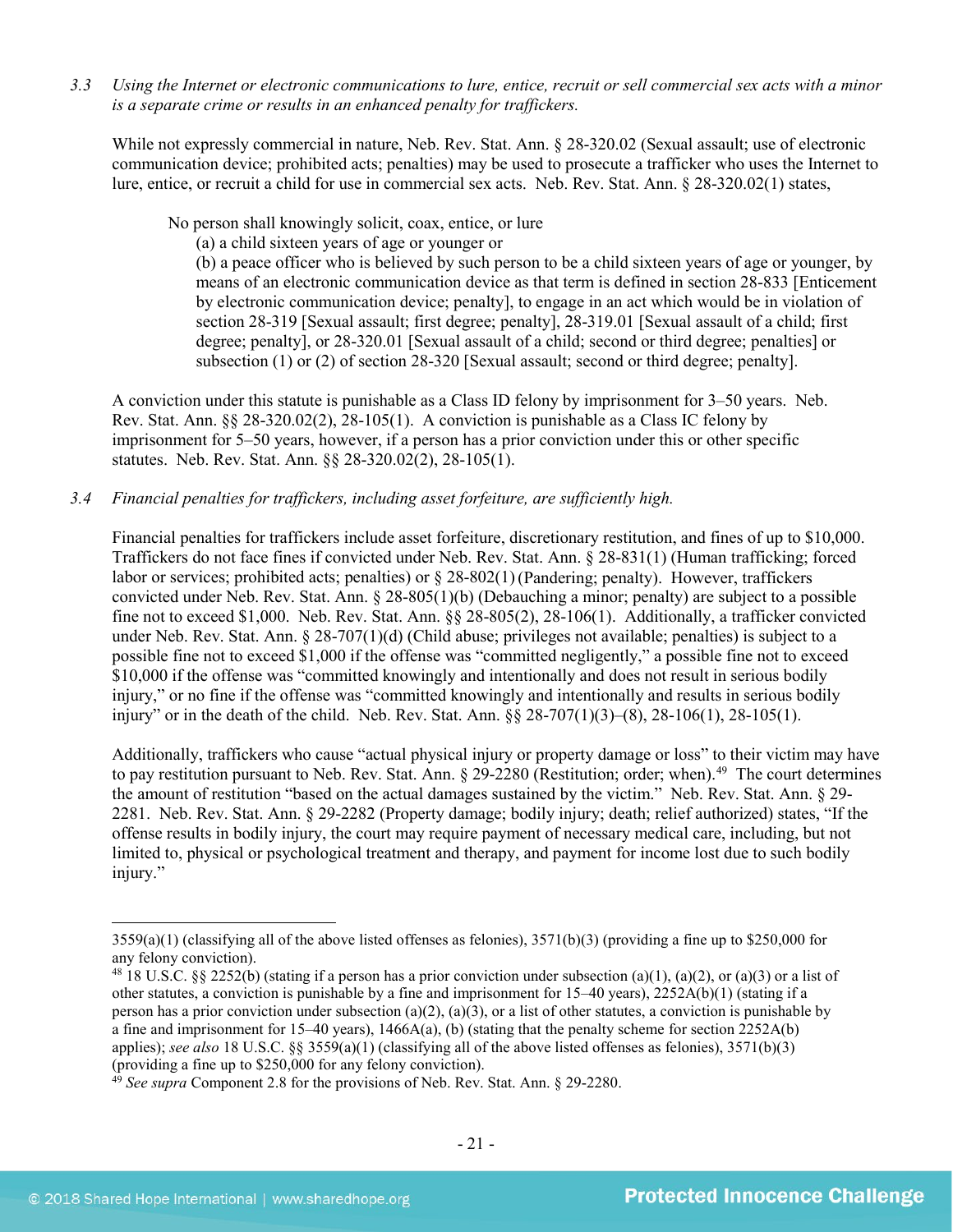Additionally, under Neb. Rev. Stat. Ann. § 25-21,302(1) (Property used in commission of certain crimes; forfeiture; proceeding; confiscating authority; duties; seizure of property; proceedings; petition; Attorney General; duties; answer; hearing; disposition of proceeds), traffickers convicted of trafficking or CSEC offenses may face property forfeiture, upon a finding that such property was used in the furtherance of the sex trafficking or exploitation of a minor. Neb. Rev. Stat. Ann. § 25-21,302(1) states:

(a) In addition to any other civil or criminal penalties provided by law, any property used in the commission of a violation of the Child Pornography Prevention Act or section 28-813 [Obscene literature or material; prepares; distributes; promotes; penalty], or § 28-831 (Human trafficking; labor trafficking or sex trafficking; labor trafficking of a minor or sex trafficking of a minor; prohibited acts; penalties) may be forfeited through proceeding as provided in this section.

(b) The following property shall be subject to forfeiture if used or intended to use as an instrumentality in or used in furtherance of a violation of . . . § 28-831 (Human trafficking; labor trafficking or sex trafficking; labor trafficking of a minor or sex trafficking of a minor; prohibited acts; penalties):

(i) Conveyances, including aircraft, vehicles, or vessels;

(ii) Books, records, telecommunication equipment, or computers;

(iii) Money or weapons;

(iv) Everything of value furnished, or intended to be furnished, in exchange for an action in violation and all proceeds traceable to the exchange;

(v) Negotiable instruments and securities;

(vi) Any property, real or personal, directly or indirectly acquired or received in a violation of as an inducement to violate;

(vii) Any property traceable to proceeds from a violation; and

(viii) Any real property, including any right, title, and interest in the whole of or any part of any lot or tract of land, used in furtherance of a violation of . . . § 28-831 (Human trafficking; labor trafficking or sex trafficking; labor trafficking of a minor or sex trafficking of a minor; prohibited acts; penalties).

Traffickers may also be subject to property forfeiture for offenses committed under the Child Pornography Prevention Act, Neb. Rev. Stat. Ann. §§ 28-1463.01–28-1463.06. Specifically, Neb. Rev. Stat. Ann. § 28- 1463.06 (Property subject to forfeiture; hearing) states,

a sentencing court may order that any money, securities, negotiable instruments, firearms, conveyances, or electronic communication devices as defined in section 28-833 or any equipment, components, peripherals, software, hardware, or accessories related to electronic communication devices be forfeited as part of the sentence imposed if it finds by clear and convincing evidence . . . that any or all such property was derived from, used, or intended to be used to facilitate a violation of the Child Pornography Prevention Act.

# *3.5 Convicted traffickers are required to register as sex offenders.*

Neb. Rev. Stat. Ann. § 29-4004(1) (Registration; location; sheriff; duties; Nebraska State Patrol; duties; name-change order; treatment) (Operative Jan. 1, 2012) states, "Any person subject to the Sex Offender Registration Act<sup>[50](#page-21-0)</sup> shall register within three working days after becoming subject to the act . . ." and Neb. Rev. Stat. Ann. § 29-4003(1)(Applicability of act) establishes when an offender becomes subject to the provisions of the Sex Offender Registration Act.<sup>[51](#page-21-1)</sup>

Traffickers convicted under Neb. Rev. Stat. Ann. § 28-805(1)(b) (Debauching a minor; penalty), § 28- 1463.03(2) (Visual depiction of sexually explicit conduct; prohibited acts; affirmative defense), § 28-

<span id="page-21-0"></span> $50$  See supra note 42.

<span id="page-21-1"></span><sup>&</sup>lt;sup>51</sup> *See supra* Component 2.10 for the provisions of Neb. Rev. Stat. Ann. § 29-4003(1).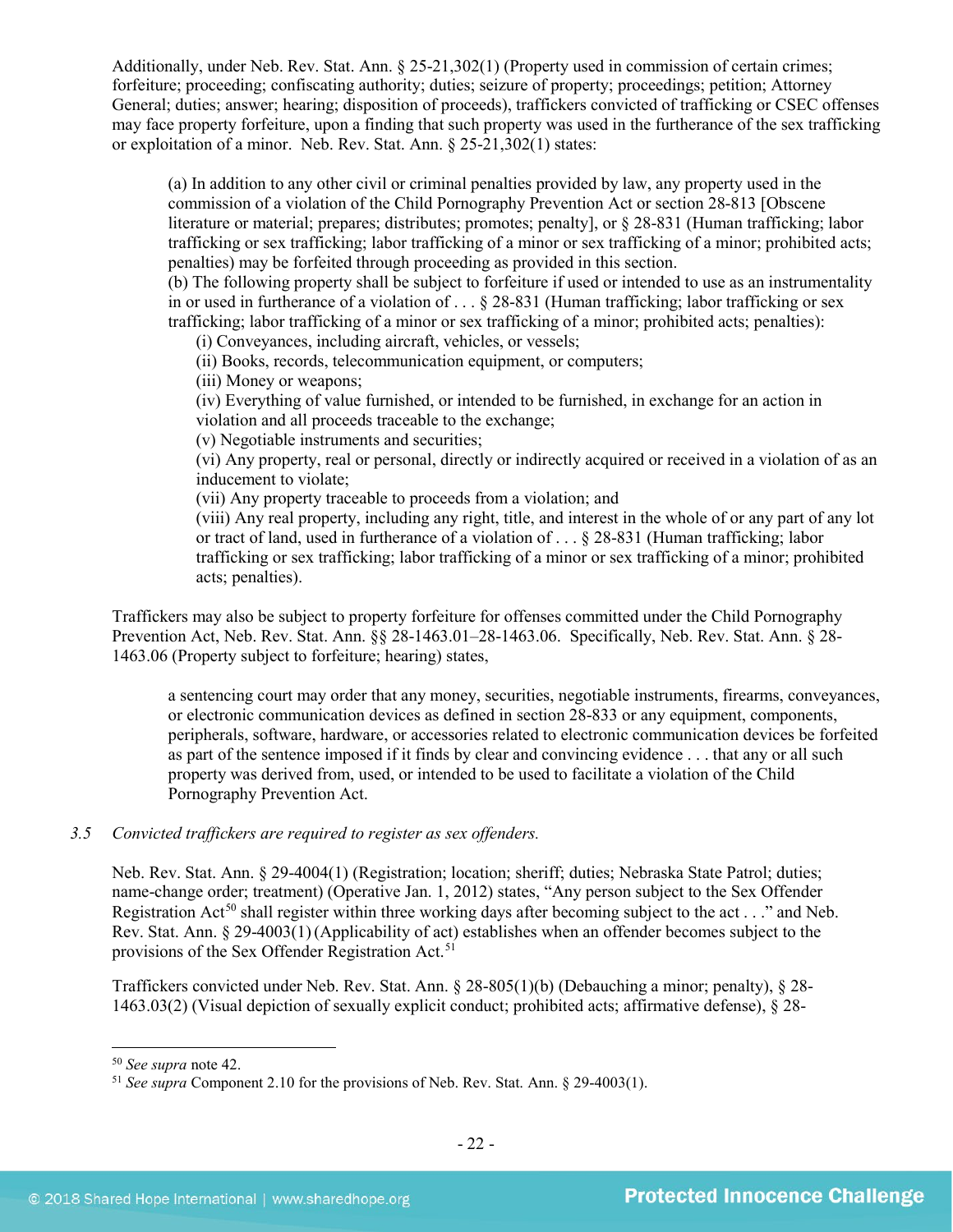320.02 (Sexual assault; use of electronic communication device; prohibited acts; penalties), § 28-1463.03 (Visual depiction of sexually explicit conduct; prohibited acts; affirmative defense), § 28-1463.05(1) (Visual depiction of sexually explicit acts related to possession; violation; penalty), § 28-707(1)(d) (Child abuse; privileges not available; penalties), or  $\S 28-802(1)$  (Pandering; penalty) (where the victim is a minor) are required to register as a sex offender. Neb. Rev. Stat. Ann. § 29-4003. Traffickers convicted under Neb. Rev. Stat. Ann. § 28-831(1) (Human trafficking; forced labor or services; prohibited acts; penalties) or § 28-804(1) (Keeping a place of prostitution; penalty), however, are not required to register as a sex offender under Nebraska law.

- 3.5.1 Recommendation: Require sex offender registration for convictions under Neb. Rev. Stat. Ann. § 28-831 (Human trafficking; forced labor or services; prohibited acts; penalties), § 28-801.01 (Solicitation of prostitution), and § 28-804 (Keeping a place of prostitution; penalty) when a minor is involved.
- *3.6 Laws relating to parental custody and termination of parental rights include sex trafficking or commercial sexual exploitation of children (CSEC) offenses as grounds for sole custody or termination in order to prevent traffickers from exploiting their parental rights as a form of control.*

Nebraska law does not include a violation of Neb. Rev. Stat. Ann. § 28-831 (Human trafficking; forced labor or services; prohibited acts; penalties) or any of Nebraska's CSEC laws as grounds for terminating parental rights. However, Neb. Rev. Stat. Ann. § 43-292 (Termination of parental rights; grounds) states,

The court may terminate all parental rights between the parents or the mother of a juvenile born out of wedlock and such juvenile when the court finds such action to be in the best interests of the juvenile and it appears by the evidence that one or more of the following conditions exist:

. . . . (2) The parents have substantially and continuously or repeatedly neglected and refused to give the juvenile or a sibling of the juvenile necessary parental care and protection;

. . . . (6) Following a determination that the juvenile is one as described in subdivision  $(3)(a)$  of section 43-247, reasonable efforts to preserve and reunify the family if required under section 43-283.01, under the direction of the court, have failed to correct the conditions leading to the determination; . . . .

(9) The parent of the juvenile has subjected the juvenile or another minor child to aggravated circumstances, including, but not limited to, abandonment, torture, chronic abuse, or sexual abuse; (10) The parent has (a) committed murder of another child of the parent, (b) committed voluntary manslaughter of another child of the parent, (c) aided or abetted, attempted, conspired, or solicited to commit murder, or aided or abetted voluntary manslaughter of the juvenile or another child of the parent, or (d) committed a felony assault that resulted in serious bodily injury to the juvenile or another minor child of the parent; or

(11) One parent has been convicted of felony sexual assault of the other parent under section 28- 319.01 [Sexual assault of a child; first degree; penalty] or 28-320.01 [Sexual assault of a child; second or third degree; penalties] or a comparable crime in another state.

3.6.1 Recommendation: Amend Neb. Rev. Stat. Ann. § 43-292(10) (Termination of parental rights; grounds) to include Neb. Rev. Stat. Ann. § 28-831 (Human trafficking; forced labor or services; prohibited acts; penalties) and Nebraska's CSEC laws as grounds for the termination of parental rights.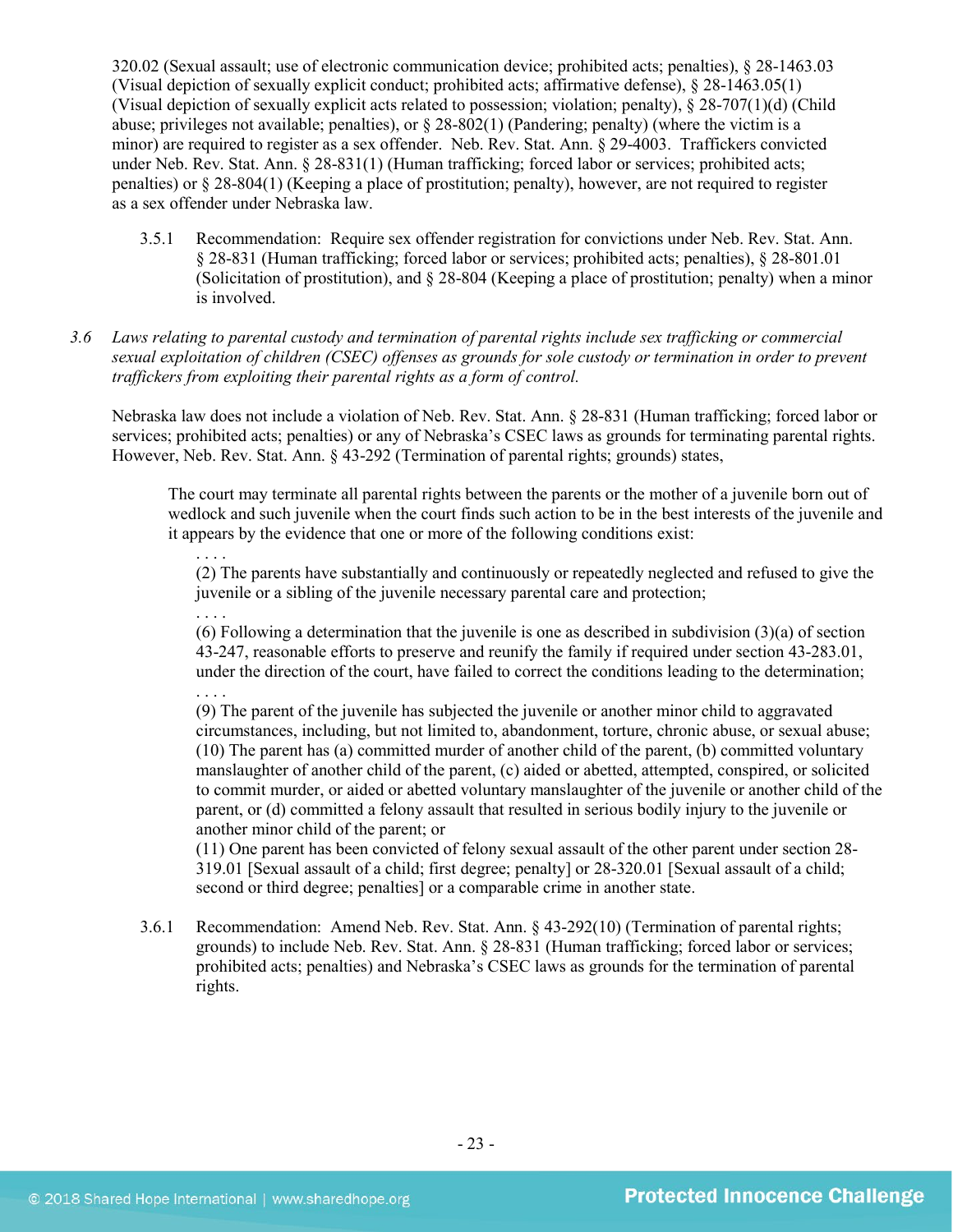#### **FRAMEWORK ISSUE 4: CRIMINAL PROVISIONS FOR FACILITATORS**

#### *Legal Components:*

- *4.1 The acts of assisting, enabling, or financially benefitting from child sex trafficking are included as criminal offenses in the state sex trafficking statute.*
- *4.2 Financial penalties, including asset forfeiture laws, are in place for those who benefit financially from or aid and assist in committing domestic minor sex trafficking.*
- *4.3 Promoting and selling child sex tourism is illegal.*
- *4.4 Promoting and selling images of child sexual exploitation carries penalties as high as similar federal offenses. \_\_\_\_\_\_\_\_\_\_\_\_\_\_\_\_\_\_\_\_\_\_\_\_\_\_\_\_\_\_\_\_\_\_\_\_\_\_\_\_\_\_\_\_\_\_\_\_\_\_\_\_\_\_\_\_\_\_\_\_\_\_\_\_\_\_\_\_\_\_\_\_\_\_\_\_\_\_\_\_\_\_\_\_\_\_\_\_\_\_\_\_\_\_*

#### *Legal Analysis:*

*4.1 The acts of assisting, enabling, or financially benefitting from child sex trafficking are included as criminal offenses in the state sex trafficking statute.*

Benefitting from or participating in a sex trafficking venture is prohibited under Neb. Rev. Stat. Ann. § 28- 831(3) (Human trafficking; forced labor or services; prohibited acts; penalties), which states, "[a]ny person, other than a trafficking victim, who knowingly benefits from or participates in a venture which has, as part of the venture, an act that is in violation of this section is guilty of a Class IIA felony." A Class IIA felony is punishable by imprisonment for up to 20 years. Neb. Rev. Stat. Ann. § 28-105(1) (Felonies; classification of penalties; sentences; where served; eligibility for probation).

Some facilitators may also be prosecuted under Neb. Rev. Stat. Ann. § 28-802(1)(b), (c) (Pandering; penalty) which states, "A person commits pandering if such person . . . procures or harbors therein an inmate for a house of prostitution or for any place where prostitution is practiced or allowed . . . or inveigles, entices, persuades, encourages, or procures any person to come into or leave this state for the purpose of prostitution or debauchery." Neb. Rev. Stat. Ann. § 28-802(2) makes pandering a Class II felony for a first offense, which is punishable by imprisonment for 1–50 years. Neb. Rev. Stat. Ann. § 28-105(1).

Facilitators also face prosecution under Neb. Rev. Stat. Ann. § 28-804 (Keeping a place of prostitution) which states,

(1) Any person who has or exercises control over the use of any place which offers seclusion or shelter for the practice of prostitution and who knowingly grants or permits the use of such place for the purpose of prostitution commits the offense of keeping a place of prostitution.

(2) Keeping a place of prostitution is a Class IV felony, unless any person using such place for the practice of prostitution is under the age of eighteen years, in which case any person convicted of keeping a place of prostitution shall be guilty of a Class III felony.

A Class IV felony is punishable by imprisonment up to 2 years, a fine not to exceed \$10,000, or both. Neb. Rev. Stat. Ann. § 28-105(1). A Class III felony is punishable by imprisonment up to 4 years, a fine not to exceed \$25,000, or both.

A facilitator may also be convicted under Neb. Rev. Stat. Ann. § 28-707(1)(d) (Child abuse; privileges not available; penalties).<sup>[52](#page-23-0)</sup> A violation of this statute is a Class I misdemeanor if "committed negligently," a Class IIIA felony if "committed knowingly and intentionally and does not result in serious bodily injury," a Class II felony if "committed knowingly and intentionally and results in serious bodily injury," or a Class IB felony if "committed knowingly and intentionally and results in the death of such child." Neb. Rev. Stat. Ann. § 28-

<span id="page-23-0"></span><sup>52</sup> *See supra* Component 1.2 for the provisions of Neb. Rev. Stat. Ann. § 28-707.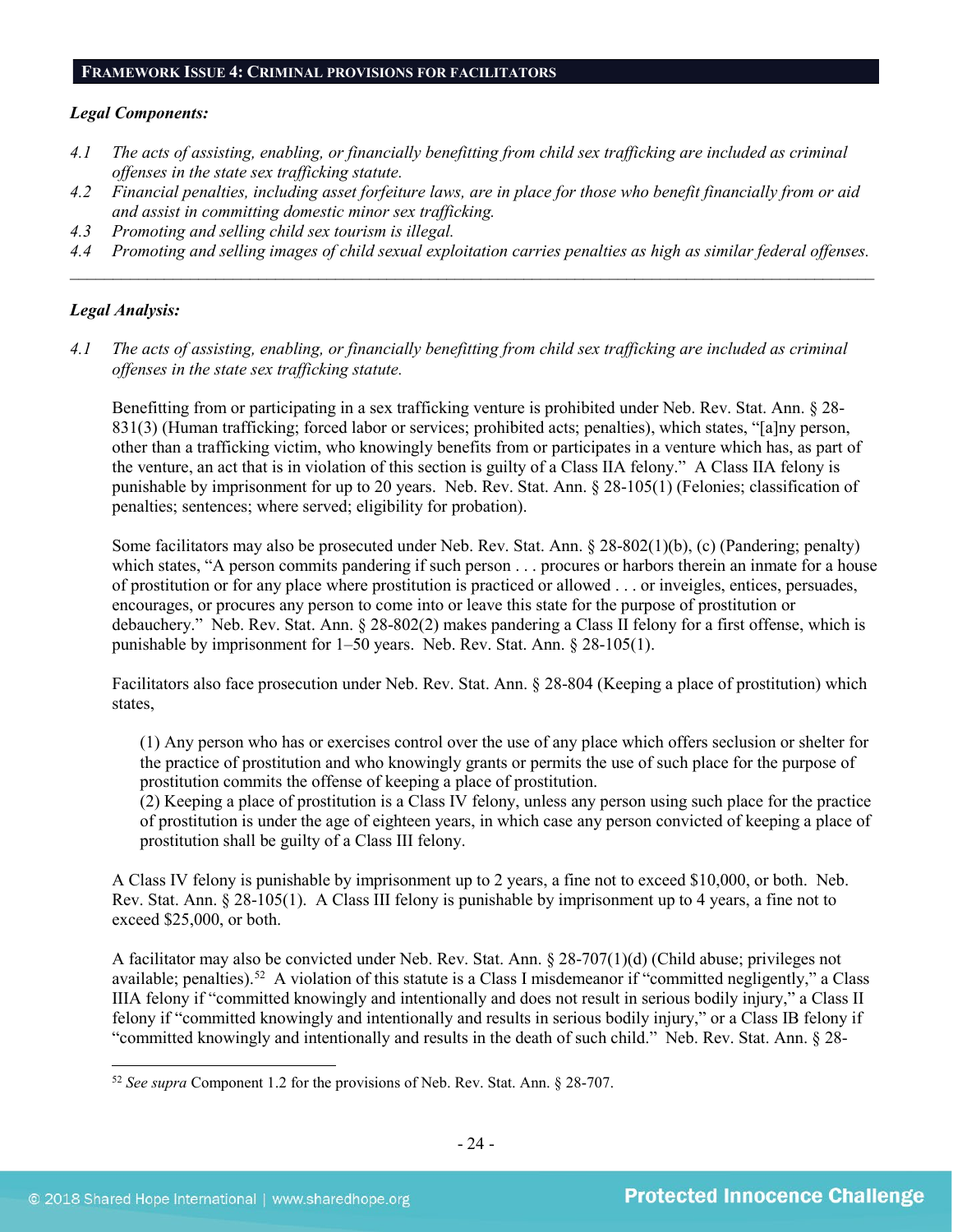707(1)(3)–(8). A Class I misdemeanor is punishable by imprisonment up to 1 year, a fine not to exceed \$1,000, or both. Neb. Rev. Stat. Ann. § 28-106(1). A Class IIIA felony is punishable by imprisonment up to 3 years and 18 months post-release supervision, a fine not to exceed \$10,000, or both. Neb. Rev. Stat. Ann. § 28- 105(1). Class III felony punishable by imprisonment for up to 4 years and 2 years post-release supervision, a fine not to exceed \$25,000, or both. Neb. Rev. Stat. Ann § 28-707(1). A Class II felony is punishable by imprisonment for 1–50 years, while a Class IB felony is punishable by imprisonment for 20 years to life. Neb. Rev. Stat. Ann. § 28-105(1).

# *4.2 Financial penalties, including asset forfeiture laws, are in place for those who benefit financially from or aid and assist in committing domestic minor sex trafficking.*

A facilitator convicted under Neb. Rev. Stat. Ann. § 28-831(3) (Human trafficking; forced labor or services; prohibited acts; penalties) or  $\S 28-802(1)(b)(c)$ , (2) (Pandering) does not face a fine. A facilitator convicted under Neb. Rev. Stat. Ann. § 28-707(1)(d) (Child abuse; privileges not available; penalties) is subject to a possible fine not to exceed \$1,000 if the offense was "committed negligently," a possible fine not to exceed \$10,000 if the offense was "committed knowingly and intentionally and does not result in serious bodily injury," or no fine if the offense was "committed knowingly and intentionally and results in serious bodily injury" or in the death of the child. Neb. Rev. Stat. Ann. §§ 28-707(1)(3)–(8), 28-106(1), 28-105(1). Facilitators convicted under Neb. Rev. Stat. 28-804 (Keeping a Place of Prostitution) face a fine not exceeding \$10,000.

Facilitators who cause "actual physical injury or property damage or loss" to their victim may have to pay restitution pursuant to Neb. Rev. Stat. Ann. § 29-2280 (Restitution; order; when).[53](#page-24-0) The court determines the amount of restitution "based on the actual damages sustained by the victim." Neb. Rev. Stat. Ann. § 29-2281. Additionally, Neb. Rev. Stat. Ann. § 29-2282 (Property damage; bodily injury; death; relief authorized) states, "If the offense results in bodily injury, the court may require payment of necessary medical care, including, but not limited to, physical or psychological treatment and therapy, and payment for income lost due to such bodily injury."

Facilitators of minor sex trafficking face forfeiture of property that was used in the furtherance of human trafficking. Under Neb. Rev. Stat. Ann. § 25-21,302(1)(b) (Property used in commission of certain crimes; forfeiture; proceeding; confiscating authority; duties; seizure of property; proceedings; petition; Attorney General; duties; answer; hearing; disposition of proceeds), persons convicted of a trafficking offense under Neb. Rev. Stat. Ann. § 28-831, may be subject to the forfeiture of "property used or intended to use as an instrumentality in or used in the furtherance of [minor sex trafficking of a minor]," including:

(i) Conveyances, including aircraft, vehicles, or vessels;

(ii) Books, records, telecommunication equipment, or computers;

(iii) Money or weapons;

(iv) Everything of value furnished, or intended to be furnished, in exchange for an act in violation and all proceeds traceable to the exchange;

(v) Negotiable instruments and securities;

(vi) Any property, real or personal, directly or indirectly acquired or received in a violation or as an inducement to violate;

(vii) Any property traceable to proceeds from a violation;

(viii) Any real property, including any right, title, and interest in the whole of or any part of any lot or tract of land, used in furtherance of a violation of . . . § 28-831 (Human trafficking; labor or sex trafficking; labor trafficking of a minor or sex trafficking of a minor; prohibited acts; penalties).

<span id="page-24-0"></span><sup>53</sup> *See supra* Component 2.8 for the provisions of Neb. Rev. Stat. Ann. § 29-2280.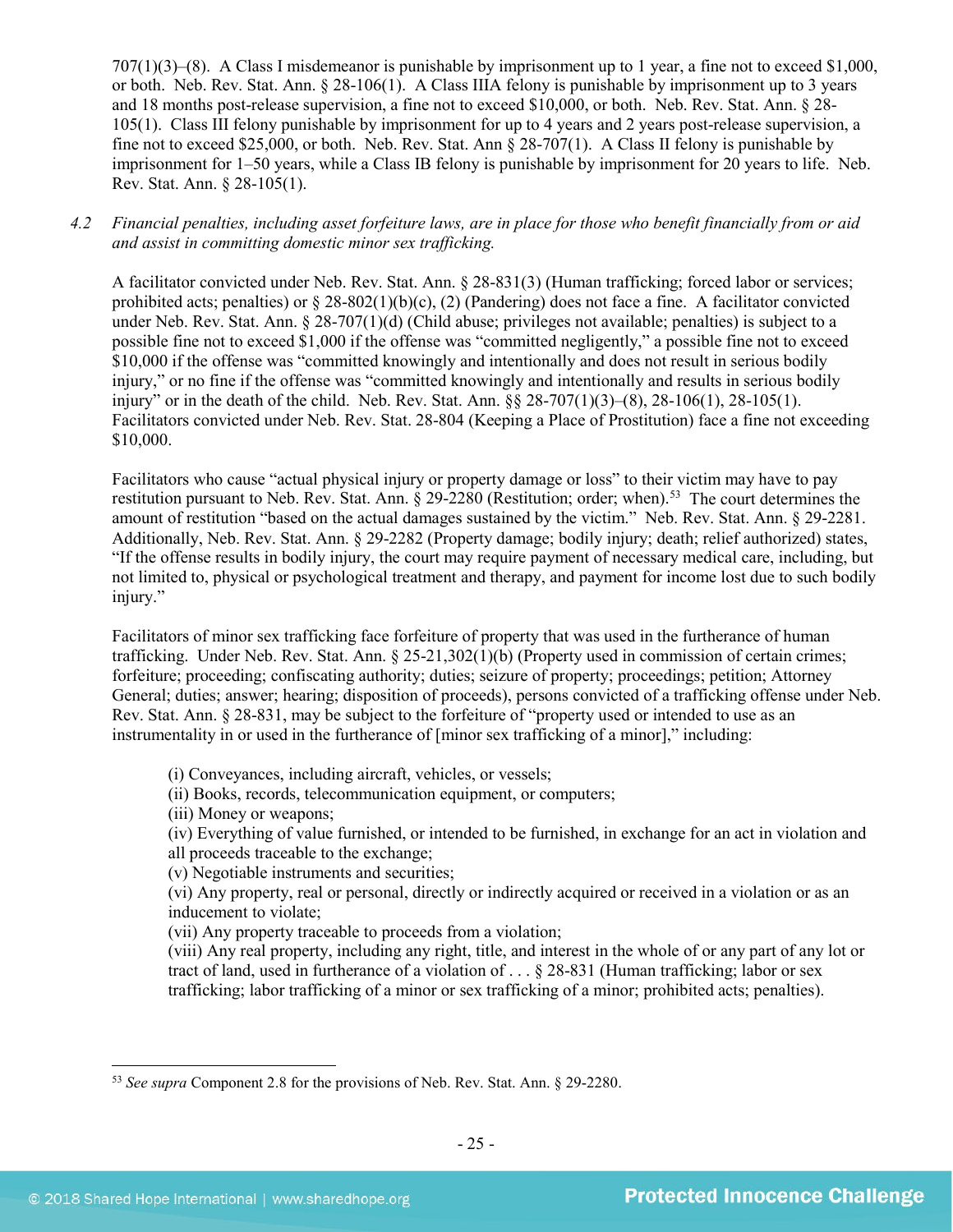# *4.3 Promoting and selling child sex tourism is illegal.*

There is no Nebraska law that addresses sex tourism.

4.3.1 Recommendation: Enact a law that prohibits selling or offering to sell travel services that include or facilitate travel for the purpose of engaging in commercial sexual exploitation of a minor or prostitution of a minor, if the travel is sold or occurs in Nebraska.

# *4.4 Promoting and selling images of child sexual exploitation carries penalties as high as similar federal offenses.*

Nebraska prohibits the promotion and distribution of images of child sexual exploitation (ICSE). Neb. Rev. Stat. Ann. § 28-1463.03(2) (Visual depiction of sexually explicit conduct; prohibited acts; affirmative defense) states that it is "unlawful for a person knowingly to . . . sell, deliver, distribute, display for sale, advertise, trade, or provide to any person any visual depiction of sexually explicit conduct which has a child<sup>54</sup> as one of its participants or portrayed observers." A violation of this statute by a person 18 years of age or younger is a Class III felony punishable by imprisonment for up to 4 years and 2 years post-release supervision, a fine not to exceed \$25,000, or both, while a violation by a person 19 years of age or older is a Class ID felony punishable by imprisonment for 3–50 years. Neb. Rev. Stat. Ann. §§ 28-1463.04(1), (2), 28-105(1). A conviction under this statute is punishable as a Class IC felony by imprisonment for 5–50 years, however, if a person has a prior conviction under this statute or a number of other specific statutes. Neb. Rev. Stat. Ann. §§ 28-1463.04(3), 28-  $105(1)$ .

Furthermore, Neb. Rev. Stat. Ann. § 28-1463.05(1) (Child Pornography Prevention Act) makes it illegal "for a person to knowingly possess with intent to rent, sell, deliver, distribute, trade, or provide to any person any visual depiction of sexually explicit conduct which has a child as one of its participants or portrayed observers." A first conviction under this statute by an offender under 19 years of age is punishable as a Class IIIA felony is punishable by imprisonment up to 3 years and 18 months post-release supervision, a fine not to exceed \$10,000, or both, while a first conviction by an offender 19 years of age or older is punishable as a Class IIA felony by imprisonment up to years, a fine not to exceed \$25,000, or both. Neb. Rev. Stat. Ann. §§ 28-1463.05(2)(a), (b), 28-105(1). In instances when the offender has a prior conviction under this statute or other specific criminal statutes,<sup>[55](#page-25-1)</sup> a conviction is punishable as a Class IC felony by imprisonment for 5–50 years. Neb. Rev. Stat. Ann. §§ 28-1463.05(2)(c), 28-105(1).

Additionally, facilitators convicted of offenses under the Child Pornography Prevention Act may be subjected to the forfeiture of property used or intended to be used to carry out the offense. Neb. Rev. Stat. Ann. § 28-1463.06 (Property subject to forfeiture; hearing).

<span id="page-25-0"></span><sup>54</sup> *See supra* note [7.](#page-2-7)

<span id="page-25-1"></span><sup>&</sup>lt;sup>55</sup> Pursuant to Neb. Rev. Stat. Ann.  $\S$  28-1463.05(2)(c),

Any person who violates this section and has previously been convicted of a violation of this section or section 28-308 [Assault in the first degree; penalty], 28-309 [Assault in the second degree; penalty], 28-310 [Assault in the third degree; penalty], 28-311 [Criminal child enticement; attempt; penalties], 28-313 [Kidnapping; penalties], 28-314 [False imprisonment in the first degree; penalty], 28-315 [False imprisonment in the second degree; penalty], 28-319 [Sexual assault; first degree; penalty], 28-319.01 [Sexual assault of a child; first degree; penalty], 28-320.01 [Sexual assault of a child; second or third degree; penalties], 28-813 [Obscene literature or material; prepares; distributes; promotes; penalty], 28-833 [Enticement by electronic communication device; penalty], or 28-1463.03 [Visual depiction of sexually explicit conduct; prohibited acts; affirmative defensel or subsection (1) or (2) of section 28-320 [Sexual] assault; second or third degree; penalty] shall be guilty of a Class IC felony for each offense.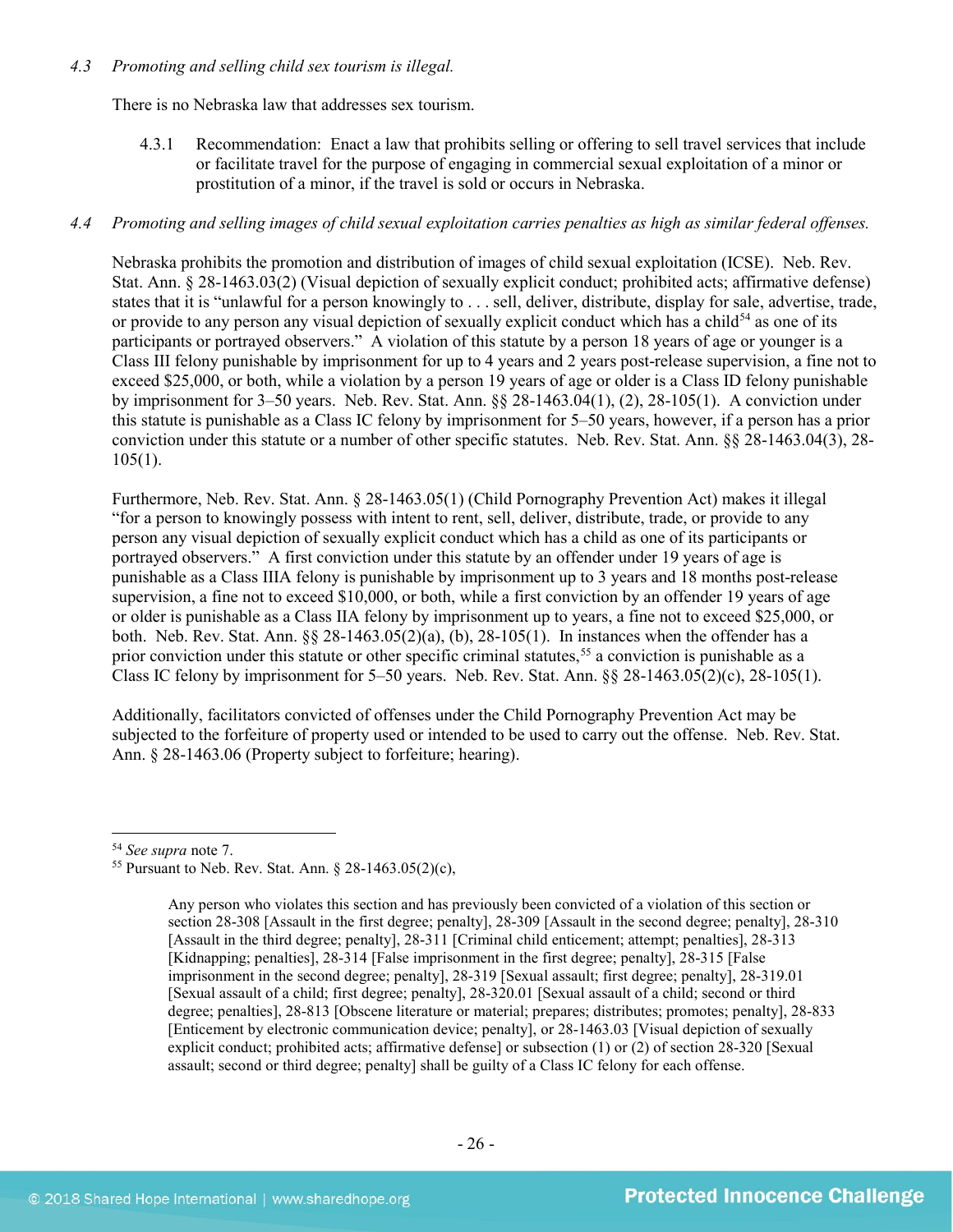#### **FRAMEWORK ISSUE 5: PROTECTIVE PROVISIONS FOR THE CHILD VICTIMS**

#### *Legal Components:*

- *5.1 Victims under the core child sex trafficking offense include all commercially sexually exploited children.*
- *5.2 The state sex trafficking statute expressly prohibits a defendant from asserting a defense based on the willingness of a minor under 18 to engage in the commercial sex act.*
- *5.3 State law prohibits the criminalization of minors under 18 for prostitution offenses.*
- *5.4 State law provides a non-punitive avenue to specialized services through one or more points of entry.*
- *5.5 Child sex trafficking is identified as a type of abuse and neglect within child protection statutes.*
- *5.6 The definition of "caregiver" or another related term in the child welfare statutes is not a barrier to a sex trafficked child accessing the protection of child welfare.*
- *5.7 Crime victims' compensation is specifically available to a child victim of sex trafficking or CSEC.*
- *5.8 Victim-friendly procedures and protections are provided in the trial process for minors under 18.*
- *5.9 Child sex trafficking victims may vacate delinquency adjudications and expunge related records for prostitution and other offenses arising from trafficking victimization, without a waiting period.*
- *5.10 Victim restitution and civil remedies for victims of domestic minor sex trafficking or commercial sexual exploitation of children (CSEC) are authorized by law.*
- *5.11 Statutes of limitations for civil and criminal actions for child sex trafficking or commercial sexual exploitation of children (CSEC) offenses are eliminated or lengthened to allow prosecutors and victims a realistic opportunity to pursue criminal action and legal remedies.*

*\_\_\_\_\_\_\_\_\_\_\_\_\_\_\_\_\_\_\_\_\_\_\_\_\_\_\_\_\_\_\_\_\_\_\_\_\_\_\_\_\_\_\_\_\_\_\_\_\_\_\_\_\_\_\_\_\_\_\_\_\_\_\_\_\_\_\_\_\_\_\_\_\_\_\_\_\_\_\_\_\_\_\_\_\_\_\_\_\_\_\_\_\_*

## *Legal Analysis:*

l

*5.1 Victims under the core child sex trafficking offense include all commercially sexually exploited children.[56](#page-26-0)*

Nebraska's core sex trafficking statute, Neb. Rev. Stat. Ann. § 28-830 (Human trafficking; forced labor or services; prohibited acts; penalties), includes all commercial sexual exploitation of minors. Under Neb. Rev. Stat. Ann.  $\S 28-830(12)$ , force, fraud, or coercion is not required when the victim is a minor.<sup>[57](#page-26-1)</sup> Further, Neb. Rev. Stat. Ann. § 28-830(12) applies to buyers through the terms "solicit" and "cause" and, following federal precedent, through the term "obtain"; thus, buying commercial sex with a person who is under the age of eighteen constitutes human trafficking.<sup>[58](#page-26-2)</sup> Additionally, the offense of human trafficking under Neb. Rev. Stat. Ann. § 28-830(12) does not require that a trafficker or controlling third party be identified. Consequently, Nebraska's human trafficking offense includes any child who is bought for sex, regardless of whether force, fraud, or coercion is used, regardless of whether a buyer exploited the youth without a trafficker's involvement, and regardless of whether a victim identifies a trafficker. Neb. Rev. Stat. Ann. § 28-830(12).

*5.2 The state sex trafficking statute expressly prohibits a defendant from asserting a defense based on the willingness of a minor under 18 to engage in the commercial sex act.* 

Neb. Rev. Stat. Ann. § 28-831(4) (Human trafficking; forced labor or services; prohibited acts; penalties) prohibits a defendant from asserting a defense based on the willingness of the minor to engage in the commercial sex act; specifically, Neb. Rev. Stat. Ann. § 28-831(4) states, "[i]t is not a defense in a prosecution

<span id="page-26-0"></span><sup>56</sup> *See generally* SHARED HOPE INTERNATIONAL, "Eliminating the Third Party Control Barrier to Identifying Juvenile Sex Trafficking Victims," JuST Response Policy Paper (2015), http://sharedhope.org/wpcontent/uploads/2015/08/Policy-Paper\_Eliminating-Third-Party-Control\_Final1.pdf (discussing need to include all commercially sexually exploited children within sex trafficking definitions and corresponding need to include buyer conduct in core sex trafficking offenses regardless of whether victim is under control of a third party).

<span id="page-26-1"></span><sup>57</sup> *See supra* discussion in Component 1.1.

<span id="page-26-2"></span><sup>58</sup> *See supra* discussion in Component 2.1.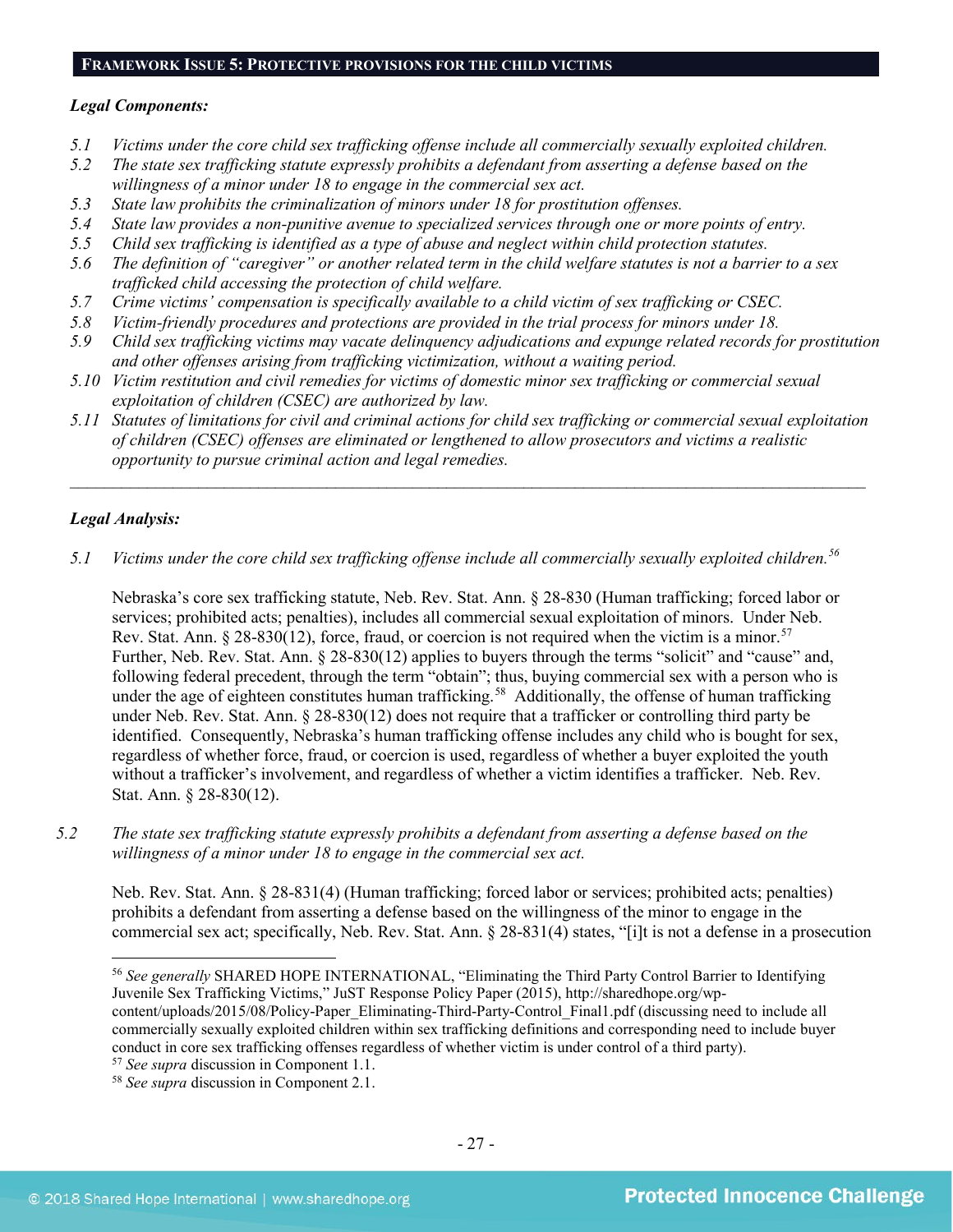under this section (a) that consent was given by the minor victim, [or] (b) that the defendant believed that the minor victim gave consent . . . ."

*5.3 State law prohibits the criminalization of minors under 18 for prostitution offenses.[59](#page-27-0)*

Neb. Rev. Stat. Ann. § 28-801(5) (Prostitution; penalty) prohibits the criminalization of minors under 18 years of age for prostitution offenses. Pursuant to Neb. Rev. Stat. Ann. § 28-801(5)(b),

If the law enforcement officer determines, after a reasonable detention for investigative purposes, that a person suspected of or charged with a violation of subsection (1) [Prostitution] of this section is . . . (b) a person under eighteen years of age, such person shall be immune from prosecution for a prostitution offense under this section and shall be subject to temporary custody under section 43-248 and further disposition under the Nebraska Juvenile Code.

*5.4 State law provides a non-punitive avenue to specialized services through one or more points of entry.*

# **System response to child engaged in commercial sex act**

Under Neb. Rev. Stat. Ann. § 28-801(5) (Prostitution; penalty; affirmative defense; immunity from prosecution; law enforcement officer; duties), a law enforcement officer may take a child who had engaged in prostitution into temporary protective custody and, upon doing so, must report an allegation of juvenile sex trafficking to the Department of Health and Human Services (DHHS). Specifically, Neb. Rev. Stat. Ann. § 28-801(5) states,

If the law enforcement officer determines, after a reasonable detention for investigative purposes, that a person suspected of or charged with a violation of subsection (1) of this section is a person under eighteen years of age, such a person shall be immune from prosecution for a prostitution offense under this section and shall be subject to temporary custody under section 43-248 and further disposition under the Nebraska Juvenile Code. A law enforcement officer who takes a person under eighteen years of age into custody under this section shall immediately report an allegation of a violation of section 28-831 [Human trafficking; forced labor or services; prohibited acts; penalties] to the Department of Health and Human Services which shall commence an investigation within twenty-four hours under the Child Protection Act.

Pursuant to Neb. Rev. Stat. Ann. § 43-248<sup>[60](#page-27-1)</sup> (Temporary custody of juvenile without warrant; when),

A peace officer may take a juvenile into temporary custody without a warrant or order of the court and proceed as provided in section 43-250 when:

(7) The officer has reasonable grounds to believe the juvenile is immune from prosecution for prostitution under subsection (5) of section 28-801; or

(8) A juvenile has committed an act or engaged in behavior described in subdivision (1), (2), (3)(b), or (4) of section 43-247 and such juvenile was under eleven years of age at the time of such act or behavior, and the officer has reasonable cause to believe such juvenile committed such act or engaged in such behavior and was under eleven years of age at such time.

<span id="page-27-0"></span>l <sup>59</sup> For more information regarding recent federal legislation impacting this component see: http://go.sharedhope.org/stateimpactmemo.

. . . .

<span id="page-27-1"></span> $60$  The text of Neb. Rev. Stat. Ann. § 43-248 cited here and elsewhere in this report includes amendments made by the enactment of Legislative Bill 670 during the 105th Legislature of the State of Nebraska (effective July 19, 2018).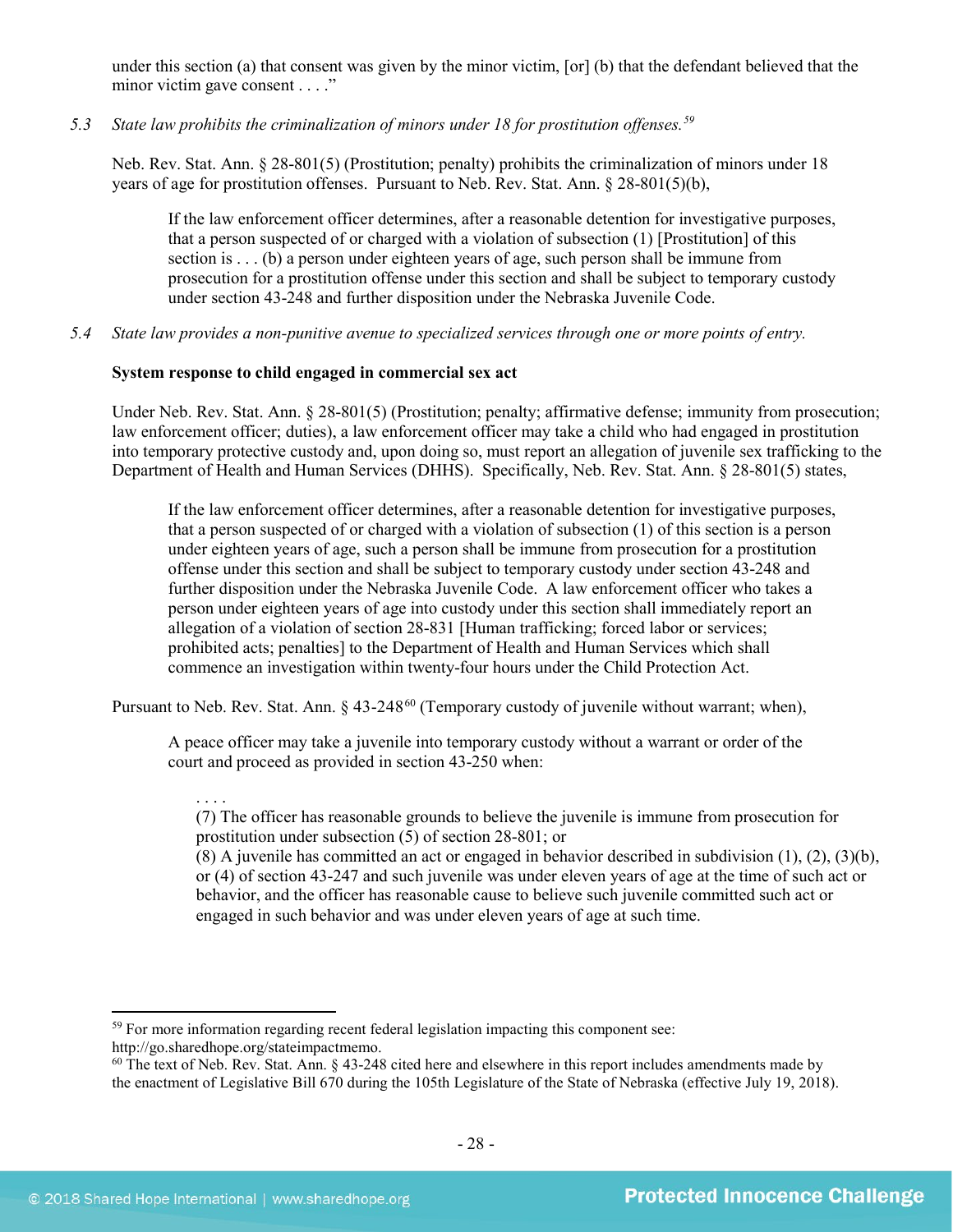If a child is taken into law enforcement custody as provided in § 43-248(7), the child shall be delivered to DHHS, which can authorize necessary emergency treatment and services. Neb. Rev. Stat. Ann.  $\S$  43-250(2)<sup>[61](#page-28-0)</sup> (Temporary custody; disposition; custody requirements) states,

When a juvenile is taken into temporary custody pursuant to subdivision  $\dots$  (7)  $\dots$  of section 43-248, . . . the peace officer shall deliver the custody of such juvenile to the Department of Health and Human Services which shall make a temporary placement of the juvenile in the least restrictive environment consistent with the best interests of the juvenile as determined by the department. The department shall supervise such placement and, if necessary, consent to any necessary emergency medical, psychological, or psychiatric treatment for such juvenile. The department shall have no other authority with regard to such temporary custody until or unless there is an order by the court placing the juvenile in the custody of the department. If the peace officer delivers temporary custody of the juvenile pursuant to this subsection, the peace officer shall make a full written report to the county attorney within twenty-four hours of taking such juvenile into temporary custody. If a court order of temporary custody is not issued within forty-eight hours of taking the juvenile into custody, the temporary custody by the department shall terminate and the juvenile shall be returned to the custody of his or her parent, guardian, custodian, or relative.

#### **Summary**

Although Nebraska law provides for the non-criminalization of minors for prostitution offenses and mandates the referral of juvenile sex trafficking victims to DHHS, services are not required to be specialized to the needs of these children.

- 5.4.1 Recommendation: Amend Nebraska's protective response for juvenile sex trafficking victims to require specialized services.
- *5.5 Child sex trafficking is identified as a type of abuse and neglect within child protection statutes.[62](#page-28-1)*

Nebraska state law expressly includes child sex trafficking as a type of child abuse. Specifically, Neb. Rev. Stat. Ann. § 28-707(1)(f) (Child abuse; privileges not available; penalties) defines "child abuse" to include acts committed by a person,

[I]f he or she knowingly, intentionally, or negligently causes or permits a minor child to be:

<span id="page-28-3"></span>. . . . (f) Placed in a situation to be a trafficking victim as defined in Section 28-830 [Human trafficking; forced labor or services; terms, defined].

Additionally, the Child Protection and Family Safety Act<sup>[63](#page-28-2)</sup> defines sexual exploitation as a type of abuse or neglect. Neb. Rev. Stat. Ann. § 28-710(2)(b)(vi) (Acts, how cited; terms, defined) states, "[c]hild abuse or neglect means knowingly, intentionally, or negligently causing or permitting a child to be:

Sexually exploited by allowing, encouraging, or forcing such person to solicit for or engage in prostitution, debauchery, public indecency, or obscene or pornographic photography, films, or depicts.

- <span id="page-28-1"></span>http://go.sharedhope.org/stateimpactmemo.
- <span id="page-28-2"></span><sup>63</sup> Neb. Rev. Stat. Ann. §§ 28-710 to -727.

<span id="page-28-0"></span> $<sup>61</sup>$  The text of Neb. Rev. Stat. Ann.  $§$  43-250 cited here and elsewhere in this report includes amendments made by</sup> the enactment of Legislative Bill 670 during the 105th Legislature of the State of Nebraska (effective July 19, 2018).  $62$  For more information regarding recent federal legislation impacting this component see: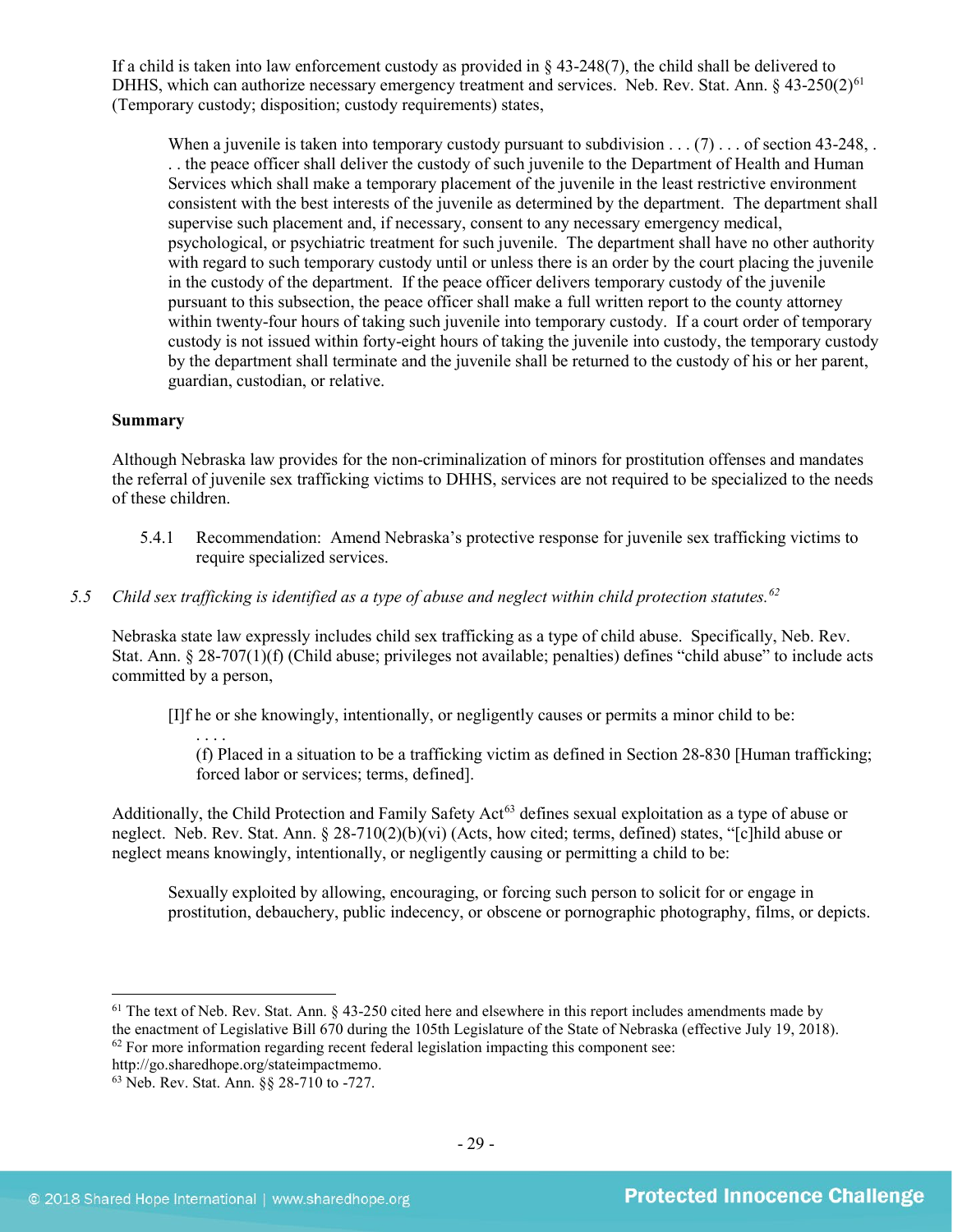*5.6 The definition of "caregiver" or another related term in the child welfare statutes is not a barrier to a sex trafficked child accessing the protection of child welfare.*

Nebraska's child welfare statute does not define "caregiver;" however, Nebraska's Child Protection and Family Safety Act<sup>[64](#page-29-0)</sup> refers to the "subject of the investigation or report of child abuse or neglect" as 'the person or persons identified in the report as responsible for the child abuse or neglect." Neb. Rev. Stat. Ann. § 28- 710(2)(j) (Act, how cited; terms, defined).

Resultantly, the person identified as responsible for the abuse of the child is not a barrier to services for juvenile sex trafficking victims. On the contrary, pursuant to Neb. Rev. Stat. Ann. § 28-801(5) (Prostitution; penalty; affirmative defense; immunity from prosecution; law enforcement officer; duties), when a law enforcement suspects that a minor is engaged in prostitution, the minor must be referred to the Department Health and Human Services, and the Department must open an investigation. Additionally, under Neb. Rev. Stat. Ann. § 43-250(2) (Temporary custody; disposition; custody requirements), the Department must place the child in the least restrict environment and consent to necessary services.<sup>[65](#page-29-1)</sup>

#### *5.7 Crime victims' compensation is specifically available to a child victim of sex trafficking or CSEC.*

A commercially sexually exploited child may be eligible to receive compensation under Nebraska's Crime Victim's Reparation Act.<sup>[66](#page-29-2)</sup> Specifically, Neb. Rev. Stat. Ann. § 81-1801(7) defines a "victim" as "a person who is injured or killed as a result of conduct specified in section 81-1818 [Personal injury or death; situations for which compensation is permitted]." Neb. Rev. Stat. Ann. § 81-1818 (Personal injury or death; situations for which compensation is permitted) states,

The committee or hearing officer may order the payment of compensation from the Victim's Compensation Fund for personal injury or death which resulted from:

. . . . (2) The commission or attempt on the part of one other than the applicant of an unlawful criminal act committed or attempted in the State of Nebraska.

Neb. Rev. Stat. Ann. § 81-1807 (Victim; compensation; application) provides that "[a]ny person who may be eligible for compensation under the Nebraska Crime Victim's Reparations Act may make application to the committee on forms provided by the committee."

Neb. Rev. Stat. Ann. § 81-1819 (Payment of compensation; order; losses covered) provides that a victim may receive compensation for

(1) Expenses actually and reasonably incurred as a result of the personal injury or death of the victim, including expenses for mental health counseling and care;

(2) Loss of wages and future earning capacity as a result of total or partial incapacity of the victim and reasonable expenses of job retraining or similar employment-oriented rehabilitative services for the victim;

(3) Pecuniary loss to the dependents of the deceased victim;

(4) Funeral and burial expenses actually and reasonably incurred as a result of the death of the victim; and

(5) Any other loss resulting from the personal injury or death of the victim which the committee determines to be reasonable.

<span id="page-29-0"></span><sup>64</sup> *See supra* note [63.](#page-28-3)

<span id="page-29-1"></span><sup>&</sup>lt;sup>65</sup> See supra Component 5.4 for discussion regarding access to services for child sex trafficking victims.

<span id="page-29-2"></span><sup>66</sup> Neb. Rev. Stat. Ann. §§ 81-1801 to -1842.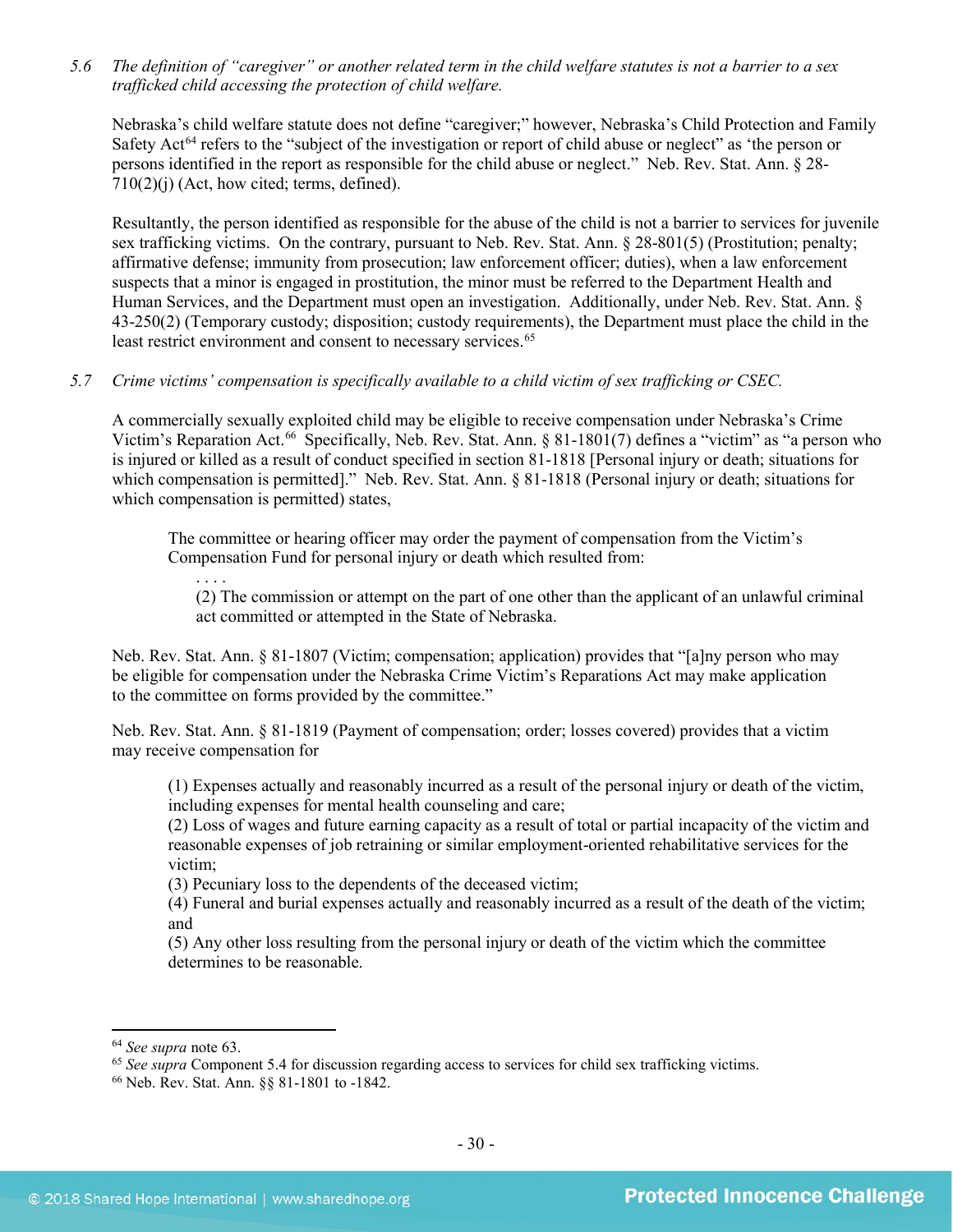Even if a commercially sexually exploited child suffers compensable losses, certain other eligibility requirements may make it difficult for a domestic minor sex trafficking victim to receive compensation. For example, Neb. Rev. Stat. Ann. § 81-1821 (Application; statute of limitations) requires both that the crime be reported to law enforcement and a claim for compensation be filed within specified time limits. Specifically, Neb. Rev. Stat. Ann. § 81-1821 states,

No order for the payment of compensation shall be entered under the Nebraska Crime Victim's Reparations Act unless the application has been submitted to the committee within two years after the date of the personal injury or death and the personal injury or death was the result of an incident or offense which had been reported to the police within three days of its occurrence or, if the incident or offense could not reasonably have been reported within that period, within three days of the time when a report could reasonably have been made.

Additionally, Neb. Rev. Stat. Ann. § 81-1822 (Compensation; situations when not awarded) states,

No compensation shall be awarded from the Victim's Compensation Fund:

(1) If the victim aided or abetted the offender in the commission of the unlawful act; . . . .

(3) If the victim violated a criminal law of the state, which violation caused or contributed to his or her injuries or death . . . .

5.7.1 Recommendation: Amend Neb. Rev. Stat. Ann. § 81-1821 (Application; statute of limitations) and § 81-1822 (Compensation; situations when not awarded) to create exceptions to the listed items for commercially exploited minors under the age of 18.

## *5.8 Victim-friendly procedures and protections are provided in the trial process for minors under 18.*

None of Nebraska's victim-friendly trial protections apply specifically to child sex trafficking victims. Although not specific to the trial process, Neb. Rev. Stat. Ann. § 42-1204(1)(a) (Substitute address, application to Secretary of State; approval; certification; renewal; prohibited acts; violation; penalty) does allow child sex trafficking victims to receive designated addresses, stating,

An adult, a parent or guardian acting on behalf of a minor, or a guardian acting on behalf of an incapacitated person as defined in section 30-2601 may apply to the Secretary of State to have an address designated by the Secretary of State serve as the substitute address of such adult, minor, or incapacitated person. The Secretary of State shall approve an application if it is filed in the manner and on the form prescribed by the Secretary of State and if it contains:

(a) A sworn statement by the applicant that the applicant has good reason to believe (i) that the applicant, or the minor or incapacitated person on whose behalf the application is made, . . . is a trafficking victim and (ii) that the applicant fears for his or her safety, his or her children's safety, or the safety of the minor or incapacitated person on whose behalf the application is made[.]

Further, some of Nebraska's general victim-friendly trial procedures and protections may apply. Children 11 years of age or younger, who are the victims of any crime under Nebraska's laws are afforded some protections under Nebraska law. [67](#page-30-0) The testimony of a child who is 11 years of age or younger may be admitted through a videotaped deposition. Neb. Rev. Stat. Ann. § 29-1926(1)(a) (Child victim or child witness; videotape

<span id="page-30-0"></span> $67$  Neb. Rev. Stat. Ann. § 29-1926(1)(g) (Child victim or child witness; videotape deposition and in camera testimony; conditions; use; findings by court; release; violation; penalty) provides that "[f]or purposes of this section, child shall mean a person eleven years of age or younger at the time the motion to take the deposition is made or at the time of the taking of in camera testimony at trial."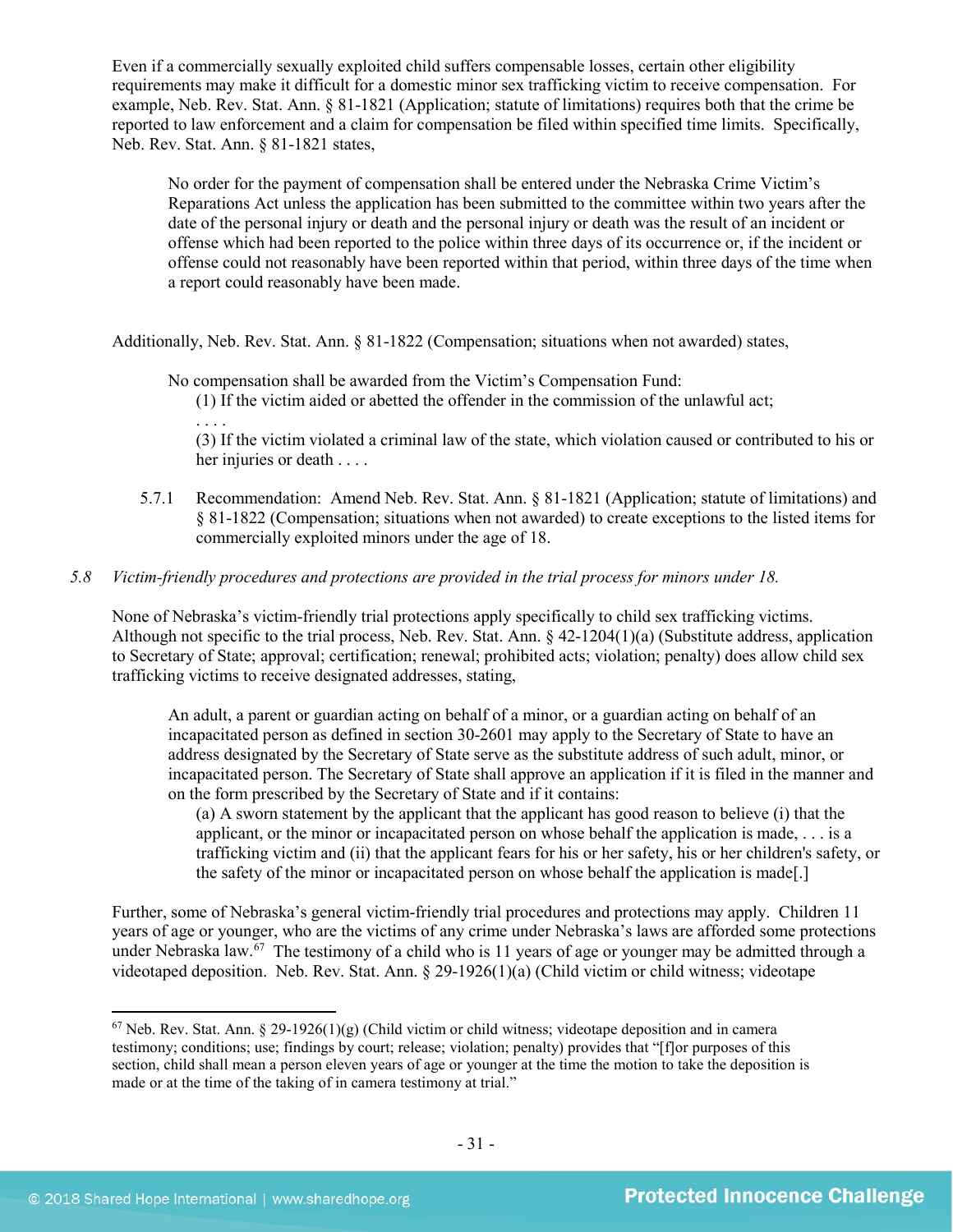deposition and in camera testimony; conditions; use; findings by court; release; violation; penalty) provides in part, " $(1)(a)$  Upon request of the prosecuting or defense attorney and upon a showing of compelling need,<sup>[68](#page-31-0)</sup> the court shall order the taking of a videotape deposition of a child victim of or child witness to any offense punishable as a felony. The deposition ordinarily shall be in lieu of courtroom or in camera testimony by the child." Under the procedures set out for this type of testimony, only specified persons, including the defendant and a person who is familiar to the child, are permitted to be present during the child's testimony.

Neb. Rev. Stat. Ann. § 81-1848 (Victims and witnesses of crimes; rights; enumerated) enumerates rights afforded to "[v]ictims as defined in section 29-119,"[69](#page-31-1) which does not expressly include victims of human trafficking. These rights include the right to receive information regarding the case, a schedule of hearings, protection from threats, and to be provided a secure waiting area. Neb. Rev. Stat. Ann.  $\S 81-1848(1)(b)$ ,  $(2)(c)$ ,  $(2)(f)$ .

While victims of sexual assault are eligible for additional protections, they do not apply specifically to domestic minor sex trafficking victims unless they are also victims of sexual assault.<sup>[70](#page-31-2)</sup> Sexual assault victims may

Nothing in this section shall restrict the court from conducting the pretrial deposition or in camera proceedings in any manner deemed likely to facilitate and preserve a child's testimony to the fullest extent possible, consistent with the right to confrontation guaranteed in the Sixth Amendment of the Constitution of the United States and Article I, section 11, of the Nebraska Constitution. In deciding whether there is a compelling need that child testimony accommodation is required by pretrial videotape deposition, in camera live testimony, in camera videotape testimony, or any other accommodation, the court shall make particularized findings on the record of:

- (i) The nature of the offense;
- (ii) The significance of the child's testimony to the case;

(iii) The likelihood of obtaining the child's testimony without modification of trial procedure or with a different modification involving less substantial digression from trial procedure than the modification under consideration;

- (iv) The child's age;
- (v) The child's psychological maturity and understanding; and
- (vi) The nature, degree, and duration of potential injury to the child from testifying.

<span id="page-31-1"></span> $69$  Pursuant to Neb. Rev. Stat. Ann. § 29-119(2) (Plea agreement; terms, defined),

(a) Victim means a person who has had a personal confrontation with an offender as a result of . . . a sexual assault of a child in the first degree under section 28-319.01, . . . a sexual assault of a child in the second or third degree under section 28.320.01 . . . .

. . . .

l

(c) In the case of a violation of section 28-813.01 [Sexually explicit conduct; visual depiction; unlawful; penalty; affirmative defense], 28-1463.03 [Child Pornography Prevention Act], 28-1463.04 [Child Pornography Prevention Act], or 28-1463.05 [Child Pornography Prevention Act], victim means a person who was a child as defined in section 28-1463.02 [Terms, defined] and a participant or portrayed observer in the visual depiction of sexually explicit conduct which is the subject of the violation and who has been identified and can be reasonably notified.

(d) In the case of a sexual assault of a child, a possession offense of a visual depiction of sexually explicit conduct, or a distribution offense of a visual depiction of sexually explicit conduct, victim means the child victim and the parents, guardians, or duly appointed legal representative of the child victim but does not include the alleged perpetrator of the crime.

<span id="page-31-2"></span>The text of Neb. Rev. Stat. Ann. § 29-119 cited here and elsewhere in this report includes amendments made by the enactment of Legislative Bill 160 during the 105th Legislature of the State of Nebraska (effective July 19, 2018).  $70$  Neb. Rev. Stat. Ann. § 27-413 (Offense of sexual assault, defined) provides that sexual assault includes "sexual" assault of a child under section 28-319.01 [Sexual assault of a child; first degree; penalty] or 28-320.01 [Sexual assault of a child; second or third degree; penalties], sexual assault by use of an electronic communication device

<span id="page-31-0"></span><sup>68</sup> Pursuant to Neb. Rev. Stat. Ann. § 29-1926(1)(h),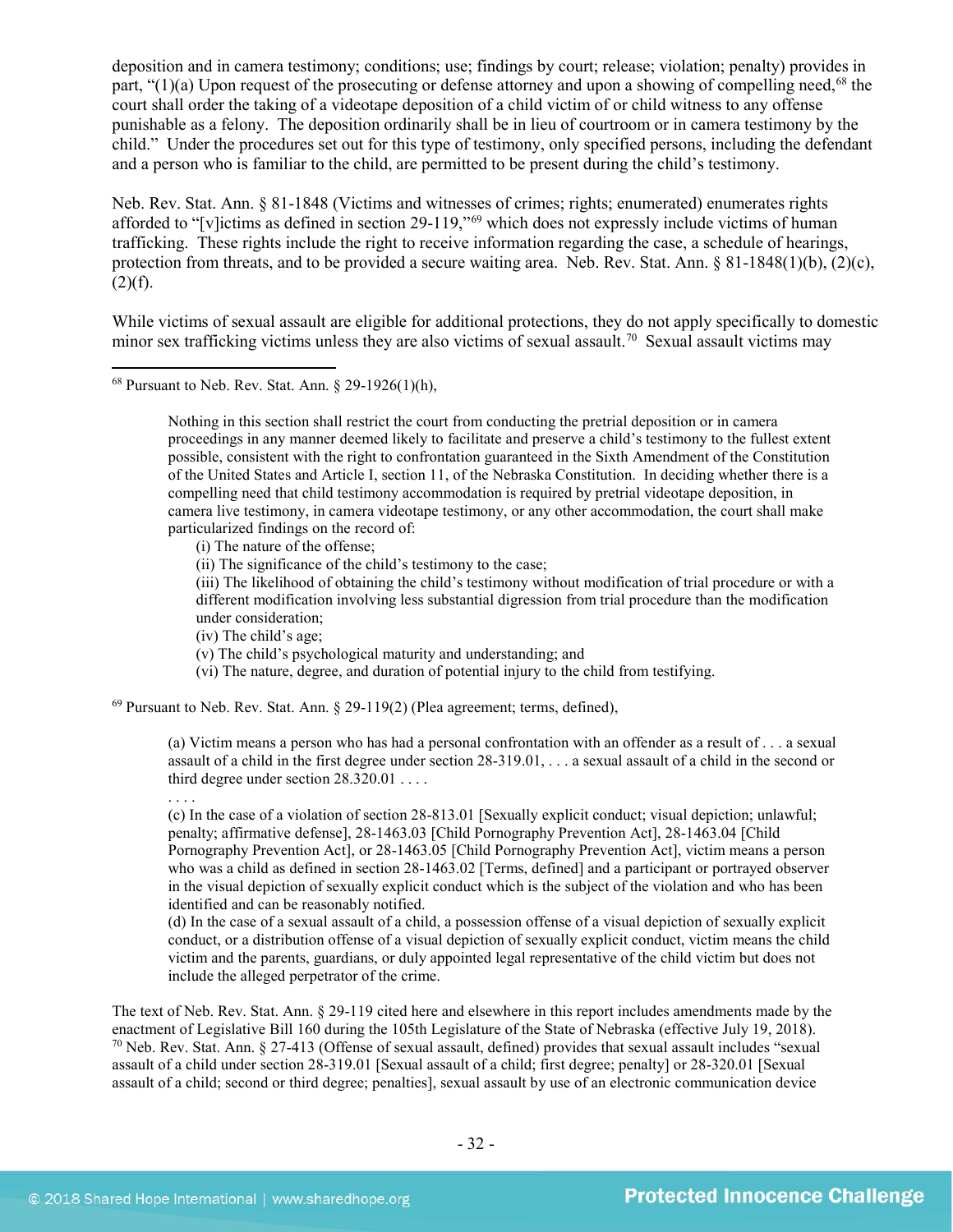receive certain additional protections. For example, in a criminal case, evidence of a sexual assault victim's past sexual behavior or sexual predisposition is inadmissible in sexual assault cases unless the information proves another source of semen or injury or other physical evidence, the victim consented, or the exclusion of such evidence would violate the constitutional rights of the accused. Neb. Rev. Stat. Ann. § 27-412(1), (2)(a). Additionally, pursuant to Neb. Rev. Stat. Ann. § 29-2028 (Sexual assault; testimony; corroboration not required), the testimony of victims of offenses under Neb. Rev. Stat. Ann. § 28-319.01 (Sexual assault of a child; first degree; penalty) to § 28-320.01 (Sexual assault of a child; second or third degree; penalties) does not require corroborating evidence.

- 5.8.1 Recommendation: Expand Neb. Rev. Stat. Ann. § 29-1926 (Child victim or child witness; videotape deposition and in camera testimony; conditions; use; findings by court; release; violation; penalty) to allow children older than the age of 11 to testify via a videotaped deposition.
- 5.8.2 Recommendation: Specify application of the "rape shield" law in prosecutions of domestic minor sex trafficking or commercial sexual exploitation of children to reduce trauma in the crossexamination of testifying victims.
- *5.9 Child sex trafficking victims may vacate delinquency adjudications and expunge related records for prostitution and other offenses arising from trafficking victimization, without a waiting period.*

Nebraska law provides a mechanism for minors to vacate delinquency adjudications and expunge related records for offenses committed as a result of a minor's trafficking victimization.

Under Neb. Rev. Stat. Ann. § 29-3005<sup>[71](#page-32-0)</sup> (Victim of sex trafficking; motion to set aside conviction or adjudication; procedure; court; findings; considerations; hearing; order; effect), a minor victim of sex trafficking[72](#page-32-1) may petition the juvenile court to vacate an adjudication obtained as a result of the minor's trafficking victimization. Neb. Rev. Stat. Ann. § 29-3005 provides,

. . . . (2) At any time following the completion of sentence or disposition, a victim of sex trafficking convicted in county or district court of, or adjudicated in a juvenile court for, (a) a prostitution-related offense<sup>[73](#page-32-2)</sup> committed while the movant was a victim of sex trafficking or proximately caused by the movant's status as a victim of sex trafficking or (b) any other offense committed as a direct result of, or proximately caused by, the movant's status as a victim of sex trafficking, may file a motion to set aside such conviction or adjudication . . . .

(3) (a) If the court finds that the movant was a victim of sex trafficking at the time of the prostitution-related offense or finds that the movant's participation in the prostitution-related offense was proximately caused by the movant's status as a victim of sex trafficking, the

under section 28-320.02 [Sexual assault; use of electronic communication device; prohibited acts; penalties] . . . [and] an attempt or conspiracy to commit any of the crimes listed in this section, or the commission of or conviction for a crime in another jurisdiction that is substantially similar to any crime listed in this section."  $71$  The text of Neb. Rev. Stat. Ann. § 29-3005 cited here and elsewhere in this report includes amendments made by

<span id="page-32-0"></span>the enactment of Legislative Bill 1132 during the 105th Legislature of the State of Nebraska (effective July 19, 2018).

<span id="page-32-1"></span><sup>&</sup>lt;sup>72</sup> Neb. Rev. Stat. Ann. § 29-3005(1)(c) defines "victim of sex trafficking" as "a person subjected to sex trafficking or sex trafficking of a minor, as those terms are defined in section 28-830."

<span id="page-32-2"></span><sup>73</sup> Neb. Rev. Stat. Ann. § 29-3005(1)(a)(i) defines "prostitution-related offense" as "Prostitution under section 28- 801, solicitation of prostitution under section 28-801.01, keeping a place of prostitution under section 28-804, public indecency under section 28-806, or loitering for the purpose of engaging in prostitution or related or similar offenses under local ordinances."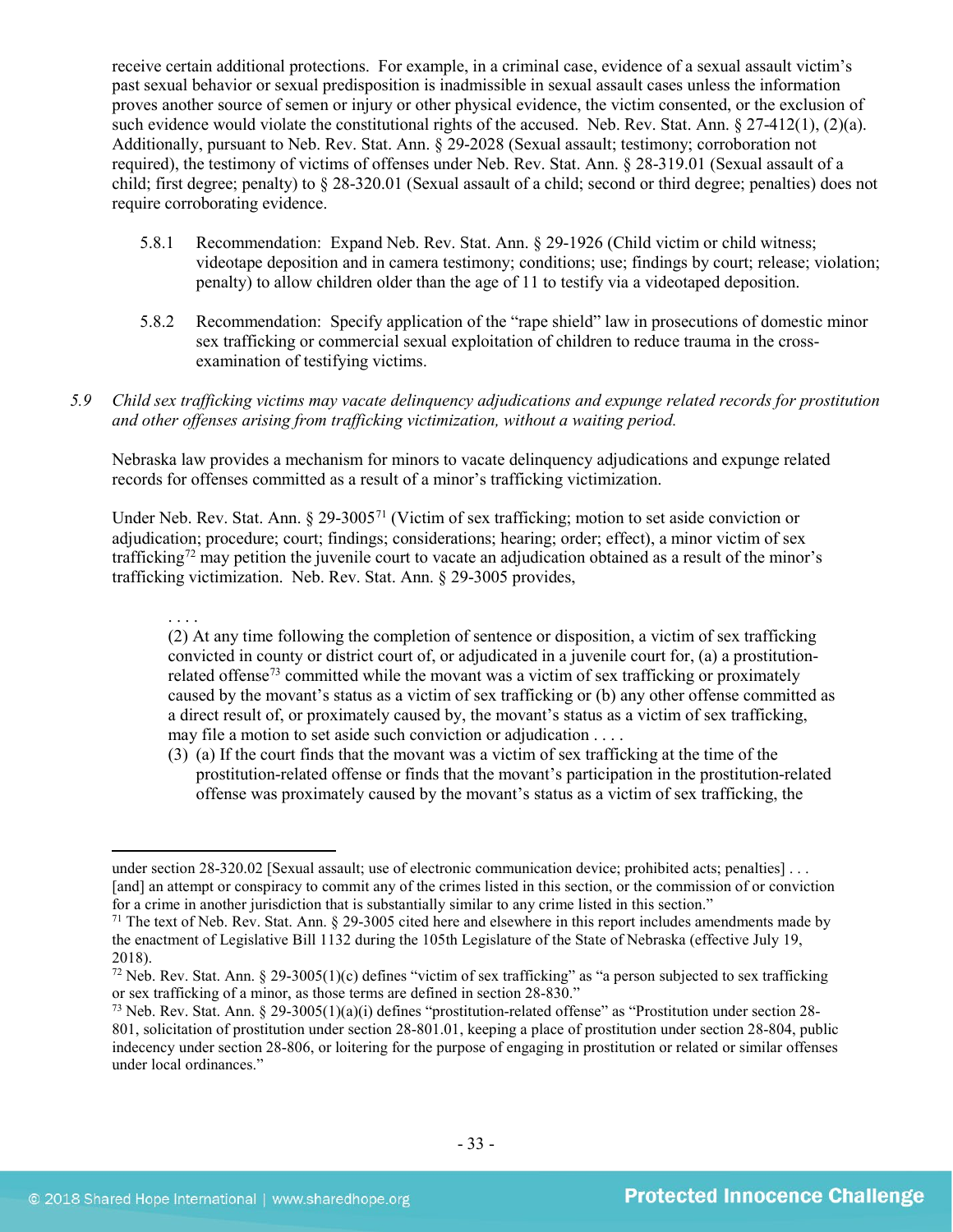court shall grant the motion to set aside a conviction or an adjudication for such prostitutionrelated offense.

(b) If the court finds that the movant's participation in an offense other than a prostitutionrelated offense was a direct result of or proximately caused by the movant's status as a victim of sex trafficking, the court shall grant the motion to set aside a conviction or an adjudication for such offense.

. . . .

In determining trafficking victimization for purposes of granting a motion to vacate an adjudication, Neb. Rev. Stat. Ann. § 29-3005(4) provides the forms of evidence that a court shall consider; it states,

Official documentation of a movant's status as a victim of sex trafficking at the time of the prostitution-related offense or other offense shall create a rebuttable presumption that the movant was a victim of sex trafficking at the time of the prostitution-related offense or other offense. Such official documentation shall not be required to obtain relief under this section. Such official documentation includes:

(a) A copy of an official record, certification, or eligibility letter from a federal, state, tribal, or local proceeding, including an approval notice or an enforcement certification generated from a federal immigration proceeding, that shows the movant is a victim of sex trafficking; or

(b) An affidavit or sworn testimony from an attorney, a member of the clergy, a medical professional, a trained professional staff member of a victim services organization, or other professional from whom the movant has sought legal counsel or other assistance in addressing the trauma associated with being a victim of sex trafficking.

Additionally, Neb. Rev. Stat. Ann. § 29-3005(5) states,

In considering whether the movant is a victim of sex trafficking, the court may consider any other evidence the court determines is of sufficient credibility and probative value, including an affidavit or sworn testimony. Examples of such evidence include, but are not limited to:

(a) Branding or other tattoos on the movant that identified him or her as having a trafficker;<sup>[74](#page-33-0)</sup> (b) Testimony or affidavits from those with firsthand knowledge of the movant's involvement in the commercial sex trade such as solicitors of commercial sex, family members, hotel workers, and other individuals trafficked by the same individual or group of individuals who trafficked the movant;

(c) Financial records showing profits from the commercial sex trade, such as records of hotel stays, employment at indoor venues such as massage parlors, bottle clubs, or strip clubs, or employment at an escort service;

(d) Internet listings, print advertisements, or business cards used to promote the movant for commercial sex; or

(e) Email, text, or voicemail records between the movant, the trafficker, or solicitors of sex that reveal aspects of the sex trade such as behavior patterns, meeting times, or payments or examples of the trafficker exerting force, fraud, or coercion over the movant.

For purposes of vacating an offense, Neb. Rev. Stat. Ann. § 29-3005(7) provides, "[a]n order setting aside a conviction or an adjudication under this section shall have the same effect as an order setting aside a conviction in subsections (4) and (5) of section 29-2264."

<span id="page-33-0"></span><sup>&</sup>lt;sup>74</sup> Neb. Rev. Stat. Ann. § 29-3005(1)(b) defines "trafficker" as "a person who engages in sex trafficking or sex trafficking of a minor as defined in section 28-830."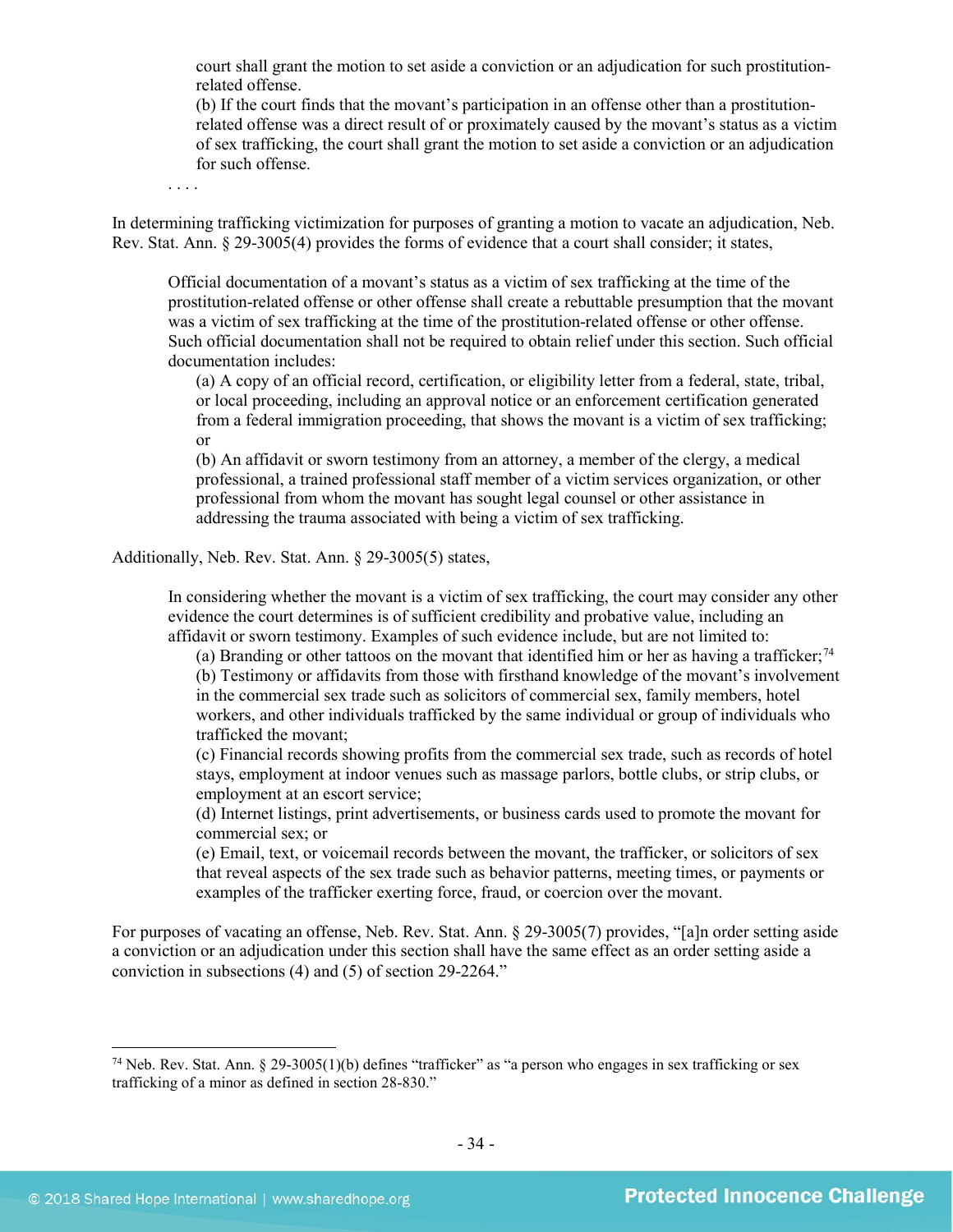In addition, child sex trafficking victims may have certain juvenile records sealed without a waiting period. Under Neb. Rev. Stat. Ann.  $\S 29-3523^{75}$  $\S 29-3523^{75}$  $\S 29-3523^{75}$  (Criminal history record information; dissemination; limitations; removal certain information not part of public record; court; duties; sealed record; effect; expungement), a minor victim whose adjudication or conviction was vacated pursuant to Neb. Rev. Stat. Ann. § 29-3005 may petition the court to have such records sealed. Neb. Rev. Stat. Ann. § 29-3523 states,

(1) After the expiration of periods described in subsection (3) of this section or after the granting of a motion under subsection (4), (5), or (6) of this section, a criminal justice agency shall respond to a public inquiry in the same manner as if there were no criminal history record information and criminal history record information shall not be disseminated to any person other than a criminal justice agency, except as provided in subsection (2) of this section or when the subject of the record:

(a) Is currently the subject of a prosecution or correctional control as the result of a separate arrest;

(b) Is currently an announced candidate for or holder of public office;

(c) Has made a notarized request for the release of such record to a specific person; or

. . . . . . . .

(4) Upon the granting of a motion to set aside a conviction or an adjudication pursuant to subsection 2 of this act, a person who is a victim of sex trafficking, as defined in section 2 of this act, may file a motion with the sentencing court for an order to seal the criminal history record information related to such conviction or adjudication. Upon a finding that a court issued an order setting aside a conviction or adjudication pursuant to subsection 2 of this act, the sentencing court shall grant the motion and:

- (a) For a conviction, issue an order as provided in subsection (7) of this section; or
- (b) For an adjudication, issue an order as provided in section 43-2,108.05.

Pursuant to Neb. Rev. Stat. Ann. § 43-2,108.01 (Sealing of records; juveniles eligible),

Sections 43-2,108.01 to 43-2,108.05 apply only to persons who were under the age of eighteen years when the offense took place and, after being taken into custody, arrested, cited in lieu of arrest, or referred for prosecution without citation, the county attorney or city attorney (1) released the juvenile without filing a juvenile petition or criminal complaint, (2) offered juvenile pretrial diversion or mediation to the juvenile under the Nebraska Juvenile Code, (3) filed a juvenile court petition describing the juvenile as a juvenile described in subdivision (1), (2), (3)(b), or (4) of section 43-247 [Juvenile court; jurisdiction], (4) filed a criminal complaint in county court against the juvenile under state statute or city or village ordinance for misdemeanor or infraction possession of marijuana or misdemeanor or infraction possession of drug paraphernalia, or (5) filed a criminal complaint in county court against the juvenile for any other misdemeanor or infraction under state statute or city or village ordinance, other than for a traffic offense that may be waived.

Upon receiving notice pursuant to Neb. Rev. Stat. Ann. § 43-2,108.03(1)–(3) (Sealing of records; county attorney or city attorney; duties; motion to seal record authorized) that a juvenile arrested or brought into custody was not referred for prosecution, charges were dismissed, or the juvenile completed a diversion or mediation, Neb. Rev. Stat. Ann. § 43-2,108.03(4) states that "the government agency or court shall immediately seal all records housed at that government agency or court pertaining to the citation, arrest, record of custody, complaint, disposition, diversion, or mediation."

<span id="page-34-0"></span><sup>&</sup>lt;sup>75</sup> The text of Neb. Rev. Stat. Ann. § 29-3523 cited here and elsewhere in this report includes amendments made by the enactment of Legislative Bill 1132 during the 105th Legislature of the State of Nebraska (effective July 19, 2018).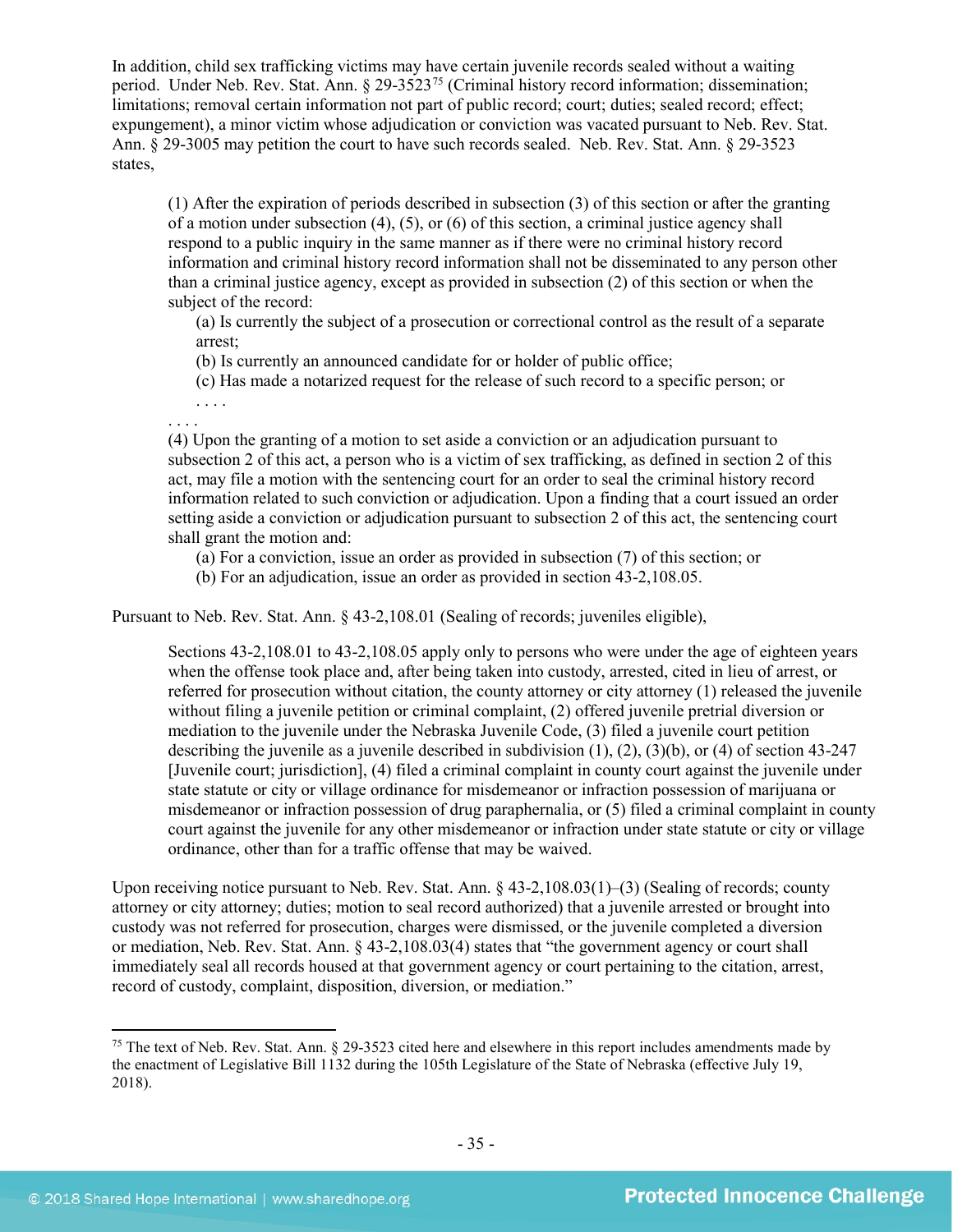Neb. Rev. Stat. Ann. § 43-2,108.03(5) further states,

If a juvenile described in section 43-2,108.01 has satisfactorily completed such juvenile's probation, supervision, or other treatment or rehabilitation program provided under the Nebraska Juvenile Code or has satisfactorily completed such juvenile's diversion or sentence in county court:

(a) The court may initiate proceedings pursuant to section 43-2,108.04 [Sealing of records; notification of proceedings; order of court; hearing; notice; findings; considerations] to seal the record pertaining to such disposition or adjudication under the juvenile code or sentence of the county court; and

(b) If the juvenile has attained the age of seventeen years, the court shall initiate proceedings pursuant to section 43-2,108.04 to seal the record pertaining to such disposition or adjudication under the juvenile code or diversion or sentence of the county court, except that the court is not required to initiate proceedings to seal a record pertaining to a misdemeanor or infraction not described in subdivision (4) of section 43-2,108.01 under a city or village ordinance that has no possible jail sentence. Such a record may be sealed under subsection (6) of this section.

Neb. Rev. Stat. Ann. § 43-2,108.03(6) allows a juvenile's parent or guardian to petition the court to seal the juvenile's records where the juvenile "has satisfactorily completed diversion, mediation, probation, supervision, or other treatment or rehabilitation program provided under the Nebraska Juvenile Code or has satisfactorily completed the diversion or sentence ordered by a county court." Pursuant to Neb. Rev. Stat. Ann. § 43-2,108.04(5), (6), a court will seal a juvenile's records

(5) . . . if it finds that the juvenile has been rehabilitated to a satisfactory degree. In determining whether the juvenile has been rehabilitated to a satisfactory degree, the court may consider all of the following:

(a) The age of the juvenile;

(b) The nature of the offense and the role of the juvenile in the offense;

(c) The behavior of the juvenile after the disposition, adjudication, diversion, or sentence and the juvenile's response to diversion, mediation, probation, supervision, other treatment or rehabilitation program, or sentence;

(d) The education and employment history of the juvenile; and

(e) Any other circumstances that may relate to the rehabilitation of the juvenile.

(6) If, after conducting the hearing in accordance with this section, the juvenile is not found to be satisfactorily rehabilitated such that the record is not ordered to be sealed, a juvenile who is a person described in section 43-2,108.01 or such juvenile's parent or guardian may not move the court to seal the record for one year after the court's decision not to seal the record is made, unless such time restriction is waived by the court.

However, sealed records may be inspected under Neb. Rev. Stat. Ann. § 43-2,108.05(3), (4) (Sealing of record; court; duties; effect; inspection of records; prohibited acts; violation; contempt of court) as follows:

(3) A sealed record is accessible to law enforcement officers, county attorneys, and city attorneys in the investigation, prosecution, and sentencing of crimes, to the sentencing judge in the sentencing of criminal defendants, to a judge making a determination whether to transfer a case to or from juvenile court, to any attorney representing the subject of the sealed record, and to the Inspector General of Nebraska Child Welfare pursuant to an investigation conducted under the Office of Inspector General of Nebraska Child Welfare Act. Inspection of records that have been ordered sealed under section 43- 2,108.04 may be made by the following persons or for the following purposes:

(a) By the court or by any person allowed to inspect such records by an order of the court for good cause shown;

(c) By the Nebraska Probation System for purposes of juvenile intake services, for presentence and other probation investigations, and for the direct supervision of persons placed on probation and by

. . . .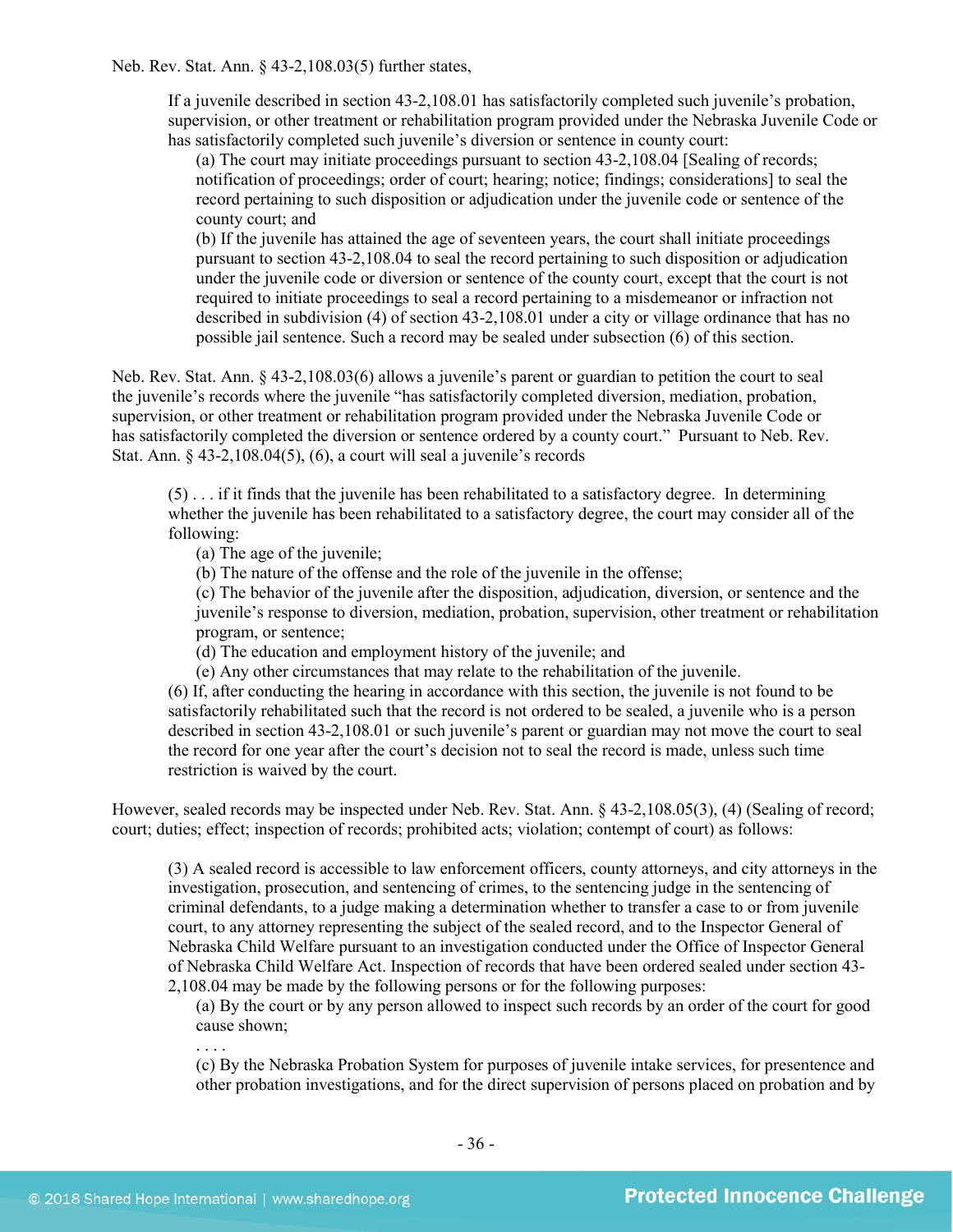the Department of Correctional Services, the Office of Juvenile Services, a juvenile assessment center, a criminal detention facility, a juvenile detention facility, or a staff secure juvenile facility, for an individual committed to it, placed with it, or under its care;

(d) By the Department of Health and Human Services for purposes of juvenile intake services, the preparation of case plans and reports, the preparation of evaluations, compliance with federal reporting requirements, or the supervision and protection of persons placed with the department or for licensing or certification purposes . . . .

. . . .

(f) At the request of a party in a civil action that is based on a case that has a sealed record, as needed for the civil action . . . .

. . . .

(h) By a law enforcement agency if a person whose record has been sealed applies for employment with the law enforcement agency.

(4) Nothing in this section prohibits the Department of Health and Human Services from releasing information from sealed records in the performance of its duties with respect to the supervision and protection of persons served by the department.

Accordingly, a child sex trafficking victim may face collateral consequences associated with having an accessible delinquency record.

*5.10 Victim restitution and civil remedies for victims of domestic minor sex trafficking or commercial sexual exploitation of children (CSEC) are authorized by law.* 

The Human Trafficking Victims Civil Remedies Act allows both minor and adult victims of human trafficking, as defined by Neb. Rev. Stat. Ann § 28-830 (Human trafficking; forced labor or services; terms, defined), to bring civil claims against traffickers, buyers, or facilitators. Neb. Rev. Stat. Ann. § 25-21,299 (Civil action authorized; recovery; attorney's fees and costs; injunctive relief) states,

(1) Any trafficking victim or his or her parent or legal guardian who suffered or continues to suffer personal or psychological injury as a result of such human trafficking may bring a civil action against any person who knowingly (a) engaged in human trafficking of such victim within this state or (b) aided or assisted with the human trafficking of such victim within this state. (2) A plaintiff who prevails in a civil action brought pursuant to the Human Trafficking Civil Remedy Act may recover his or her actual damages plus any and all attorney's fees and costs reasonably associated with the civil action. In addition to all other remedies available under the act, the court may also award temporary, preliminary, and permanent injunctive relief as the court deems necessary and appropriate.

<span id="page-36-3"></span>Additionally, under the Exploited Children's Civil Remedy Act,<sup>[76](#page-36-0)</sup> Nebraska provides a civil cause of action for sex trafficked minors who were depicted in images of child sexual exploitation (ICSE). Neb. Rev. Stat. Ann. § 25-21,292 (Civil action authorized; recovery; attorney's fees and costs; injunctive relief) states,

(1) Any participant<sup>[77](#page-36-1)</sup> or portrayed observer<sup>[78](#page-36-2)</sup> in a visual depiction of sexually explicit conduct<sup>[79](#page-36-3)</sup> or his or her parent or legal guardian who suffered or continues to suffer personal or psychological injury as a

<span id="page-36-1"></span><span id="page-36-0"></span><sup>&</sup>lt;sup>76</sup> Neb. Rev. Stat. Ann. §§ 25-21,290 to -21,296.<br><sup>77</sup> Neb. Rev. Stat. Ann. § 25-21,291(8) (Terms, defined) defines "participant" as "a child who appears in any visual depiction of sexually explicit conduct and is portrayed or actively engaged in acts of sexually explicit conduct appearing therein."

<span id="page-36-2"></span> $78$  Neb. Rev. Stat. Ann. § 25-21,291(9) (Terms, defined) defines "portrayed observer" as "a child who appears in any visual depiction where sexually explicit conduct is likewise portrayed or occurring within the child's presence or in the child's proximity."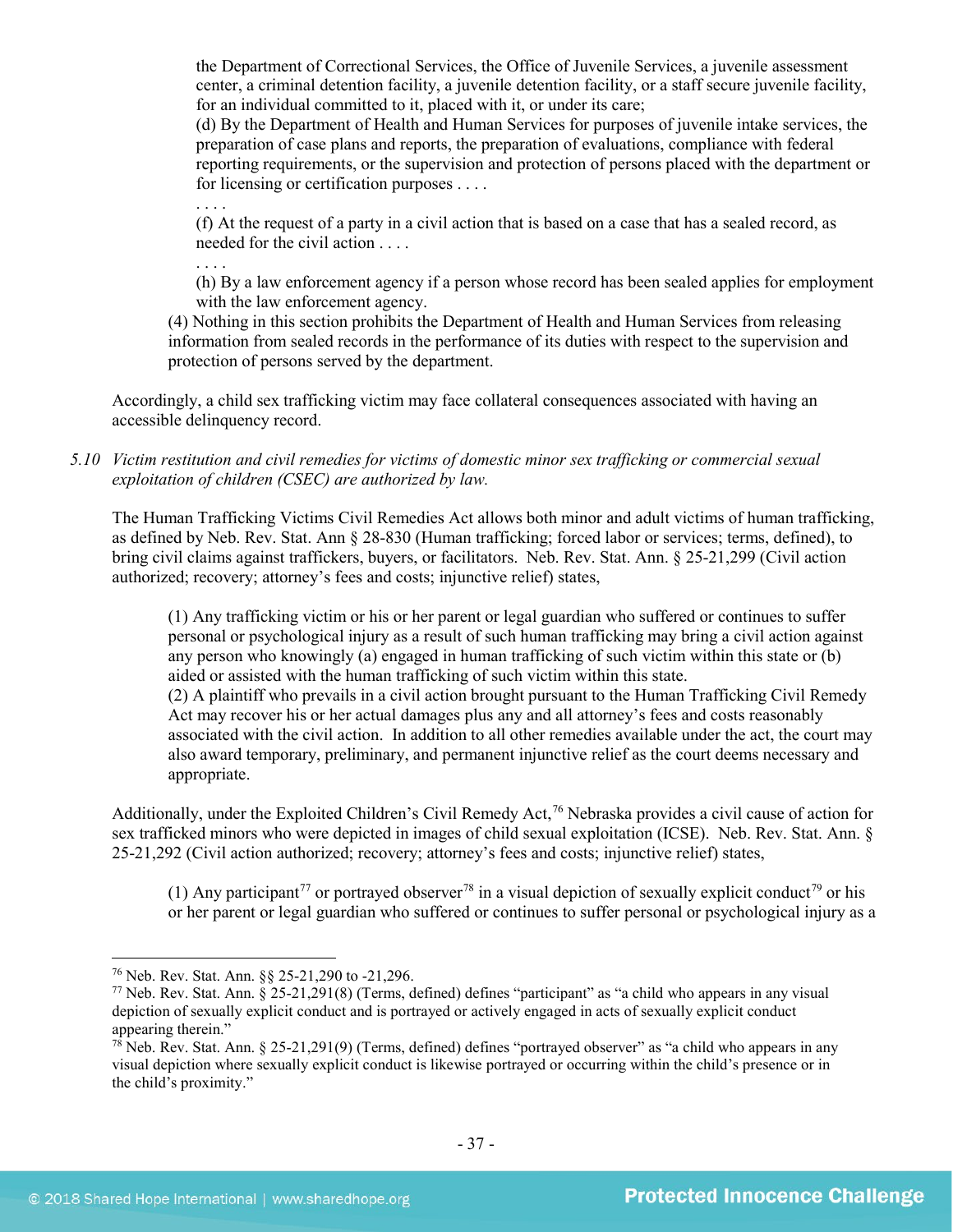result of such participation or portrayed observation may bring a civil action against any person who knowingly and willfully (a) created, distributed, or actively acquired such visual depiction while in this state or (b) aided or assisted with the creation, distribution, or active acquisition of such visual depiction while such person or the person aided or assisted was in this state.

(2) A plaintiff who prevails in a civil action brought pursuant to the Exploited Children's Civil Remedy Act may recover his or her actual damages, which are deemed to be a minimum of one hundred fifty thousand dollars, plus any and all attorney's fees and costs reasonably associated with the civil action. In addition to all other remedies available under the act, the court may also award temporary, preliminary, and permanent injunctive relief as the court deems necessary and appropriate. (3) This section does not create a cause of action if the participant was sixteen years of age or older at the time the visual depiction was created and the participant willfully and voluntarily participated in the creation of the visual depiction.

. . . .

Restitution may also be available to a commercially sexually exploited child. Neb. Rev. Stat. Ann. § 29-2280 (Restitution; order; when) states,

A sentencing court may order the defendant to make restitution for the actual physical injury or property damage or loss sustained by the victim as a direct result of the offense for which the defendant has been convicted. With the consent of the parties, the court may order restitution for the actual physical injury or property damage or loss sustained by the victim of an uncharged offense or an offense dismissed pursuant to plea negotiations . . . .

The court determines the amount of restitution "based on the actual damages sustained by the victim." Neb. Rev. Stat. Ann. § 29-2281. Additionally, Neb. Rev. Stat. Ann. § 29-2282 (Property damage; bodily injury; death; relief authorized) states, "If the offense results in bodily injury, the court may require payment of necessary medical care, including, but not limited to, physical or psychological treatment and therapy, and payment for income lost due to such bodily injury."

- 5.10.1 Recommendation: Amend Neb. Rev. Stat. Ann. § 29-2280 (Restitution; order; when) to make restitution mandatory in human trafficking and CSEC offenses.
- *5.11 Statutes of limitations for civil and criminal actions for child sex trafficking or commercial sexual exploitation of children (CSEC) offenses are eliminated or lengthened to allow prosecutors and victims a realistic opportunity to pursue criminal action and legal remedies.*

Generally, felony prosecutions must be commenced within 3 years of the offense, and misdemeanor prosecutions must begin within one year and 6 months. Neb. Rev. Stat. Ann. § 29-110(1)–(2) (Prosecutions; complaint, indictment, or information; filing; time limitations; exceptions). While statutes of limitations are

 $\overline{\phantom{a}}$ 

(e) erotic nudity; or

 $79$  Pursuant to Neb. Rev. Stat. Ann. § 25-21,291(10), "Sexually explicit conduct has the same meaning as in section 28-1463.02." Neb. Rev. Stat. Ann. § 28-1463.02(5) defines "sexual explicit conduct" as

<sup>(</sup>a) Real or simulated intercourse, whether genital-genital, oral-genital, anal-genital, or oral-anal between persons of the same or opposite sex or between a human and an animal or with an artificial genital; (b) real or simulated masturbation;

<sup>(</sup>c) real or simulated sadomasochistic abuse;

<sup>(</sup>d) erotic fondling;

<sup>(</sup>f) real or simulated defecation or urination for the purpose of sexual gratification or sexual stimulation of one or more of the persons involved.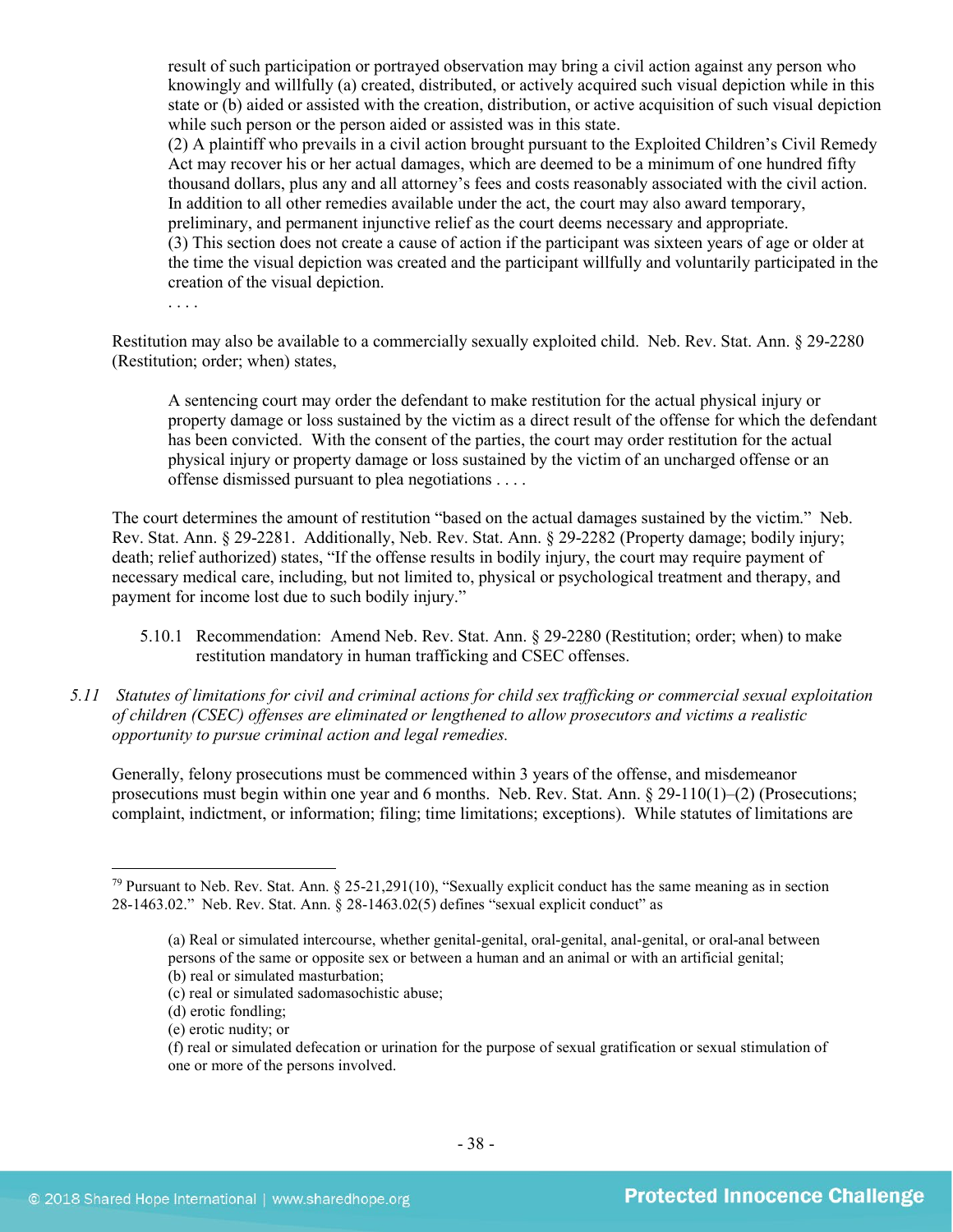eliminated for some sexual offenses against children,<sup>[80](#page-38-0)</sup> Neb. Rev. Stat. Ann. § 29-110(1) does not eliminate the statute of limitations for violations of Neb. Rev. Stat. Ann. § 28-831 (Human trafficking; forced labor or services; prohibited acts; penalties) or Nebraska's CSEC offenses. Neb. Rev. Stat. Ann. § 29-110(3) states,

Except as otherwise provided by law, no person shall be prosecuted for kidnapping under section 28-313, false imprisonment under section 28-314 or 28-315, child abuse under section 28-707, pandering under section 28-802, debauching a minor under section 28-805, or an offense under section 28-813, 28-813.01 [Sexually explicit conduct; visual depiction; unlawful; penalty; affirmative defenses], or 28-1463.03 [Visual depiction of sexually explicit conduct; prohibited acts; affirmative defense] when the victim is under sixteen years of age at the time of the offense (a) unless the indictment for such offense is found by a grand jury within seven years next after the offense has been committed or within seven years next after the victim's sixteenth birthday, whichever is later, or (b) unless a complaint for such offense is filed before the magistrate within seven years next after the offense has been committed or within seven years next after the victim's sixteenth birthday, whichever is later, and a warrant for the arrest of the defendant has been issued.

To receive a civil remedy under the Exploited Children's Civil Remedy Act, Neb. Rev. Stat. Ann. § 25- 21,293 (Time for brining action; limitation) states that an action "shall be filed within three years of the later of" the conclusion of criminal prosecution of the offender, the date the victim is able to identify the offender, or the victim's 18th birthday.

According to Neb. Rev. Stat. Ann. § 25-21,300 (Time for bringing action; limitation), the statute of limitations on civil claims under the Human Trafficking Victims Civil Remedies Act is ten years from the later of:

(1) The conclusion of any related criminal prosecution against the person or persons from whom recovery is sought;

(2) The receipt of actual or constructive notice sent or given to the trafficking victim or his or her parent or legal guardian by a member of a law enforcement entity informing the victim or his or her parent or legal guardian that the entity has identified the person who knowingly (a) engaged in human trafficking of such victim or (b) aided or assisted with the human trafficking of such victim;

(3) The time at which the human trafficking of the trafficking victim ended if he or she was eighteen years of age or older; or

(4) The victim reaching the age of majority if the victim was under eighteen years of age at the time he or she was a victim of human trafficking.

5.11.1 Recommendation: Amend Neb. Rev. Stat. Ann. § 29-110 (Prosecutions; complaint, indictment, or information; filing; time limitations; exceptions) to eliminate statutes of limitations for prosecutions under Neb. Rev. Stat. Ann. § 28-831 (Human trafficking; forced labor or services; prohibited acts; penalties), § 28-707 (Child abuse; privileges not available; penalties) and § 28-802 (Pandering).

<span id="page-38-0"></span><sup>80</sup> Neb. Rev. Stat. Ann. § 29-110(7) (Prosecutions; complaint, indictment, or information; filing; time limitations; exceptions) provides, "There shall not be any time limitations for prosecution or punishment for . . . sexual assault of a child in the second or third degree under section 28-320.01 . . . or sexual assault of a child in the first degree under section 28-319.01; nor shall there be any time limitations for prosecution or punishment for sexual assault in the third degree under section 28-320 when the victim is under sixteen years of age at the time of the offense."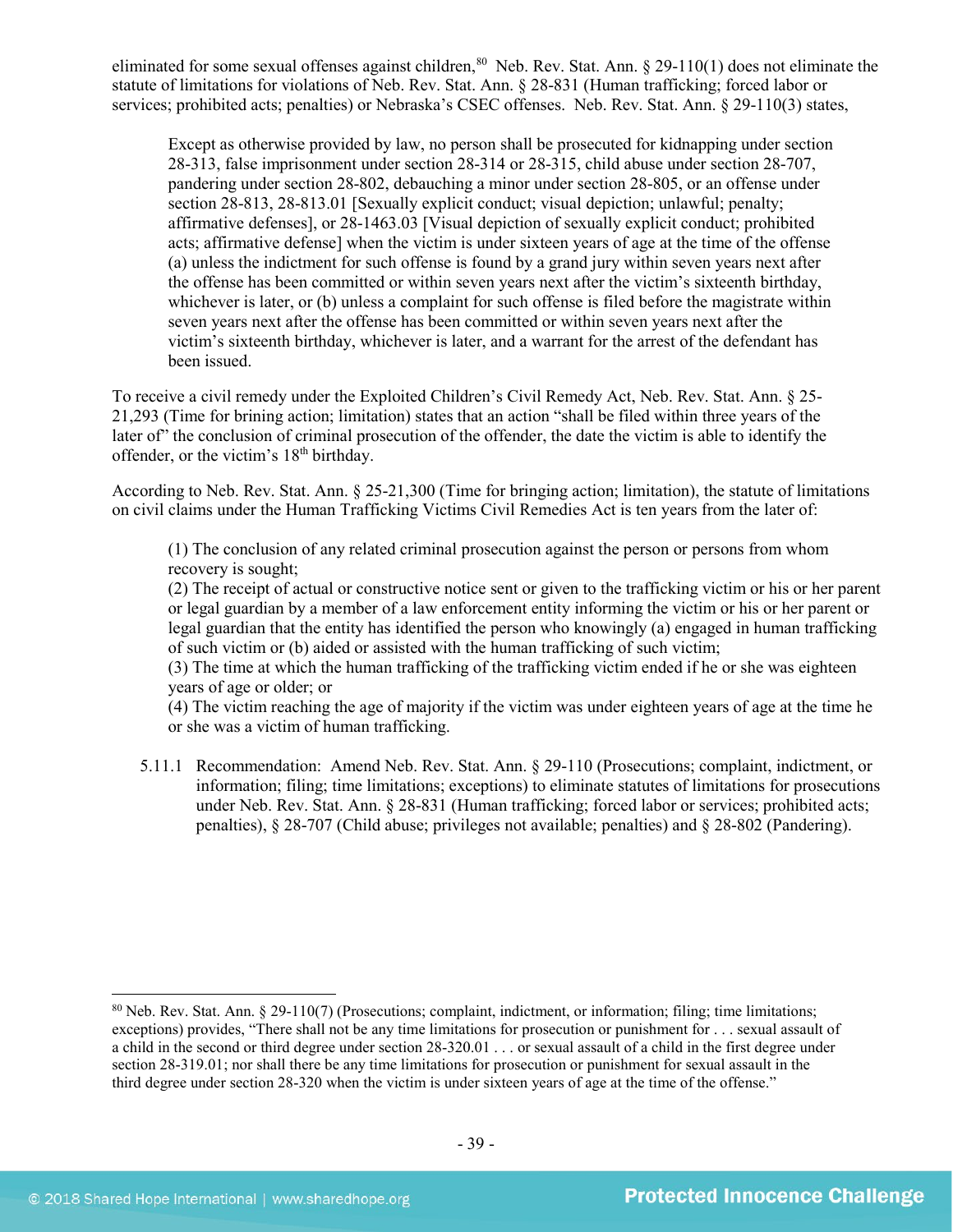#### **FRAMEWORK ISSUE 6: CRIMINAL JUSTICE TOOLS FOR INVESTIGATION AND PROSECUTIONS**

#### *Legal Components:*

- *6.1 Training on human trafficking and domestic minor sex trafficking for law enforcement is statutorily mandated or authorized.*
- *6.2 Single party consent to audiotaping is permitted in law enforcement investigations.*
- *6.3 Wiretapping is an available tool to investigate domestic minor sex trafficking and commercial sexual exploitation of children (CSEC).*
- *6.4 Using a law enforcement decoy to investigate buying or selling commercial sex is not a defense to soliciting, purchasing, or selling sex with a minor.*
- *6.5 Using the Internet or electronic communications to investigate buyers and traffickers is a permissible investigative technique.*
- *6.6 State law requires reporting of missing children and located missing children.*

#### *Legal Analysis:*

*6.1 Training on human trafficking and domestic minor sex trafficking for law enforcement is statutorily mandated or authorized.*

*\_\_\_\_\_\_\_\_\_\_\_\_\_\_\_\_\_\_\_\_\_\_\_\_\_\_\_\_\_\_\_\_\_\_\_\_\_\_\_\_\_\_\_\_\_\_\_\_\_\_\_\_\_\_\_\_\_\_\_\_\_\_\_\_\_\_\_\_\_\_\_\_\_\_\_\_\_\_\_\_\_\_\_\_\_\_\_\_\_\_\_\_\_\_*

Neb. Rev. Stat. Ann. § 81-1402 (Nebraska Law Enforcement Training Center; created; purposes) establishes the Nebraska Law Enforcement Training Center to oversee training of law enforcement, conduct certification of law enforcement, and test law enforcement candidates "to ensure they meet pre-certification and certification requirements." Under 2012 Legislative Bill 1145 (Sec. 3),

(1) It is the intent of the Legislature that law enforcement agencies, prosecutors, public defenders, judges, juvenile detention center staff, and others involved in the juvenile justice system and the criminal justice system and other relevant officials be provided mandatory training regarding issues in human trafficking. The task force established in section 2 of this act shall work with such agencies, persons, and staff to develop a proper curriculum for the training and to determine how the training should be provided. The determination and accompanying legislative recommendations shall be made by December 1, 2012. Such training shall focus on:

(a) State and federal law regarding human trafficking;

(b) Methods used in identifying victims of human trafficking who are United States citizens and foreign nationals, including preliminary interview techniques and appropriate questioning methods; (c) Methods for prosecuting human traffickers;

(d) Methods of increasing effective collaboration with nongovernmental organizations and other relevant social service organizations in the course of investigating and prosecuting a human trafficking case;

(e) Methods for protecting the rights of victims of human trafficking, taking into account the need to consider human rights and the special needs of women and minor victims;

(f) The necessity of treating victims of human trafficking as crime victims rather than as criminals; and

(g) Methods for promoting the safety and well-being of all victims of human trafficking.

*6.2 Single party consent to audiotaping is permitted in law enforcement investigations.*

Neb. Rev. Stat. Ann. § 86-290(2)(b), (c) (Unlawful acts; penalty) permits single-party consent to audio-taping by stating,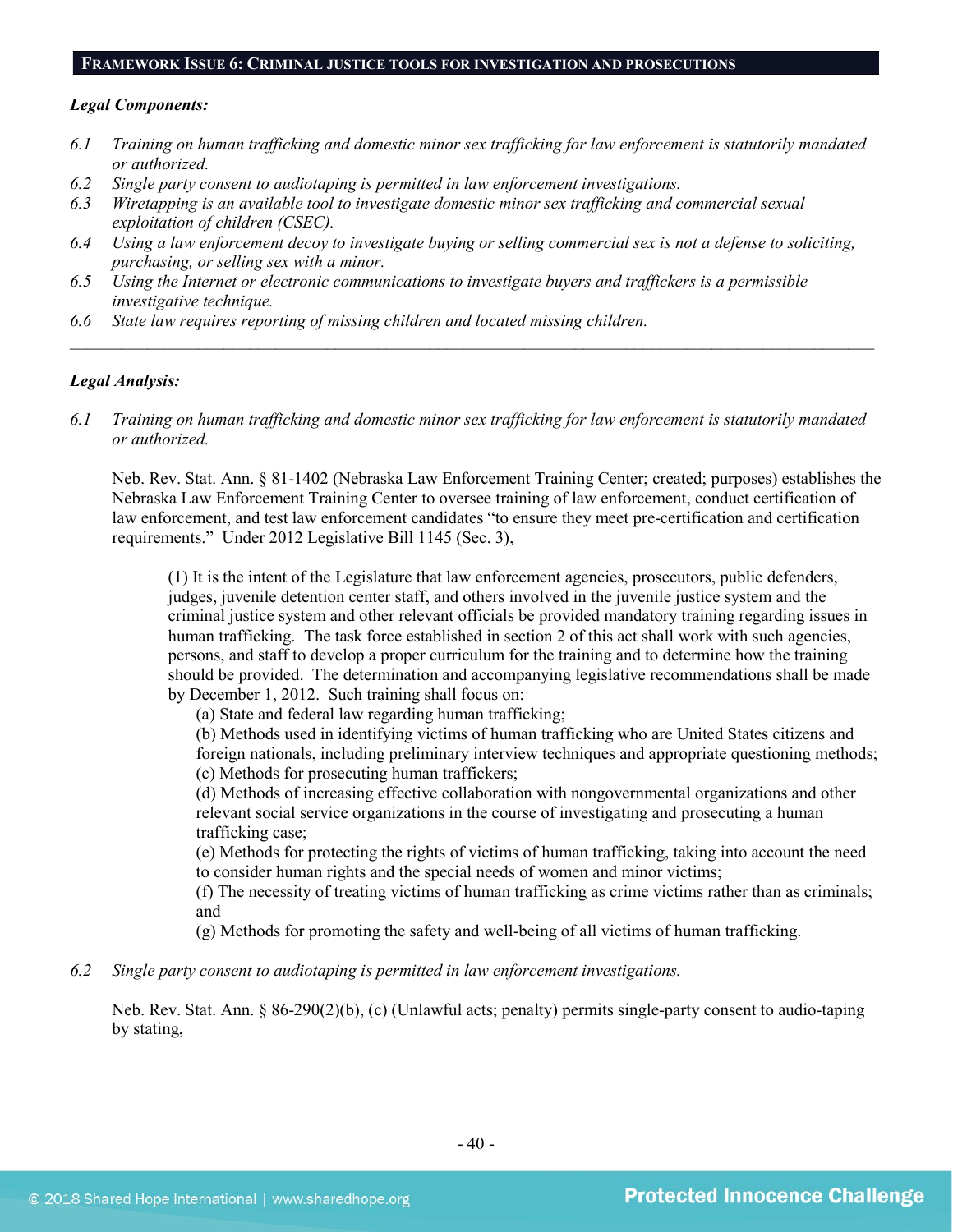(b) It is not unlawful under sections 86-271 to 86-295 for a person acting under color of law to intercept a wire, electronic, or oral communication when such person is a party to the communication or one of the parties to the communication has given prior consent to such interception.

(c) It is not unlawful under sections 86-271 to 86-295 for a person not acting under color of law to intercept a wire, electronic, or oral communication when such person is a party to the communication or when one of the parties to the communication has given prior consent to such interception unless such communication is intercepted for the purpose of committing any criminal or tortious act in violation of the Constitution or laws of the United States or of any state.

*6.3 Wiretapping is an available tool to investigate domestic minor sex trafficking and commercial sexual exploitation of children (CSEC).* 

An order authorizing wiretapping may be issued for investigations related to the sex trafficking of minors, including investigations related to sexual assault of a child, enticement of a child through use of the Internet, and use of a child in images of child sexual exploitation (ICSE). Nebraska law, however, does not expressly authorize law enforcement to receive an order authorizing wiretapping in an investigation under Neb. Rev. Stat. Ann. § 28-831 (Human trafficking; forced labor or services; prohibited acts; penalties). Neb. Rev. Stat. Ann. § 86-291 (Interception; court order) specifically states,

The Attorney General or any county attorney may make application to any district court of this state for an order authorizing or approving the interception of wire, electronic, or oral communications, and such court may grant, subject to sections 86-271 to 86-295, an order authorizing or approving the interception of wire, electronic, or oral communications by law enforcement officers having responsibility for the investigation of the offense as to which application is made, when such interception may provide or has provided evidence of the commission of the offense of murder, kidnapping, robbery, bribery, extortion, dealing in narcotic or other dangerous drugs, sexual assault of a child or a vulnerable adult, visual depiction or possessing a visual depiction of sexually explicit conduct of a child, or child enticement by means of a computer, or any conspiracy to commit any such offense.

At the same time a county attorney first makes application to the district court for an initial order authorizing or approving the interception of wire, electronic, or oral communications, the county attorney shall submit the application to the Attorney General or his or her designated deputy or assistant. Within twenty-four hours of receipt by the office of the Attorney General of the application from the county attorney, the Attorney General or his or her designated deputy or assistant, as the case may be, shall state to the district court where the order is sought his or her recommendation as to whether the order should be granted. The court shall not issue the order until it has received the recommendation or until seventy-two hours after receipt of the application from the county attorney, whichever is sooner, unless the court finds exigent circumstances existing which necessitate the immediate issuance of the order. The court may issue the order and disregard the recommendation of the Attorney General or his or her designated deputy or assistant.

6.3.1 Recommendation: Amend Neb. Rev. Stat. Ann. § 86-291 (Interception; court order) to include Neb. Rev. Stat. Ann. § 28-831 (Human trafficking; forced labor or services; prohibited acts; penalties) and Nebraska's CSEC laws.

# *6.4 Using a law enforcement decoy to investigate buying or selling commercial sex is not a defense to soliciting, purchasing, or selling sex with a minor.*

Neither Nebraska's core human trafficking law nor CSEC laws prohibit an offender from raising a defense as to the use of a law enforcement decoy posing as a minor. While the language of Neb. Rev. Stat. Ann. § 28- 830(12) (Human trafficking; forced labor or services; prohibited acts; penalties) includes the language "cause or attempt to cause a minor to engage in commercial sexual activity," this does specifically preclude a defense to the offender's mistaken belief that the solicited minor was in fact a law enforcement decoy posing as a minor.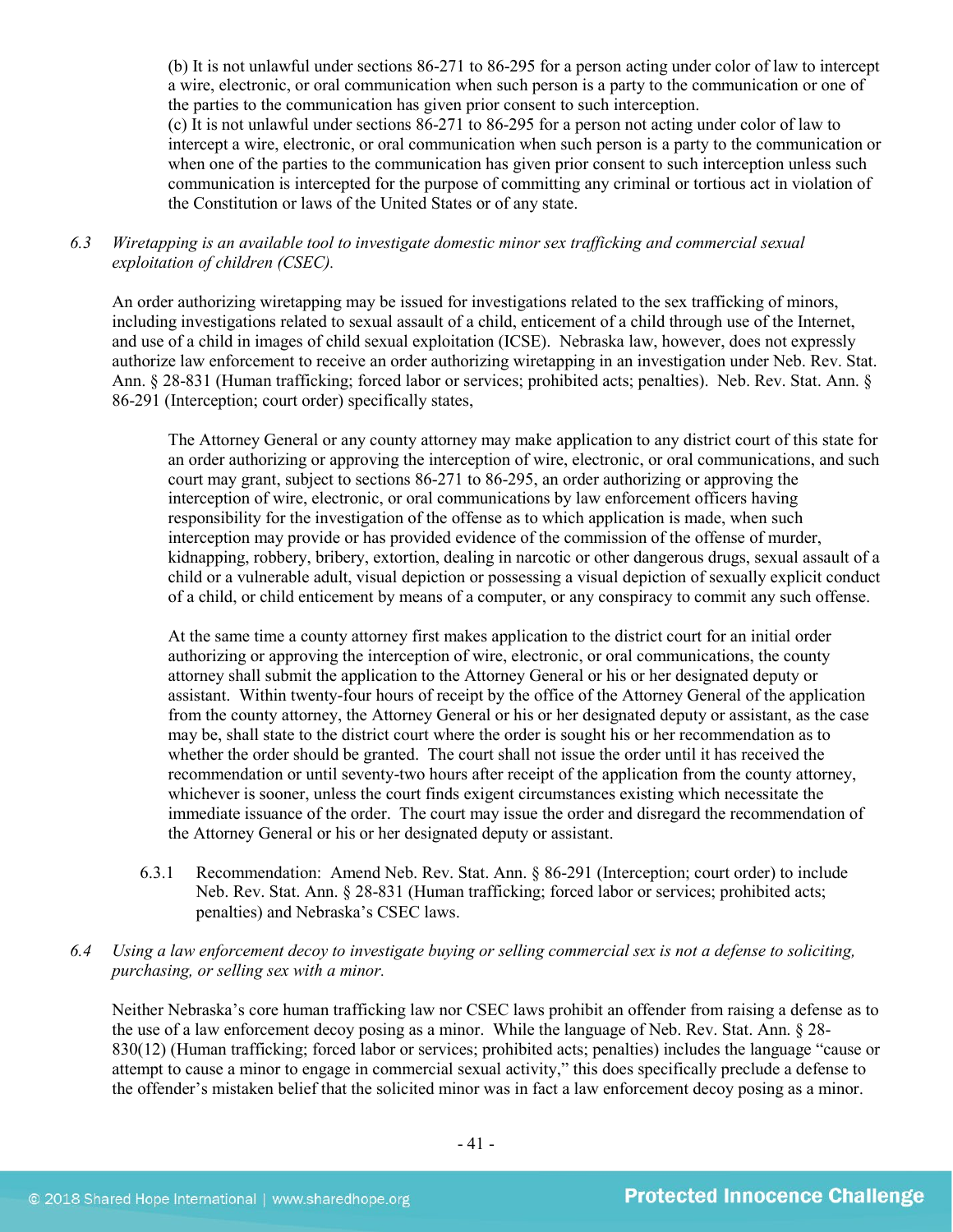Therefore, for charges brought against buyers through reverse sting operations, the defense is seemingly available for buyer-applicable offenses.

6.4.1 Recommendation: Amend Neb. Rev. Stat. Ann. § 28-831 (Human trafficking; forced labor or services; prohibited acts; penalties) and CSEC laws to expressly prohibit offenders from raising a defense to prosecution based on the "minor" being in fact a person posing as a minor for purposes of the investigation into the buying or selling of commercial sex acts with a minor.

# *6.5 Using the Internet or electronic communications to investigate buyers and traffickers is a permissible investigative technique.*

While neither is expressly commercial in nature, two of Nebraska's laws appear to authorize law enforcement to use the Internet in investigating buyers and traffickers. Neb. Rev. Stat. Ann. § 28-833(1) (Enticement by electronic communication device; penalty) makes it illegal for a person to knowingly and intentionally use "an electronic communication device to contact a child under sixteen years of age or a peace officer who is believed by such person to be a child under sixteen years of age and in so doing . . . [o]ffers or solicits any indecent, lewd, or lascivious act." Similarly, Neb. Rev. Stat. Ann. § 28-320.02(1) (Sexual assault; use of electronic communication device; prohibited acts; penalties) makes it illegal for a person to knowingly

solicit, coax, entice, or lure (a) a child sixteen years of age or younger or (b) a peace officer who is believed by such person to be a child sixteen years of age or younger, by means of an electronic communication device . . . to engage in an act which would be in violation of section [28-319](http://nebraskalegislature.gov/laws/statutes.php?statute=28-319) [Sexual assault; first degree; penalty], [28-319.01](http://nebraskalegislature.gov/laws/statutes.php?statute=28-319.01) [Sexual assault of a child; first degree; penalty], or [28-320.01](http://nebraskalegislature.gov/laws/statutes.php?statute=28-320.01) [Sexual assault of a child; second or third degree; penalties] or subsection (1) or (2) of sectio[n 28-320](http://nebraskalegislature.gov/laws/statutes.php?statute=28-320) [Sexual assault; second or third degree; penalty] . . . .

The inclusion of the language "or a peace officer who is believed by such person to be a child" under 16 suggests that law enforcement may pose as a child on the Internet while investigating violations of Neb. Rev. Stat. Ann. § 28-833(1) and § 28-320.02(1).

## *6.6 State law requires reporting of missing children and located missing children.*

Neb. Rev. Stat. Ann. § 29-214.01(1), (4) (Missing Persons Information Clearinghouse; Nebraska State Patrol; powers and duties) establishes a Missing Persons Information Clearinghouse (Clearinghouse) to serve as a central repository for information and investigation of missing persons. Neb. Rev. Stat. Ann. § 29-214.01(2) states that the Nebraska State Patrol shall do the following:

(a) Collect, process, maintain, and disseminate information about missing persons in Nebraska through hard copy or electronic means;

. . . .

. . . .

(c) Cooperate with other states and the National Crime Information Center in the exchange of information on missing persons;

(d) Maintain a statewide, toll-free telephone line, twenty-four hours a day, to receive and disseminate information related to missing persons;

(e) Maintain an Internet web site accessible to law enforcement agencies and to the public with information on missing persons and with information about the resources available through the clearinghouse . . . .

(h) Distribute through hard copy or electronic means monthly missing persons bulletins to local law enforcement agencies and to other interested individuals, agencies, and media outlets which request such information. The bulletins shall contain information on missing persons in Nebraska, including names, photographs or other images, if available, descriptions of missing persons, the law enforcement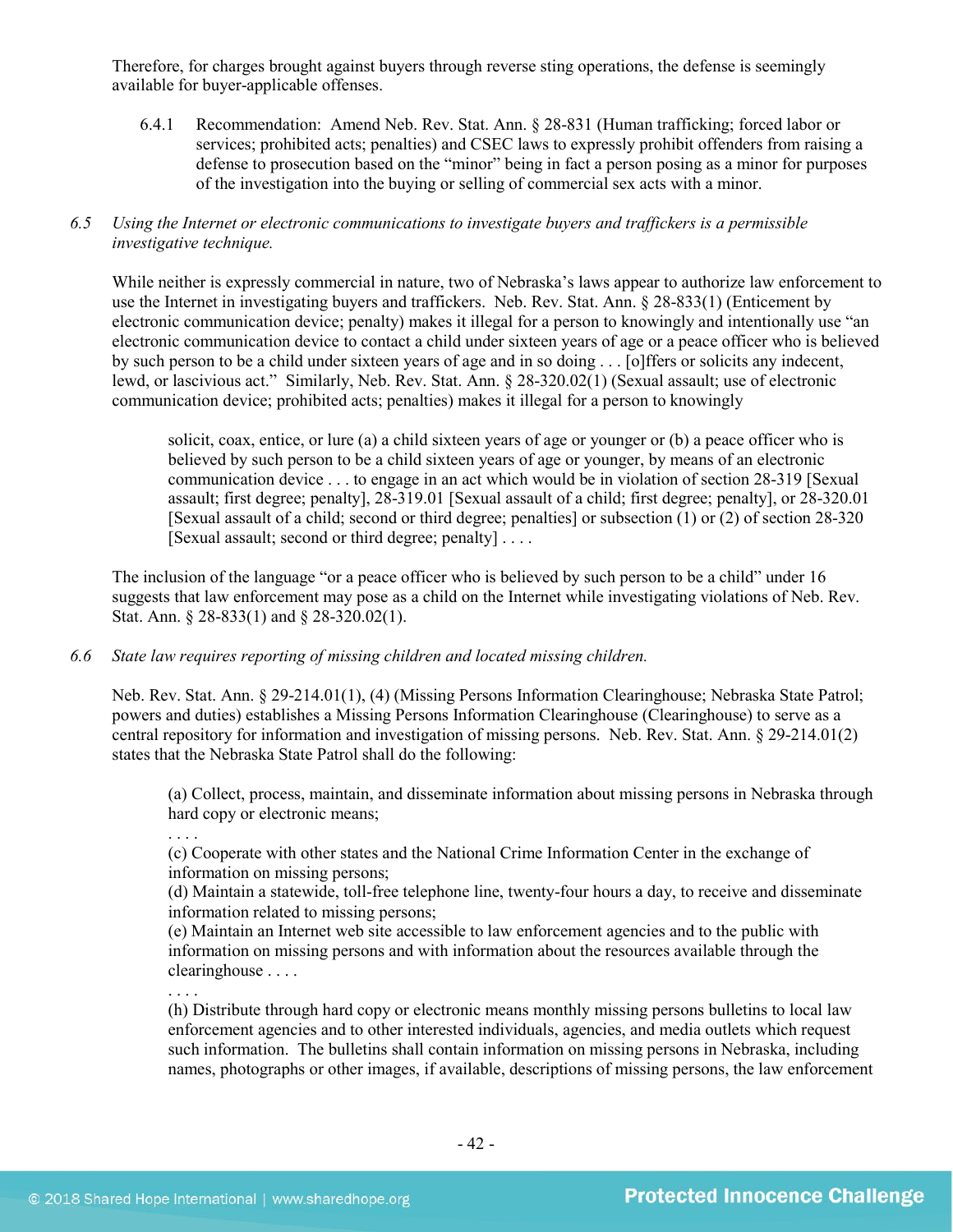agencies or persons to contact with information regarding missing persons, and the names of persons reported missing whose locations have been determined and confirmed;

. . . .

Neb. Rev. Stat. Ann. § 29-213 (Missing persons information clearinghouse; missing person report; law enforcement agency; duties) states that a law enforcement agency that receive a missing person report shall notify other law enforcement agencies and the Clearinghouse, and if the report "involves an unemancipated minor," Neb. Rev. Stat. Ann. § 29-214 (Missing persons information clearinghouse; missing person report; unemancipated minor; law enforcement agencies; duties), states that the law enforcement agency that receives the report shall "immediately transmit the proper information for inclusion in the National Crime Information Center computer and the Missing Persons Information Clearinghouse." When a missing person has been found, Neb. Rev. Stat. Ann. § 29-214.01(5) provides that "[t]he Missing Persons Information Clearinghouse shall be notified after the location of a missing person has been determined and confirmed."

Under the provisions of the Missing Children Identification Act,<sup>[81](#page-42-0)</sup> additional requirements apply when the missing person is "sixteen years of age or younger reported to any law enforcement agency as abducted or lost." Neb. Rev. Stat. Ann. § 43-2003(3). In such a case, law enforcement shall "immediately notify the patrol which shall notify the school in which such missing person is enrolled and the department. The department shall notify the county agency if such missing person was born in such county." Neb. Rev. Stat. Ann. § 43-2004.

Neb. Rev. Stat. Ann. § 43-2005 (Flagging birth certificate) states that law enforcement shall flag the missing child's birth certificate, "and if such person was born in a county where a county agency records and maintains birth certificates, such agency shall also flag the birth certificate in its custody." Neb. Rev. Stat. Ann. § 43-2006 (Flagged birth certificate; inquiry and request; how handled) sets up a procedure for handling requests or inquiries about flagged birth certificates. Neb. Rev. Stat. Ann. § 43-2007(1) (Schools; exempt school; duties) similarly states that schools in which the missing child was enrolled shall flag the child's records and report any inquiry regarding the records. When the missing child is located, the flag on the child's birth certificate and school records must be removed pursuant to Neb. Rev. Stat. Ann. § 43-2009 (Removal of flag).

<span id="page-42-0"></span><sup>81</sup> Neb. Rev. Stat. Ann. §§ 43-2001 to -2012.